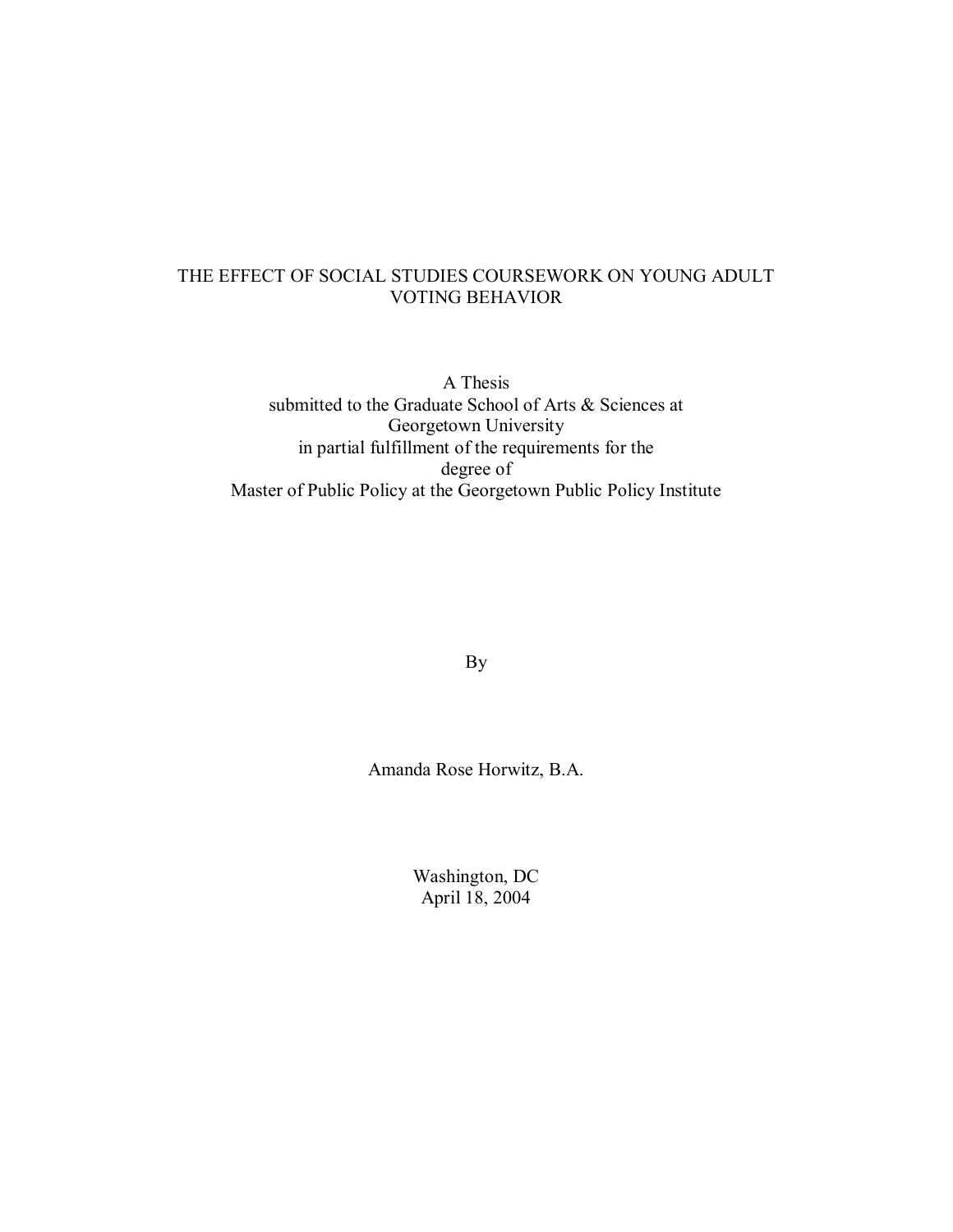### THE EFFECT OF SOCIAL STUDIES COURSEWORK ON YOUNG ADULT VOTING BEHAVIOR Amanda Rose Horwitz, B.A.

#### Thesis Advisor: Michael Puma

#### **ABSTRACT**

Under the No Child Left Behind Act (NCLB), with its renewed emphasis on "basic skills" such as reading and math, the importance placed on teaching social studies has declined. Drawing from the National Educational Longitudinal Study (NELS:88), this study employs logistic regression analysis to examine the relationship between the amount of social studies classes taken in high school and the political engagement of young adults. Results reveal that even after controlling for socioeconomic status, race, gender, academic motivation, and educational attainment, increasing amounts of social studies courses led to a higher likelihood that respondents voted in the 1992 US presidential election, the 1996 US presidential election, and in recent local and state elections. The study also examined the possibility that the impact of social studies coursework may vary according to a student's socio-economic status. While results were considerably more limited in terms of statistical significance, some evidence did point toward a greater negative impact of cutting social studies coursework on the later voting behavior of students from lower socio-economic backgrounds. Policy implications are discussed, and further study is recommended.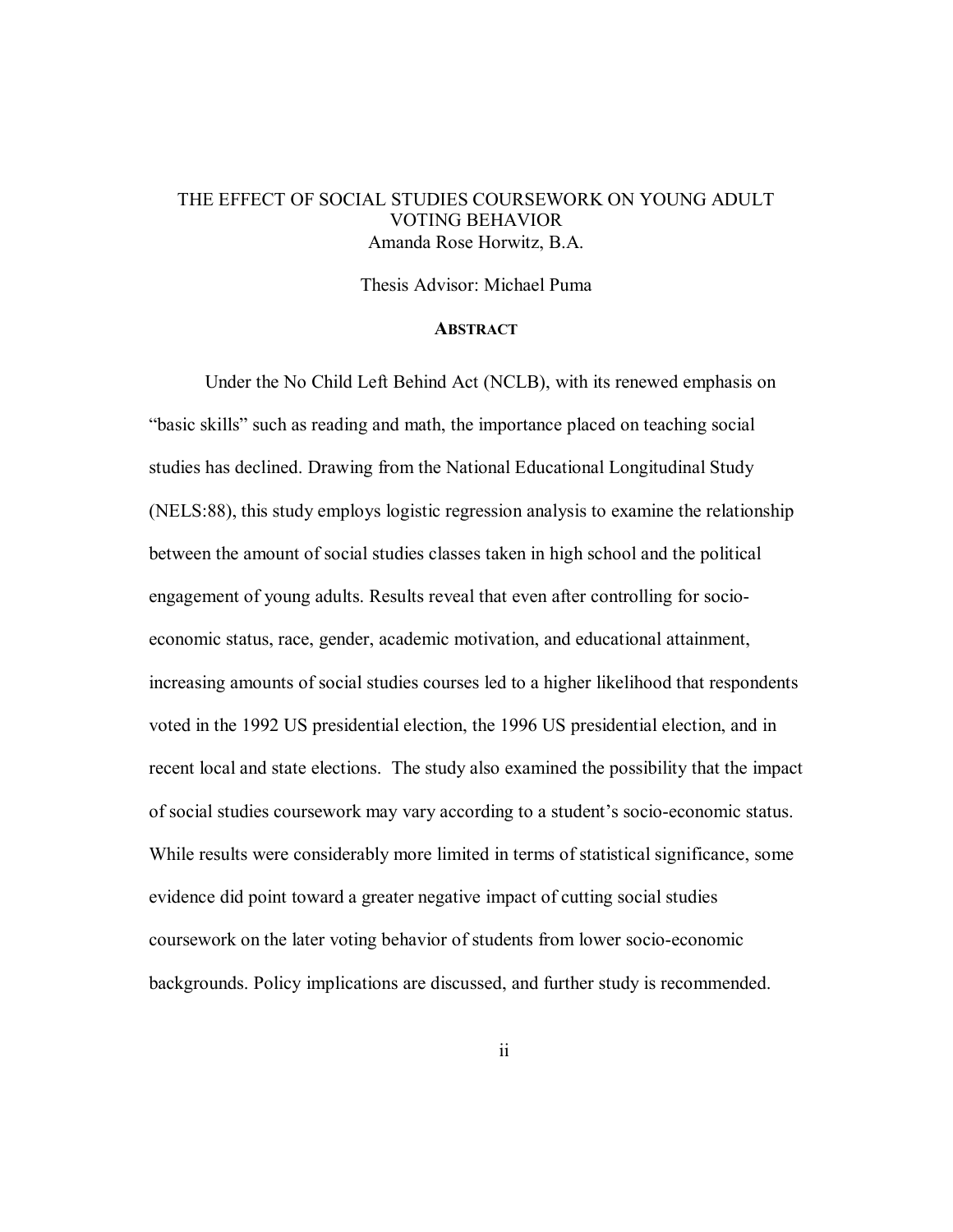I would like to thank my thesis advisor, Michael Puma, as well as Jens Ludwig and Eric Gardner at the Georgetown Public Policy Institute for lending their knowledge, insight, and guidance.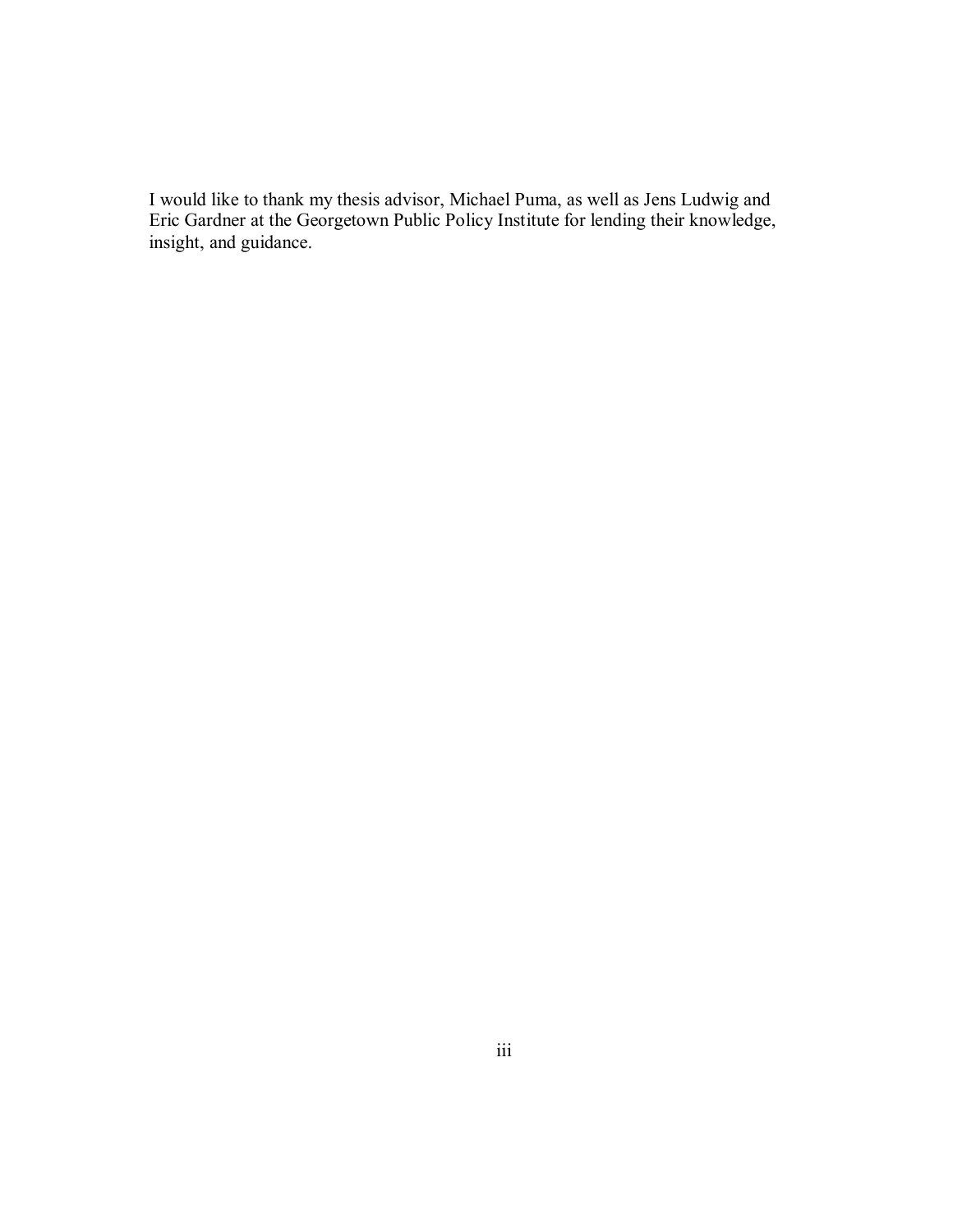## TABLE OF CONTENTS

| Chapter 1. |                                                                                                                                 |  |
|------------|---------------------------------------------------------------------------------------------------------------------------------|--|
| Chapter 2. |                                                                                                                                 |  |
| Chapter 3. |                                                                                                                                 |  |
|            |                                                                                                                                 |  |
|            |                                                                                                                                 |  |
|            |                                                                                                                                 |  |
|            |                                                                                                                                 |  |
|            |                                                                                                                                 |  |
|            |                                                                                                                                 |  |
|            |                                                                                                                                 |  |
|            |                                                                                                                                 |  |
|            |                                                                                                                                 |  |
|            |                                                                                                                                 |  |
|            |                                                                                                                                 |  |
|            |                                                                                                                                 |  |
|            |                                                                                                                                 |  |
|            | Table I: Personal Characteristics of NELS:88 Respondents 40                                                                     |  |
|            | Table II: Voting Characteristics of NELS:88 Respondents 41                                                                      |  |
|            | Table III: Descriptive Statistics for Continous Variables:                                                                      |  |
|            | Socio-Economic Status, Grades, and Social Studies Units 42                                                                      |  |
|            | Table IV: Voting Behaviors by Educational Attainment Levels and                                                                 |  |
|            |                                                                                                                                 |  |
|            | Table V: Logistic Regression Parameter Estimates for Model 1:                                                                   |  |
|            | Table VI: Logistic Regression Parameter Estimates for Model 2:<br>More than/Less than Average Social Studies Units Variables 45 |  |
|            | Table VII: Logistic Regression Parameter Estimates for Model 3:                                                                 |  |
|            |                                                                                                                                 |  |
|            | TableVIII: Logistic Regression Parameter Estimates for Models                                                                   |  |
|            |                                                                                                                                 |  |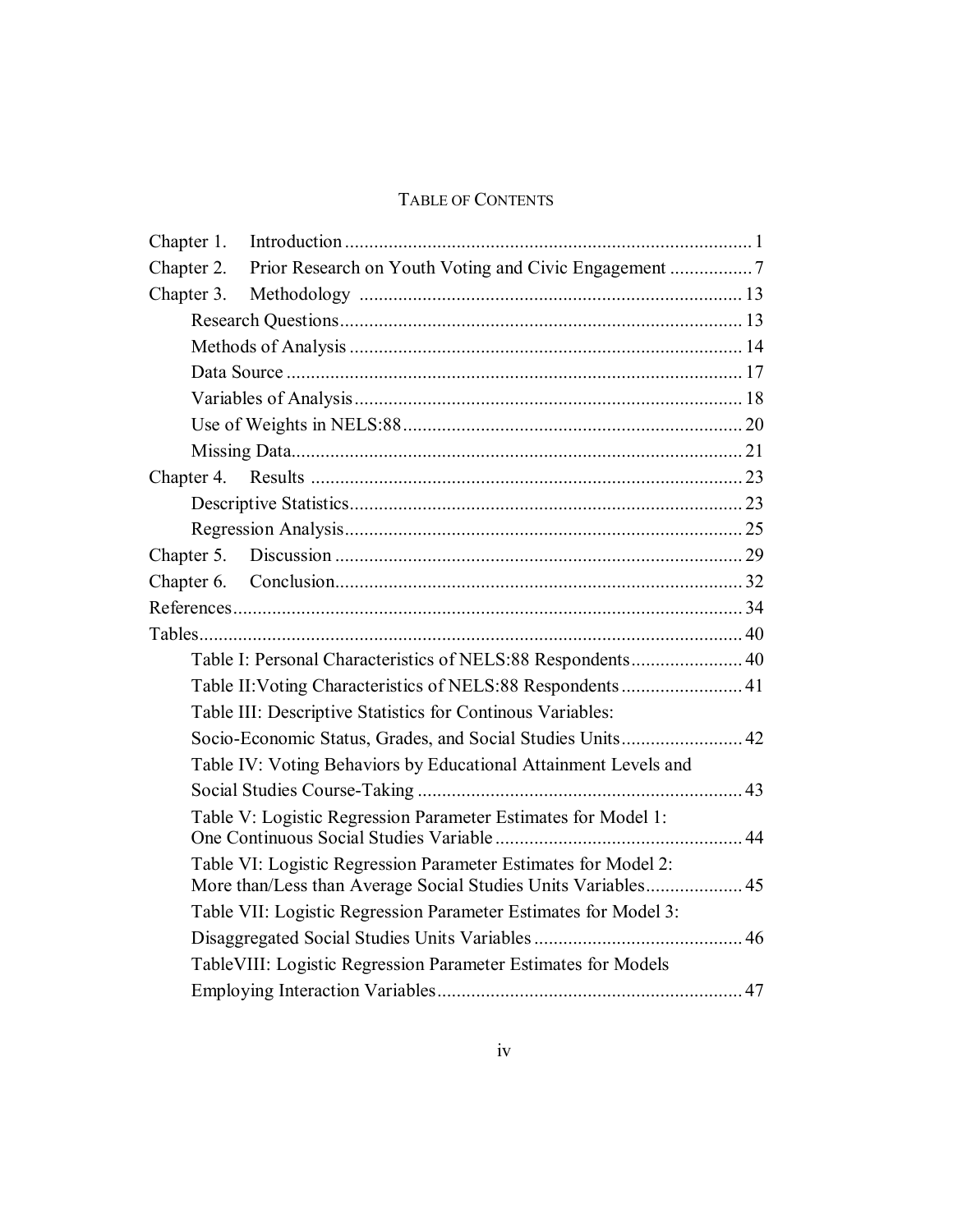#### **Chapter 1. Introduction**

With the No Child Left Behind Act (NCLB), President George W. Bush laid out a blueprint for sweeping education reform built on four pillars: stronger accountability for results, more freedom for states and communities, proven education methods, and more choices for parents. Yet accountability has become the true centerpiece of NCLB, and the Department of Education website grandly proclaims that "the new law will change the culture of America's schools so that they define their success in terms of student achievement and invest in the achievement of every child." In accordance with this new focus on accountability, a host of testing and assessment tools have been implemented throughout the country in an effort to hold schools accountable for the performance of their students. Every year, students in grades three through eight are tested in reading and mathematics, and a determination of Adequate Yearly Progress (AYP) is based on their performance. Schools failing to meet AYP are subject to a schedule of mandated reforms ranging from the provision of transfer options and supplemental educational services to staff replacement and school restructuring. Testing therefore plays an integral role in the new push for accountability, and according to the Department of Education, the tests "empower" parents, citizens, educators, administrators and policymakers with data" and "give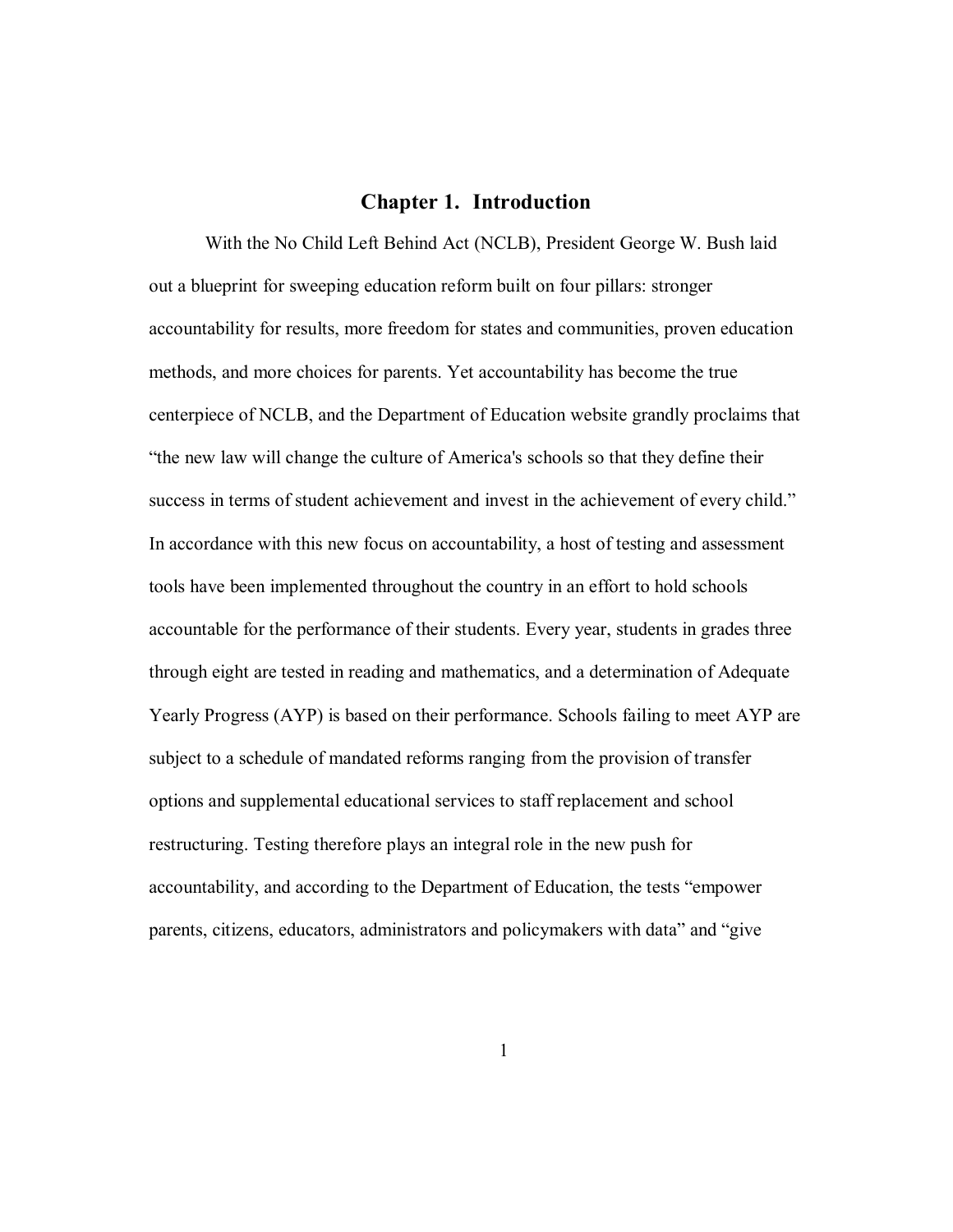parents information about the quality of their children's schools, the qualifications of their teachers, and their children's progress in key subjects."

Yet the determination of what constitutes a "key subject" is the subject of a growing debate among educators and policymakers. The importance assigned to testing the basics under the new law has naturally brought with it a "back to basics" approach to instruction. Of course, this approach is hardly new. In fact, it has deep roots in the nation's history: the "back to basics" movement is the latest incarnation of what was once known as a classical education. Proponents of a classical approach to education argue that instruction in traditional skills—such as reading, writing, and arithmetic and subjects—the arts, sciences, and humanities—arms students with the "accumulated wisdom of the human race," thus empowering them as individuals, citizens, and potential leaders. At one time, this approach represented a revolutionary break with old world European tradition, as these lofty academic endeavors were once reserved for a privileged elite and the vast majority were expected to learn trades and leave governing to their cultural "superiors."

 Equal access to such academic preparation thus became one of the guiding principles behind the notion of the "common school" in a democratic society. A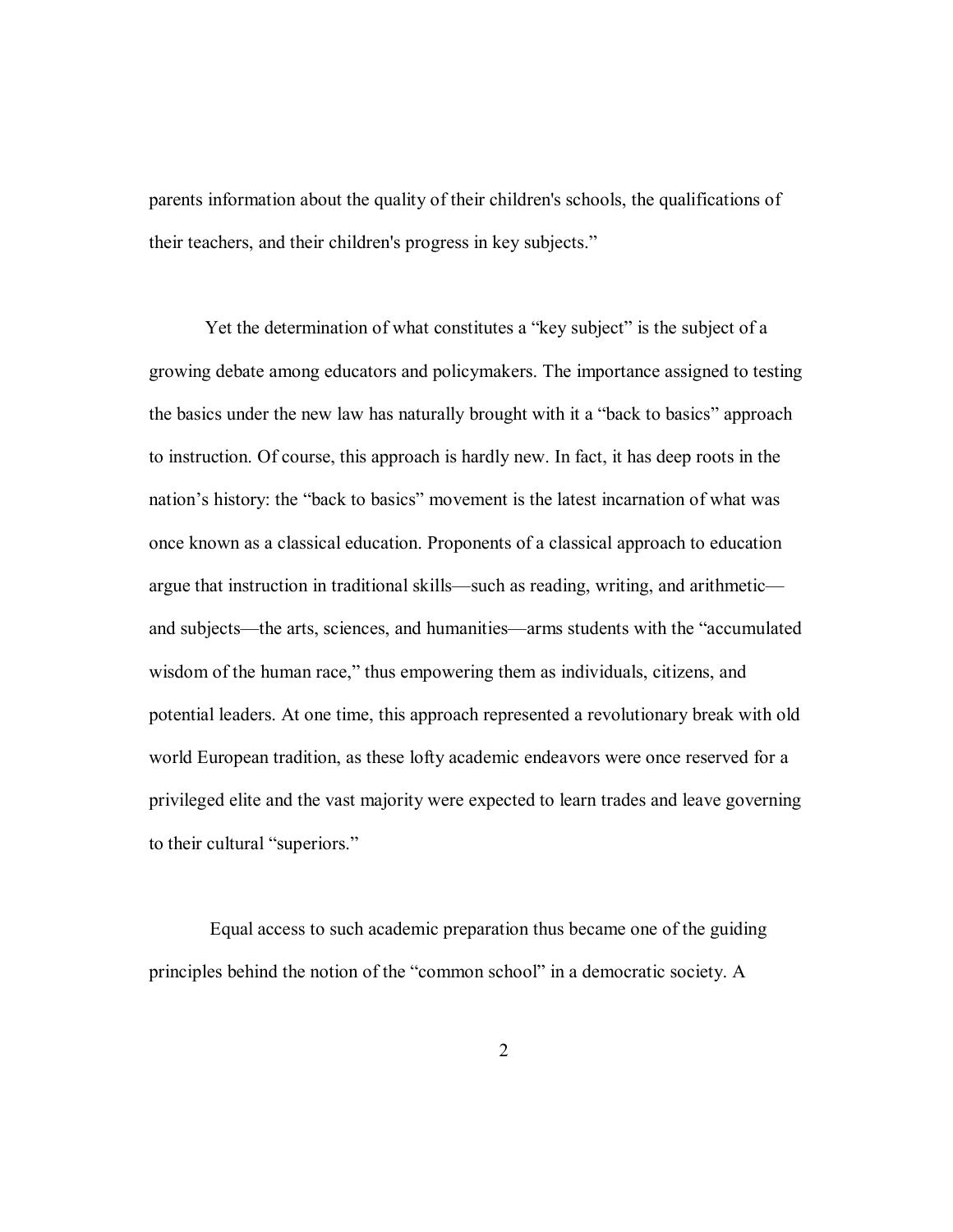common school is defined as a public school, but more importantly, it serves figuratively as an educational public square, a place where children of all backgrounds and creeds are brought together to study and learn as equals. Such institutions were thought to play a crucial role in alleviating the effects of social inequalities by offering all students the same knowledge base and skills, and therefore, the same opportunities for self advancement and success.

The core principle guiding NCLB - that the government has a duty to ensure every child access to a rigorous academic education that will prepare them as future citizens and potential leaders - is therefore both a historical goal as well as the subject of a new chapter in education reform. Yet, as Boston (2005) points out, this renewed concern with academics has a blind spot. One of the primary historical purposes of the common school was to equip students with the skills necessary to become informed, engaged citizens. In fact, perhaps the most eloquent advocate of the common school was Thomas Jefferson, who envisioned a system of publicly funded schools that would nurture a dynamic, engaged citizenry by teaching reason and critical thinking skills to all students (Ravitch, 2000). Similarly, John Dewey defined a democratic society as one that ensures and provides for the participation of all of its members equally through the preparatory processes of education (Ravitch, 2000).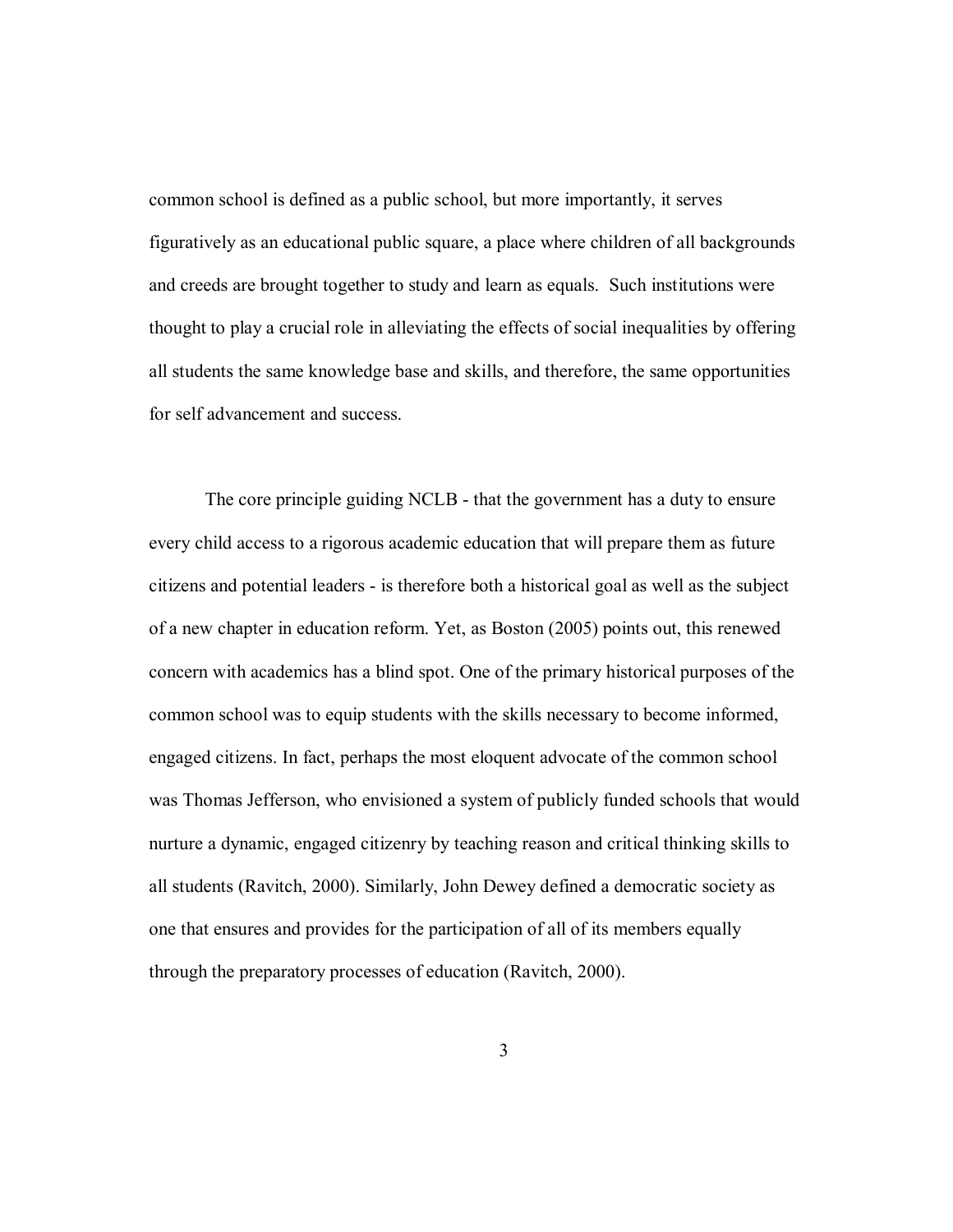This focus on the "civic" role of education has been eclipsed in the newest formulation of what academic knowledge and skills are fundamental to society. For example, the NCLB website identifies reading, math, and science as crucial skills for individuals and for the nation—the keys to "global economic leadership and homeland security in the 21st century." Yet it is left entirely up to states to determine if, and when, to assess progress in social studies. It is not surprising then that schools are refocusing their attention away from these subjects in an effort to improve student performance "where it counts." A December 2004 national survey of school districts administered by the Center on Education Policy found that in response to No Child Left Behind, 27 percent of districts report reducing the time devoted to teaching social studies (Center on Education Policy Fall District Survey, 2004). As Chester Finn  $(2003)$ , President of the Thomas B. Fordham institute writes, "the omission of social studies-and, more importantly, of history, geography, and civics-from NCLB is beginning to have deleterious effects. It's causing some states and schools to downplay these subjects in favor of those for which they'll be held publicly accountable and compared with each other. As the old educator truism puts it, what gets tested is what gets taught."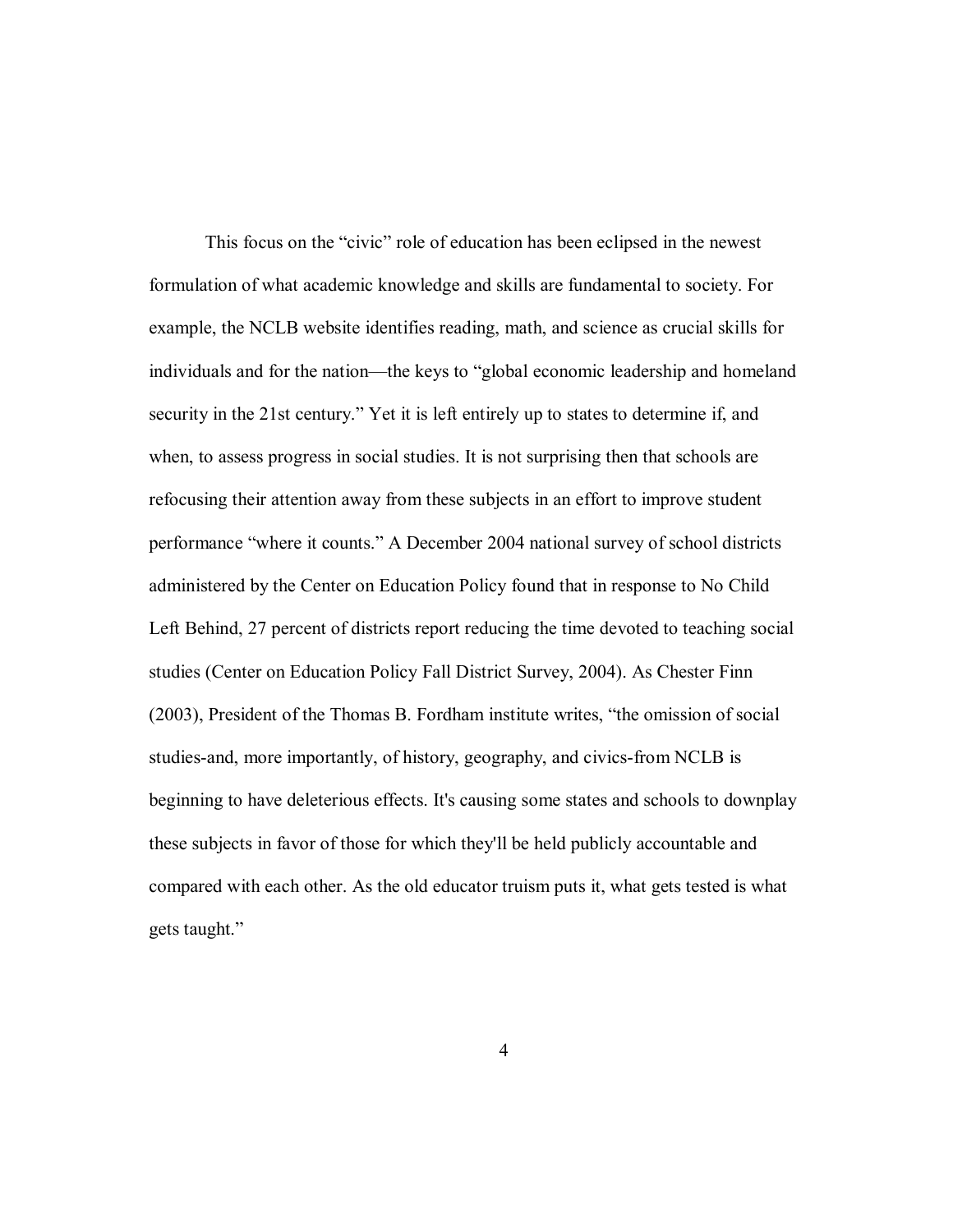In treating social studies as peripheral subject matter, critics thus charge that we are failing to recognize that civic skills are as central to the welfare of individuals and nations as reading and math skills. As Boston (2005) writes, this "recent preoccupation with reshaping academics and raising academic performance has all but overpowered a task of equally vital importance: Educating our young people to become engaged members of their communities, not just as wage earners and taxpayers, but as citizens—people who participate in the civic life of their communities."

This neglect clearly has its costs. Numerous studies and surveys, including the National Assessment of Educational Progress (NAEP) (NCES, 1998), the Civic Education Study (IEA, 1999), and the National Youth Survey of Civic Engagement (CIRCLE, 2002), reinforce the conclusion that young people today have substantially less civic knowledge and skills than their peers of past generations. In the most recent NAEP (NCES, 1998) results for civics, a third of all students did not reach a "basic" level of achievement in their knowledge of civics. Only 23 percent of fourth graders, 23 percent of eighth graders, and 26 percent of twelfth graders scored at or above the "proficient" level. Similarly, according to the Civic Education Study (IEA, 1999), a survey administered to a nationally representative sample of 14-year-olds, students in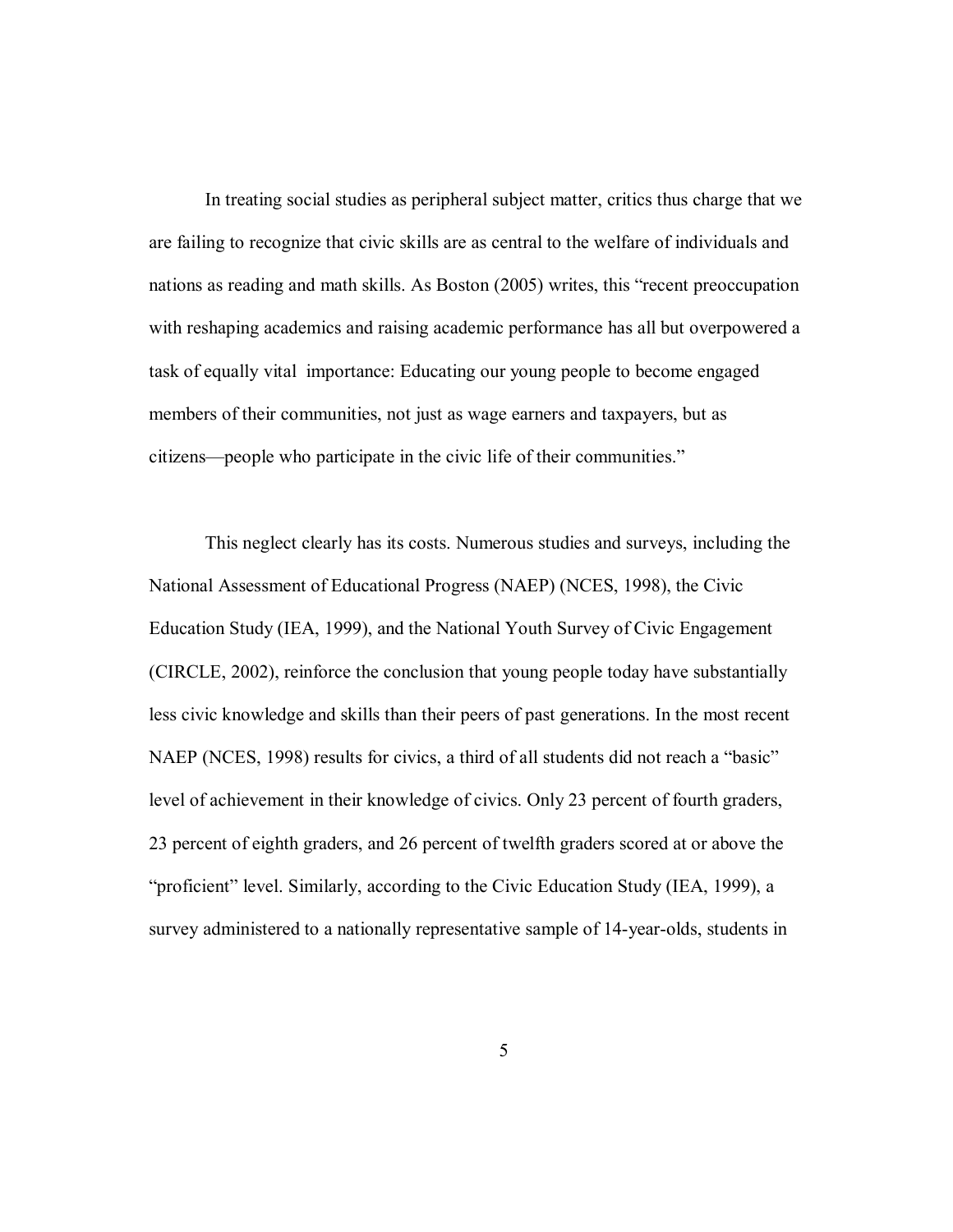the United States ranked 10th among 28 countries in knowledge of basic concepts of democracy and government.

There is considerable evidence that this erosion of civic knowledge and preparation has impeded even the most basic feature of democratic citizenship: voting. According to the Current Population Survey (Bureau of Labor Statistics and the Bureau of the Census, 2002) November Voting and Registration Supplements, only 36 percent of youth aged 18-24 voted in the 2000 presidential election, and only 19.4 percent voted in the 2002 midterm elections.

The fundamental failure to prepare students to become informed, engaged citizens degrades the historical aims of equal opportunity and access that are at the heart of this sweeping new educational reform policy. These trends have therefore led many in the academic and policy worlds to address and debate the best course of action for schools. What role should schools play as public institutions in a democratic society to stem the tide of civic disengagement? How should schools restore balance, and better provide students with vital citizenship values and skills?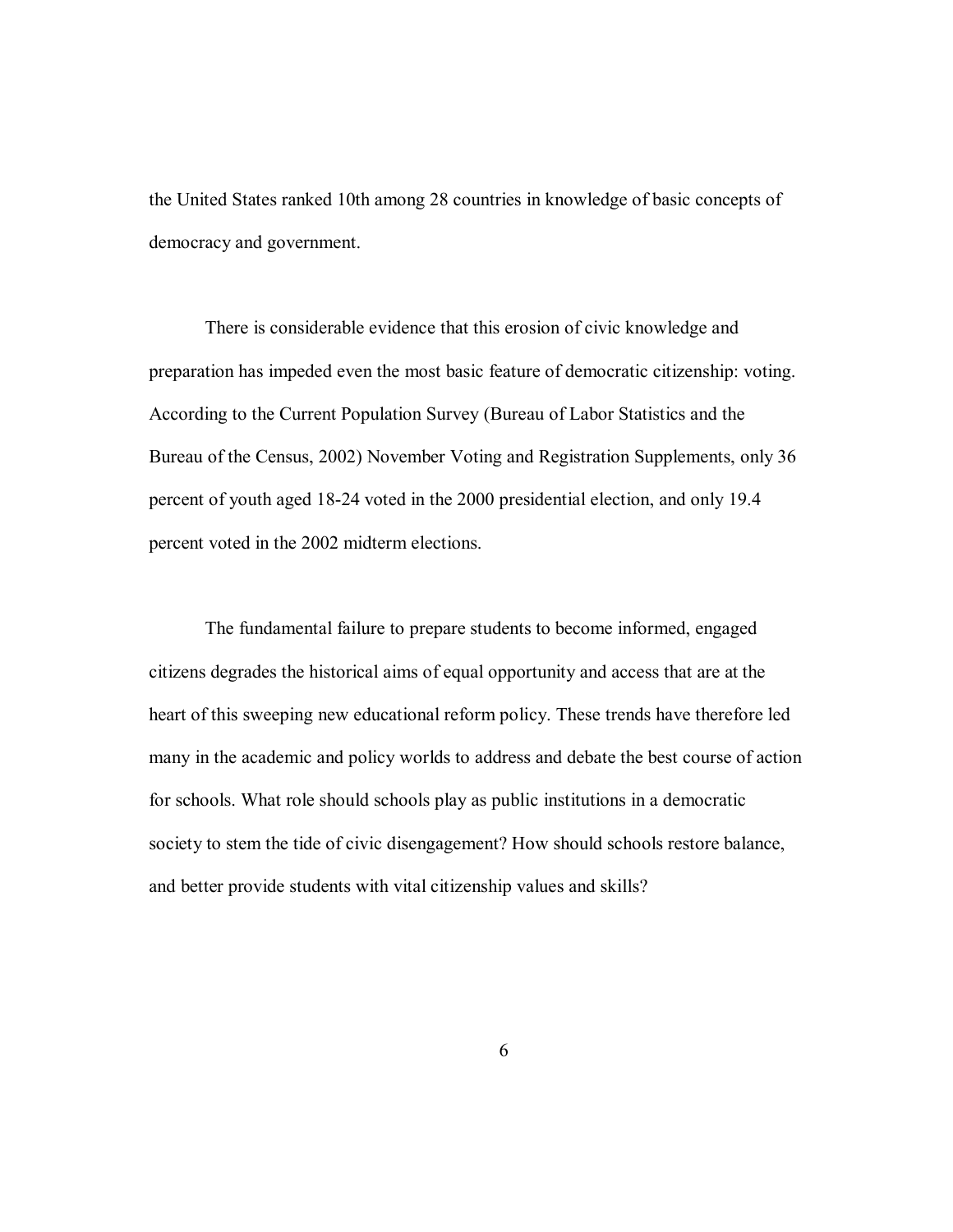#### **Chapter 2. Prior Research on Education and Civic Engagement**

The existing body of literature on civic engagement among young people encompasses a wide range of practical and philosophical examinations of the respective roles of family, schools, extracurricular activities, religion, and social networks in nurturing a commitment to community and country. Due to its comprehensive, longitudinal analysis of a cohort of young people, the National Educational Longitudinal Study (NELS:88) (The National Center for Education Statistics, 2000) has been widely used to quantitatively examine the effects of a range of interventions and experiences on civic mindedness, voting behavior, and community service. For example, Smith (1999) uses NELS data and structural equation modeling to identify and weigh the effects of investments in key social capital resources for students, concluding that parental involvement, extracurricular activities, and involvement in religious organizations are all significant predictors of political participation and civic engagement in young adulthood.

Other studies focus specifically on the role of extracurricular activities. Using logistic regression analysis, Zaff, Moore, Papillo, and Williams (2003) find that NELS:88 respondents who reported consistent participation in extracurricular activity were 60 percent more likely to vote and 80 percent more likely to volunteer than those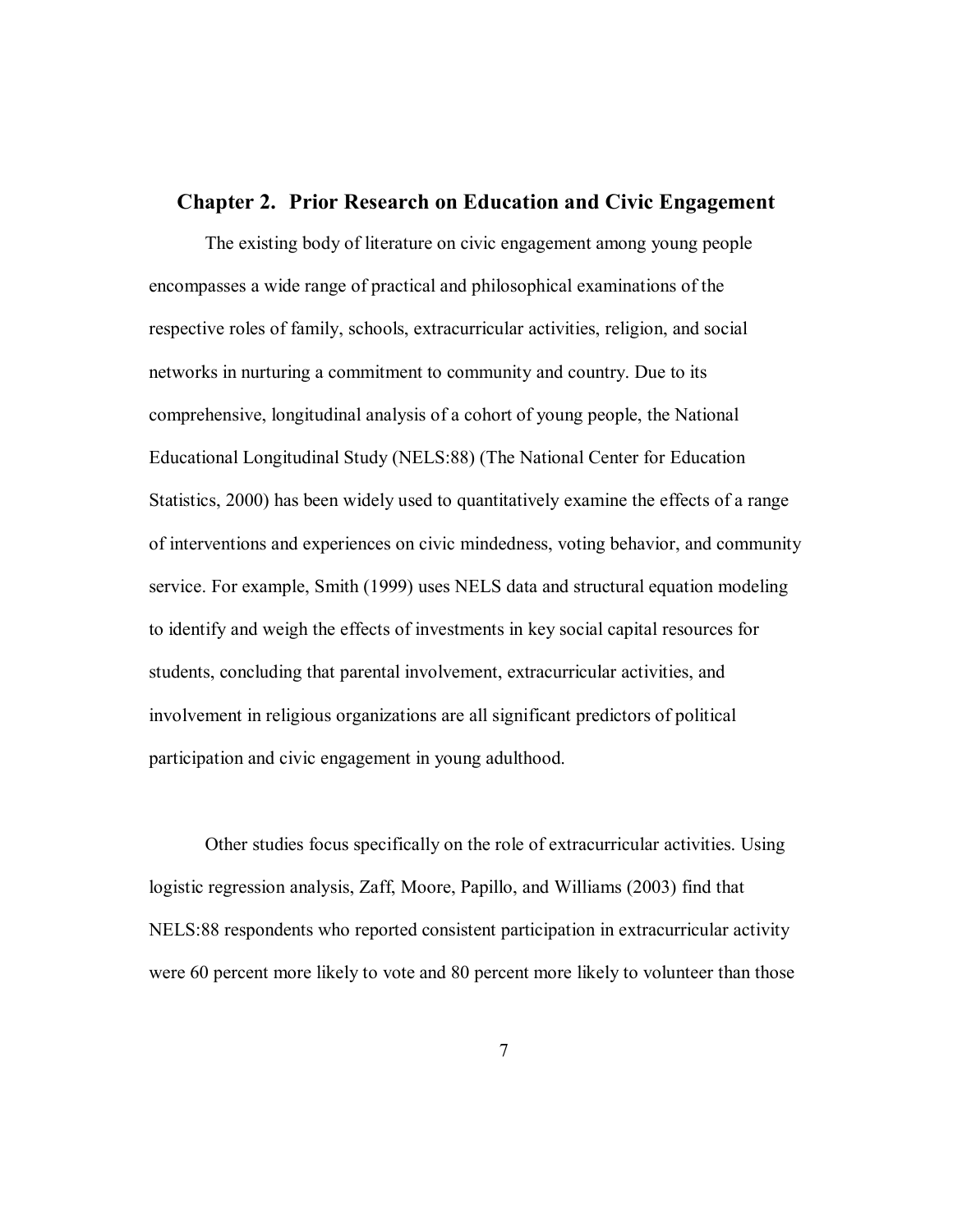who reported only occasional participation, and those who never participated were less likely to vote (35%) and volunteer (nearly 60%) than those who were occasional participants. Also using logistic regression models predicting voting and voter registration, Frisco, Muller, and Dodson (2004) find that membership in organizations historically aimed at fostering morality and civic socialization positively predict whether or not young adults register to vote and participate in the first election in which they are eligible to vote. Furthermore, they find that both membership in such organizations and the effects of membership on voting behaviors vary according to race and socioeconomic status.

There are some studies that look at how the characteristics of schools and teachers affect their ability to foster civic engagement. For example, Torney-Purta, Barber, and Richardson (2005) use Hierarchical Linear Modeling (similar to regression analysis) to study the impact of teacher preparation on student civic knowledge. Their results indicate that teacher professional development in civics-related topics does increase student civic knowledge, i.e., those students who had teachers with professional development experience had civic knowledge scores that were half a standard deviation above other students, and were more likely to report that they expected to participate as an informed voter in the United States. School climate has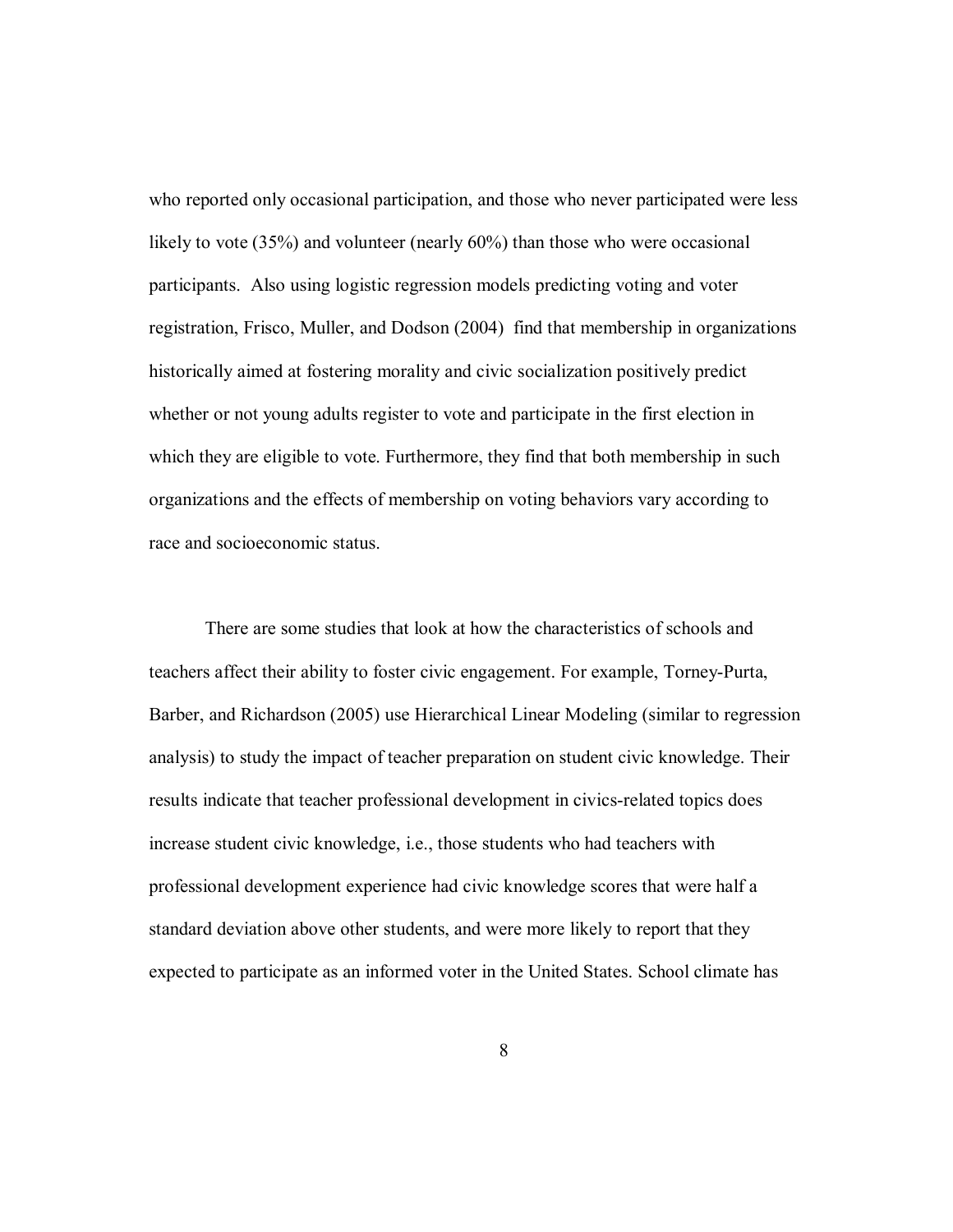been identified as another important influence on political knowledge and skills. Torney-Purta (2002) found that those schools that rigorously teach civic content and skills, ensure an open classroom climate for discussing issues, emphasize the importance of the electoral process, and encourage a participative school culture are much more effective at nurturing citizenship skills and values in students. Even school choice has been studied as an element that works to increase civic values and engagement among students (Wolf, Macedo, Ferrero and Venegoni, 2004).

Yet at the heart of this literature on the role schools play in nurturing citizenship skills is a debate over the effectiveness and ultimate potential of academic coursework. While there is widespread agreement on the point that formal education and civic-mindedness are strongly correlated (Neuman, 1986; Zaller, 1992; Delli Carpini and Keeter, 1996; Nie, Junn, and Stehlik-Barry, 1996), some skeptics point to the likelihood that a predisposition toward civic mindedness may also result in the pursuit of more formal education (Luskin, 1990; Smith, 1989), obscuring the true relationship between education and civic behavior. One seminal study conducted in the 1960's to examine the mechanisms of political socialization found that civics courses did not play a significant role in this socialization process (Langton and Jennings, 1968). Yet in their re-analysis of the 1988 U.S. NAEP civics data, Niemi and Junn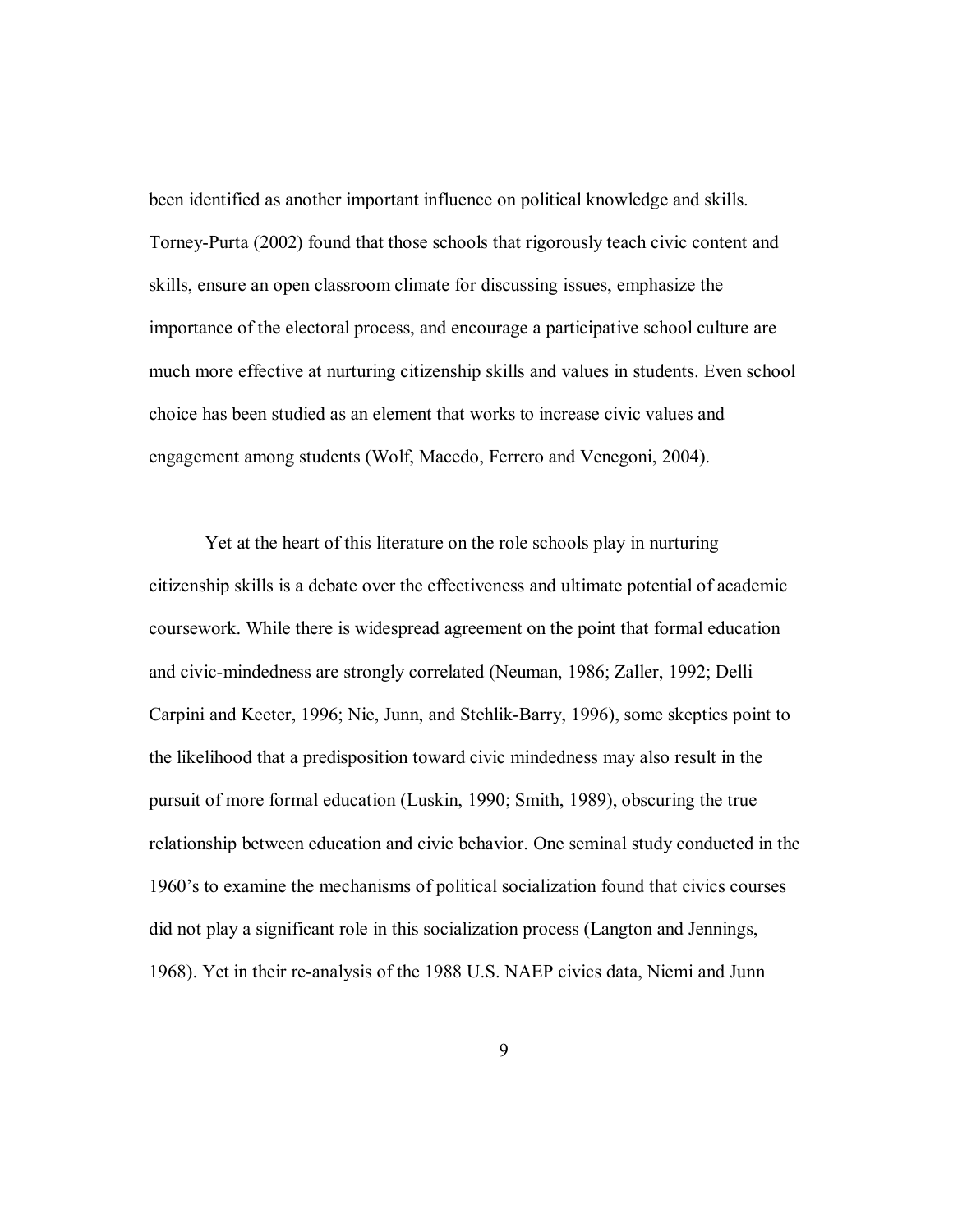$(1998)$  found that each of three civics curriculum variables—including the amount and recency of civics course work, the variety of topics studied, and the extent to which teachers encouraged class discussion of current events— increased student civic knowledge, as measured by the percentage of questions answered correctly on the NAEP test of civic knowledge. Using OLS regression analysis, they estimated that taking a civics-related course increased civics scores by 4 percentage points, even after accounting for gender, race, home environment, and individual achievement measures, such as whether a student plans on attending college after graduation and how much interest the student has in American government.

However, a compelling distinction made in numerous studies is that even if we accept the point that social studies courses do positively impact civic knowledge, they do not necessarily impact civic attitudes (Patrick and Hoge, 1991) or civic participation (Ferguson, 1991). To address such critiques of the role of social studies coursework, some research has sought to measure impacts in terms of civic *behavior* rather than merely levels of civic knowledge. For example, Kurtz, Rosenthal, and Zukin (2003), drawing from a national public opinion survey designed to compare the civic attitudes of those between 15 and 26 years of age, to older generations, demonstrated that for this age cohort, civics courses affected civic knowledge as well as beliefs and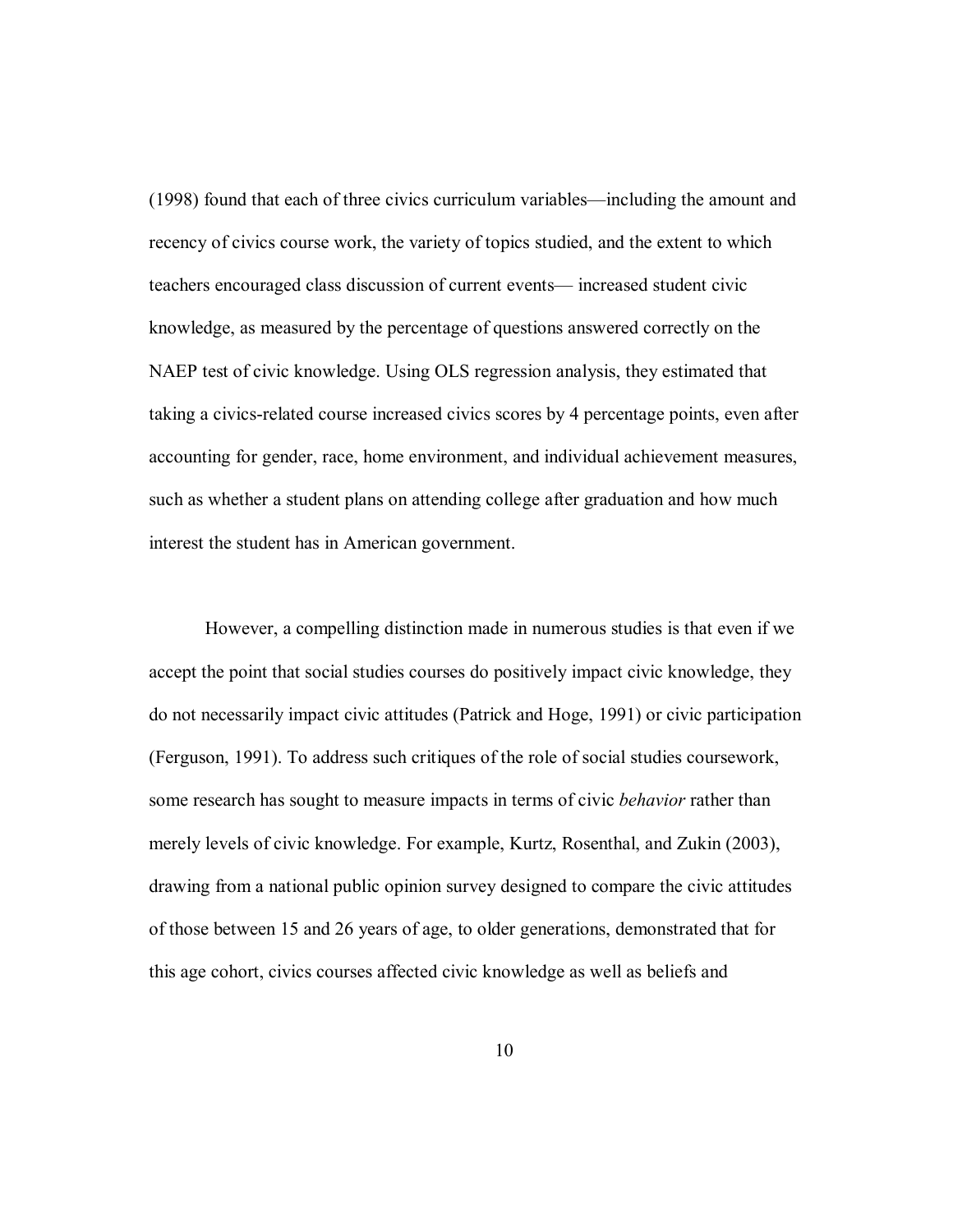behaviors. In particular, they found that those students who had taken a civics or American government class are much more likely to register to vote, to vote in most elections, to follow what is happening in government, to volunteer, to contact a public official, and to work on a political campaign.

In another study, Chapin (2001) focuses specifically on voting behavior, using NELS:88 data to illustrate a correlation between social studies grades, scores on standardized social studies tests, and units of social studies courses and the likelihood of voting. In particular, she finds that students who had taken three or more years of social studies courses were significantly more likely to be registered to vote, to have voted in the 1992 presidential election, and to have voted in local or state elections. In her conclusion, she writes that "this result needs to be widely publicized to answer the critics who assert that social studies courses are a waste of time and students would be better off taking other courses."

However, it is necessary to keep in mind that Chapin relies on merely descriptive statistical methods. While illustrating the patterns of increased political participation may point toward a possible relationship between social studies coursework and voting, this type of analysis is unable to control for other powerful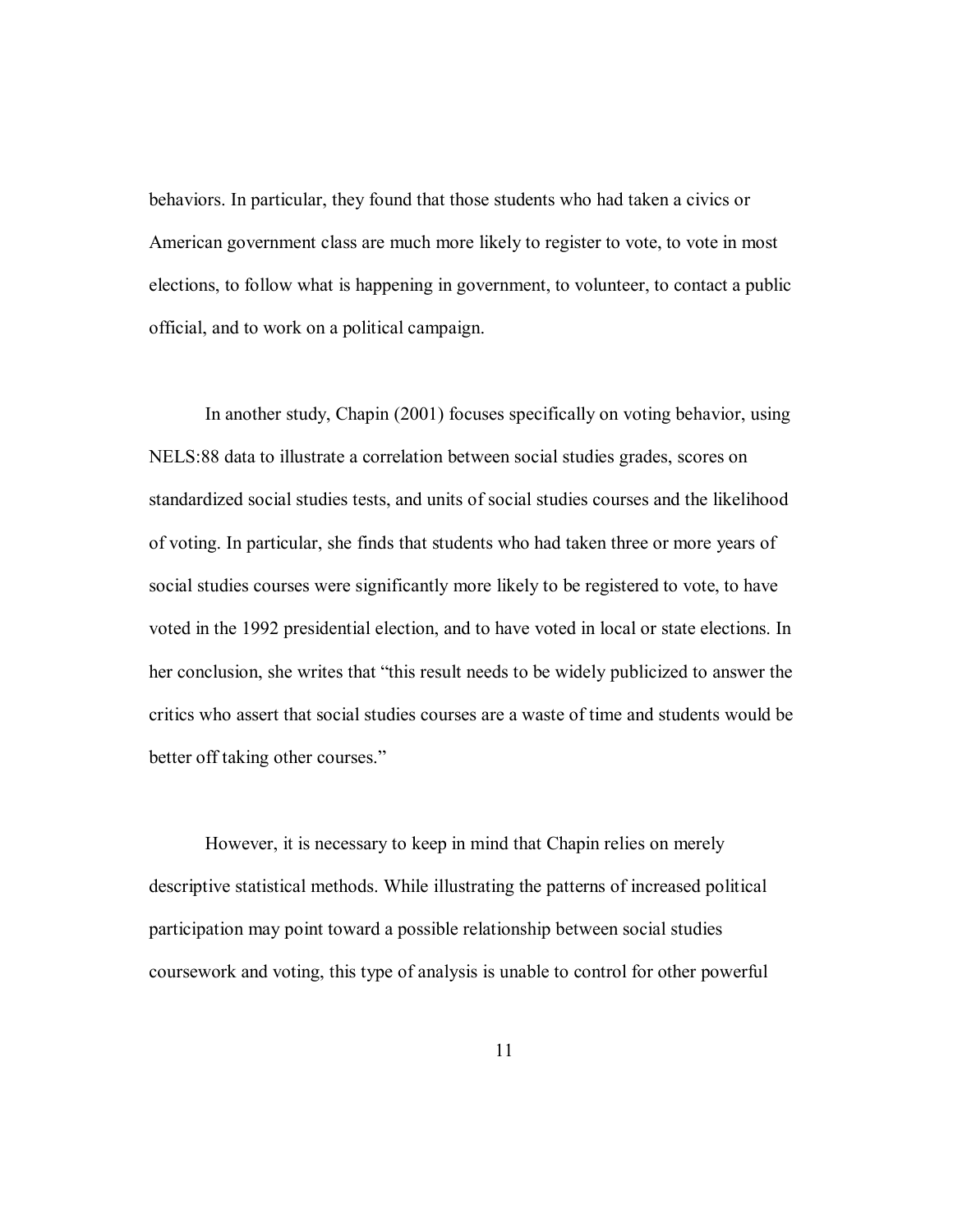impacts on voting behavior, such as race, socio-economic status, or educational attainment. In order to establish a causal relationship or isolate the effect of any one explanatory variable on an outcome, the analysis must incorporate a mechanism for drawing a comparison between similar respondents that differ only in the amount of social studies courses they took in high school. Therefore, in the literature on civic education there is a need for research using advanced regression analysis techniques to study the true impact of social studies coursework on voting behavior.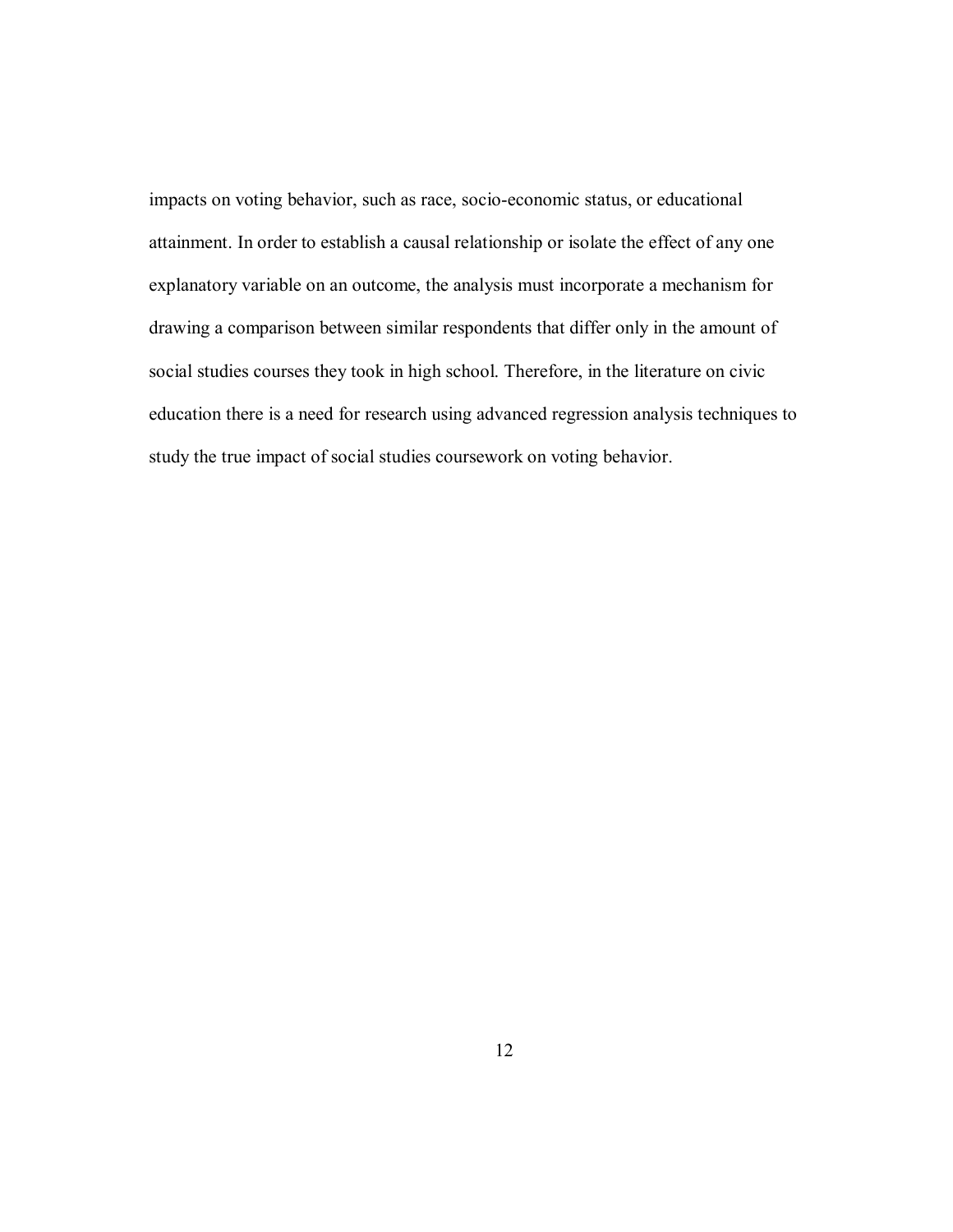## **Chapter 3. Methodology**

### **Research Questions**

To further examine the effectiveness of social studies coursework in developing citizenship skills among youth and young adults, this study focused on two main research questions:

- 1. What is the relationship between social studies courses taken in high school and the voting rates of young adults?
- 2. Does the number of social studies courses taken have a greater positive effect on the voting rates of students from low income backgrounds compared to other students?

Specifically, this paper addresses the possible long term effect of social studies coursework in high school by looking at whether such course-taking increases the likelihood that students become politically engaged citizens later in life. Furthermore, this analysis investigates the possibility that social studies are an effective intervention for increasing political involvement among those students most "at risk" for becoming disengaged from society and the political process.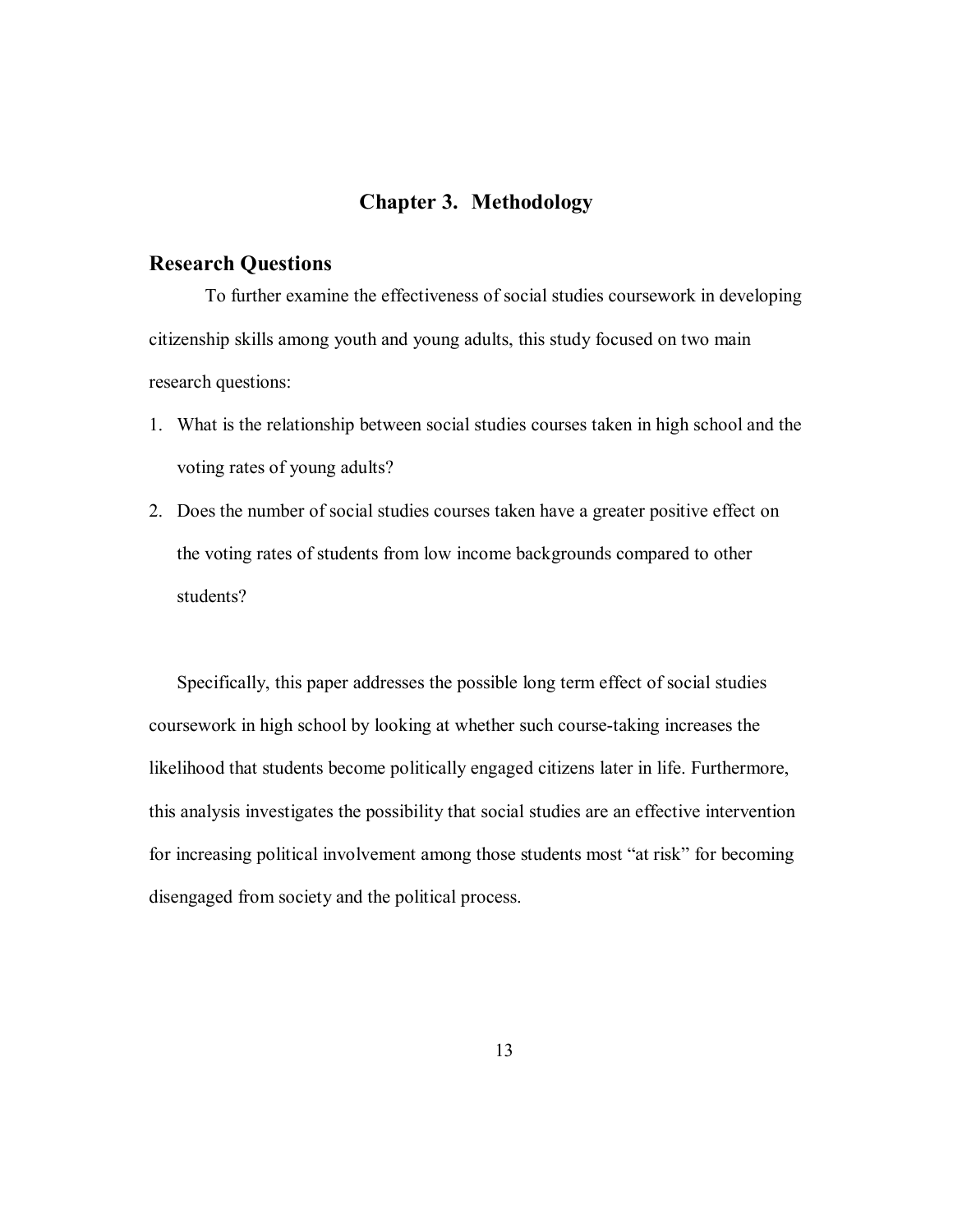# **Methods of Analysis**

To address these research questions, logistic regression analysis was employed to estimate the effect of increasing Carnegie units of high school social studies on voting behavior, controlling for other differences likely to have an impact on voting participation, including socio-economic status, race, gender, academic achievement, and educational attainment. The three outcome variables under examination are 1) whether or not a respondent voted in the 1992 US presidential election, 2) whether or not a respondent voted in the 1996 US presidential election, and 3) whether or not a respondent voted in any state or local election from 1992 to 1994.

Three different models were employed to capture the effects of 1) one continuous social studies variable, 2) dichotomous variables for having taken either more or less than the average number of social studies units, and 3) dichotomous variables for each of five disaggregated intervals of social studies units. The three estimated regression models are as follows: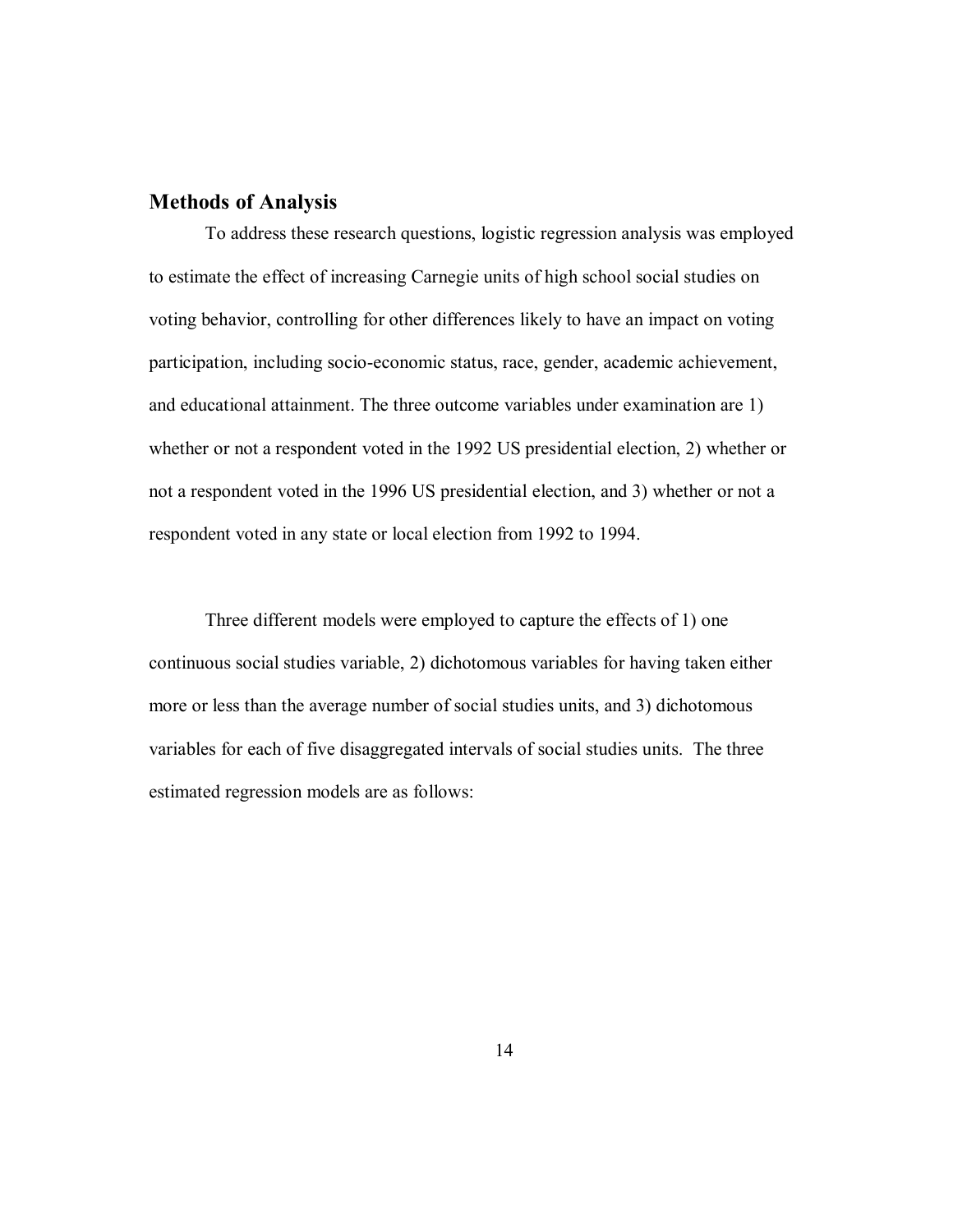#### Model 1, employing one continuous social studies variable:

Vote =  $\beta_0$ +  $\beta_1$  (Black) +  $\beta_2$  (Hispanic) +  $\beta_3$  (Other race)+  $\beta_4$  (female) +  $\beta_5$  (high school diploma) +  $\beta_6$  (some college/post-secondary education) +  $\beta_7$  (college degree) +  $\beta_8$ (SES Composite) +  $\beta$ <sub>9</sub> (Grades Composite) +  $\beta$ <sub>10</sub> (continuous social studies coursetaking, from  $0 - 11$ ) +  $u$ 

# Model 2, employing two dichotomous variables for more than average/less than average social studies course-taking:

Vote =  $\beta_0$ +  $\beta_1$  (Black) +  $\beta_2$  (Hispanic) +  $\beta_3$  (Other race)+  $\beta_4$  (female) +  $\beta_5$  (high school diploma) +  $\beta_6$  (some college/post-secondary education) +  $\beta_7$  (college degree) +  $\beta_8$ (SES Composite)+  $\beta$ <sub>9</sub> (Grades Composite) +  $\beta$ <sub>10</sub> (took less than three Carnegie units of social studies) +  $\beta_{11}$  (took more than three Carnegie units of social studies) + *u* 

# Model 3, employing 5 separate disaggregated dichotomous variables for social studies course-taking:

Vote =  $\beta_0$ +  $\beta_1$  (Black) +  $\beta_2$  (Hispanic) +  $\beta_3$  (Other race)+  $\beta_4$  (female) +  $\beta_5$  (high school diploma) +  $\beta_6$  (some college/post-secondary education) +  $\beta_7$  (college degree) +  $\beta_8$ (SES Composite)+  $\beta_9$  (Grades Composite) +  $\beta_{10}$  (took up to 1 full Carnegie unit of social studies) +  $\beta_{11}$  (took up to 2 full Carnegie units of social studies) +  $\beta_{12}$  (took up to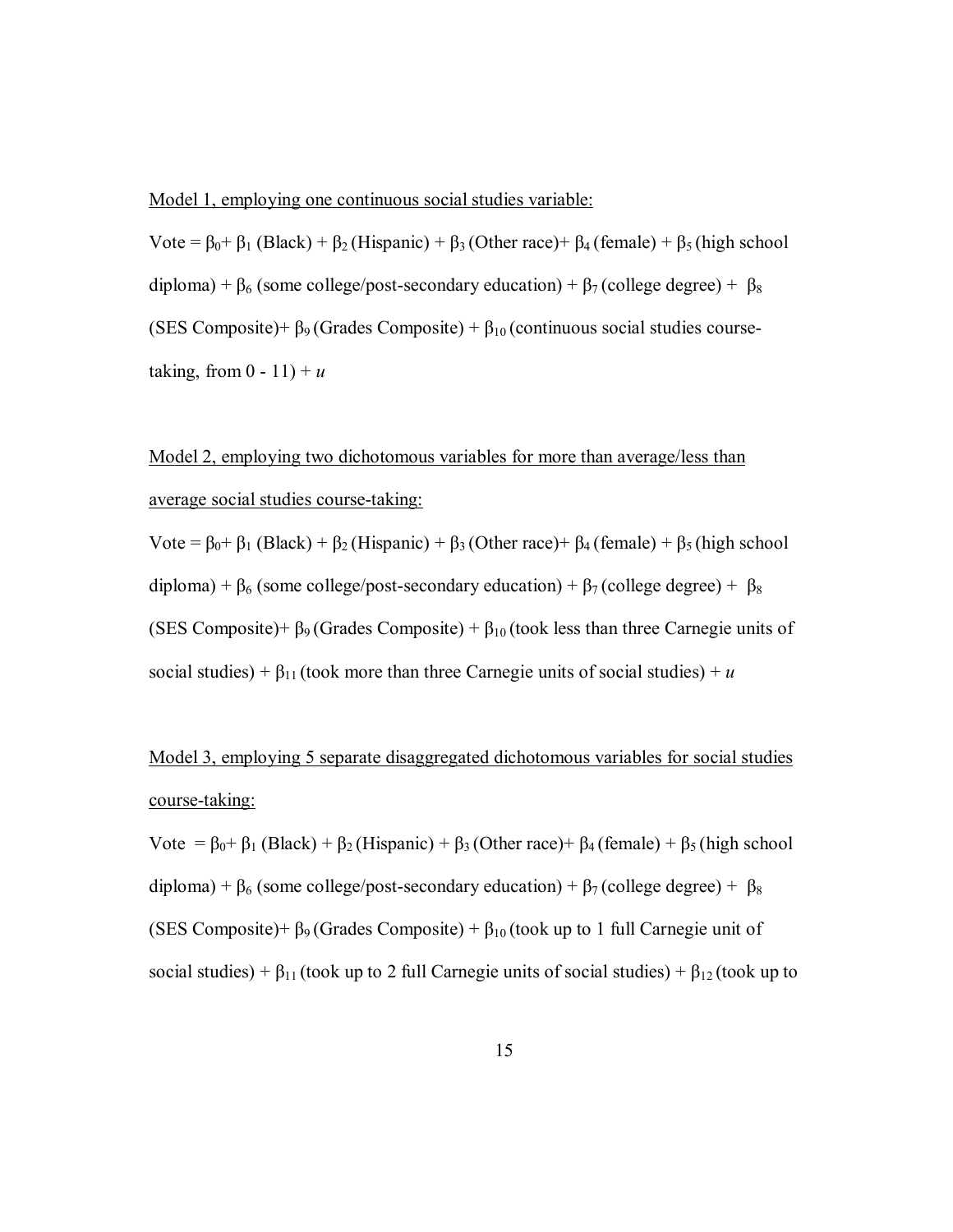3 full Carnegie units of social studies) +  $\beta_{13}$  (took up to 4 full Carnegie units of social studies) +  $\beta_{14}$  (took more than 4 Carnegie units of social studies) + *u* 

In the second part of the analysis, an additional interaction variable between socio-economic status quartile (quartile #1 being the lowest) and social studies coursework is added to the second regression model for all three outcomes to measure whether the effect of social studies coursework varies according to a student's family socio-economic status. Specifically, this part of the research aims to test whether social studies coursework has a larger effect for those students most "at risk" for low levels of civic engagement: students from poor families. This assignment of risk is based on findings that lower socio-economic status is correlated with lower voting participation rates, and the ensuing assumption that students from poorer families therefore have less access to positive "civic" influences at home and within their communities. If the findings support this hypothesis that these students benefit the most from social studies coursework, than it would be reasonable to conclude that social studies are an effective school-based intervention for developing citizenship skills uniquely positioned to reach disadvantaged students.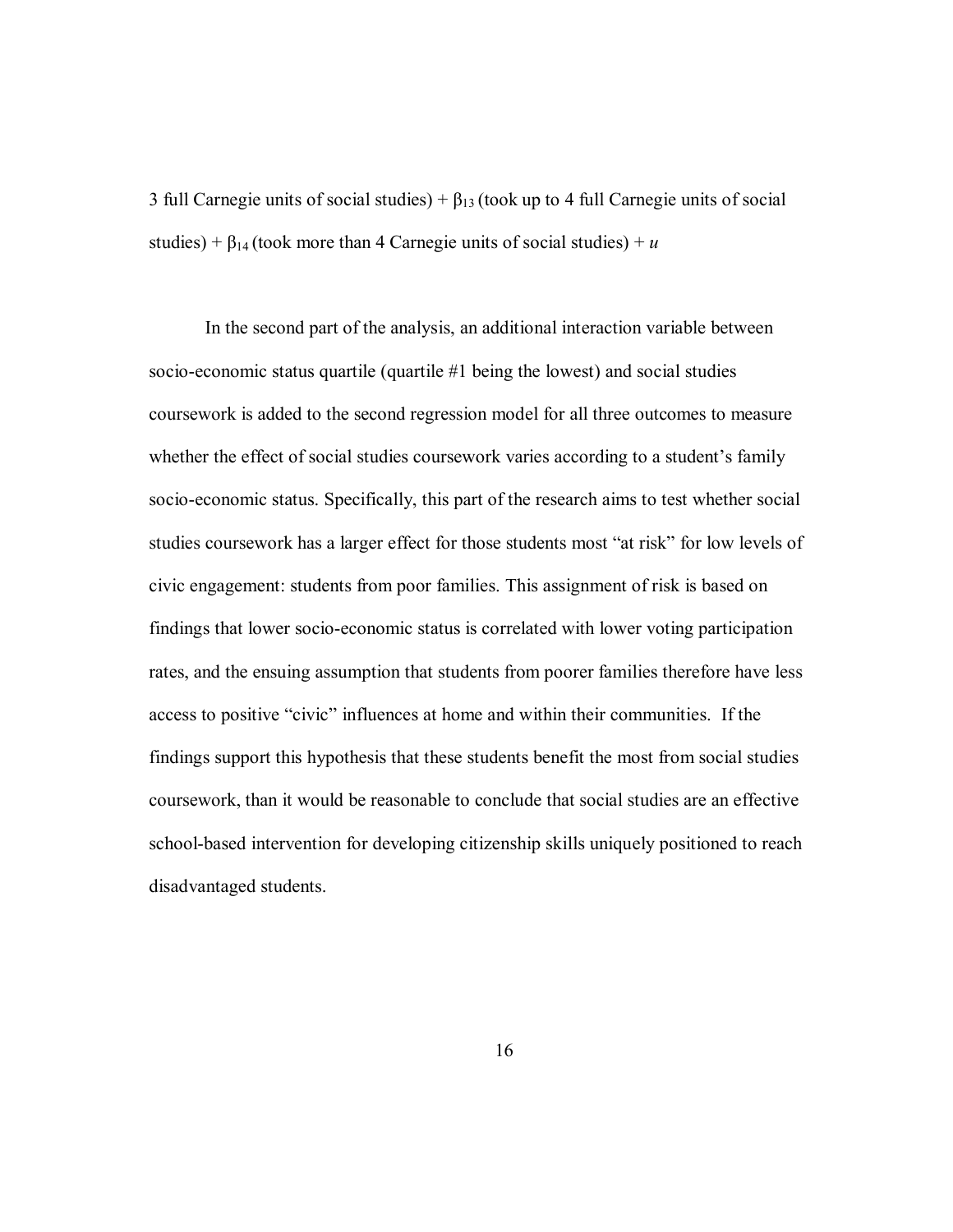## **Data Source**

Sponsored by the National Center for Education Statistics (NCES) of the U.S. Department of Education, the National Educational Longitudinal Study of 1988 (NELS:88) is a sweeping longitudinal survey that followed over 25,000 students enrolled as eighth graders in 1988 in both public and private schools throughout the country. After the base year survey in 1988, these respondents were surveyed again five times over the next 12 years: in 1990 (NELS:88/90), when they were tenth graders, in 1992 (NELS:88/92), when they were high school seniors, and than twice more after high school, in 1994 (NELS:88/94), and 2000 (NELS:88/2000). The comprehensive survey questions offer a rich array of information regarding their background, social and academic experiences in middle and high school, and the choices they later made concerning health, college, family, career, and community involvement. In addition to the surveys and cognitive tests administered to the student respondents, NELS:88 collected information from parents and guardians in 1988 and 1992 and from teachers and school administrators in 1988, 1990, and 1992. High school transcripts were also collected in 1992, when most members of the eighth grade class of 1988 graduated. Of particular relevance for this study, NELS:88 offers a rich array of information on instructional practices, school policies and requirements, and student attitudes and outcomes in specific subject areas, including social studies. It also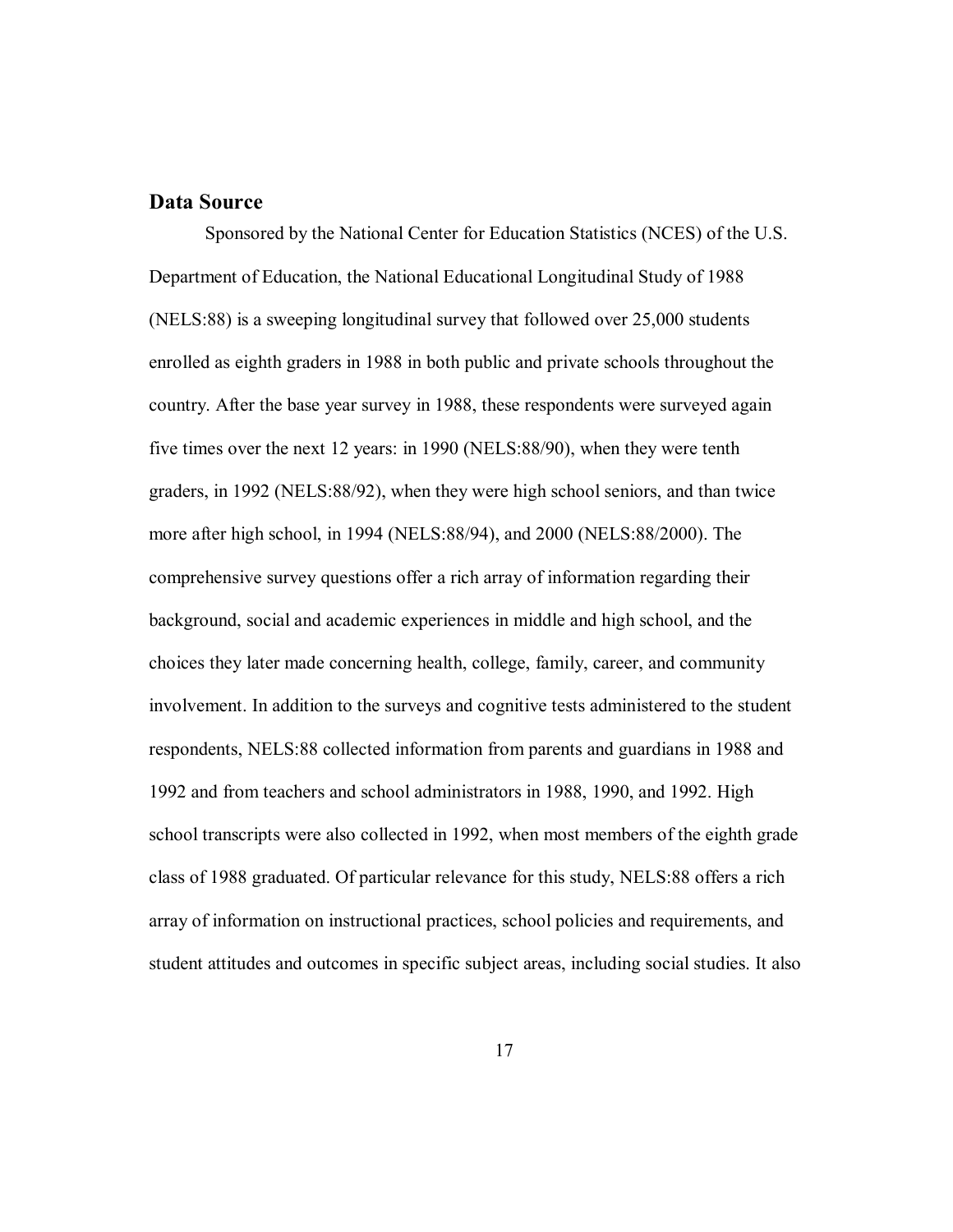includes information on participation in local, state, and national elections and other forms of civic engagement.

# **Variables of Analysis**

The dependent variables used in this analysis to gauge political involvement consisted of three measures of voting behavior: whether or not a respondent voted in (1) the 1992 US presidential election, (2) the 1996 US presidential election, or (3) in any local or state election "in the last 24 months"— roughly 1998-2000. Each measure was coded as equal to one if the student reported having voted, and equal to zero otherwise.

The primary policy variable used in the analysis was the amount of social studies coursework taken by a respondent at the secondary level measured in Carnegie Units. A Carnegie unit is a measure used to standardize coursework based on time spent in a class, rather than mastery of a subject. Each Carnegie unit generally equates to one full year spent taking a particular course, normally a minimum of about 130 hours of instruction. In addition, the following covariates were included in the regression models: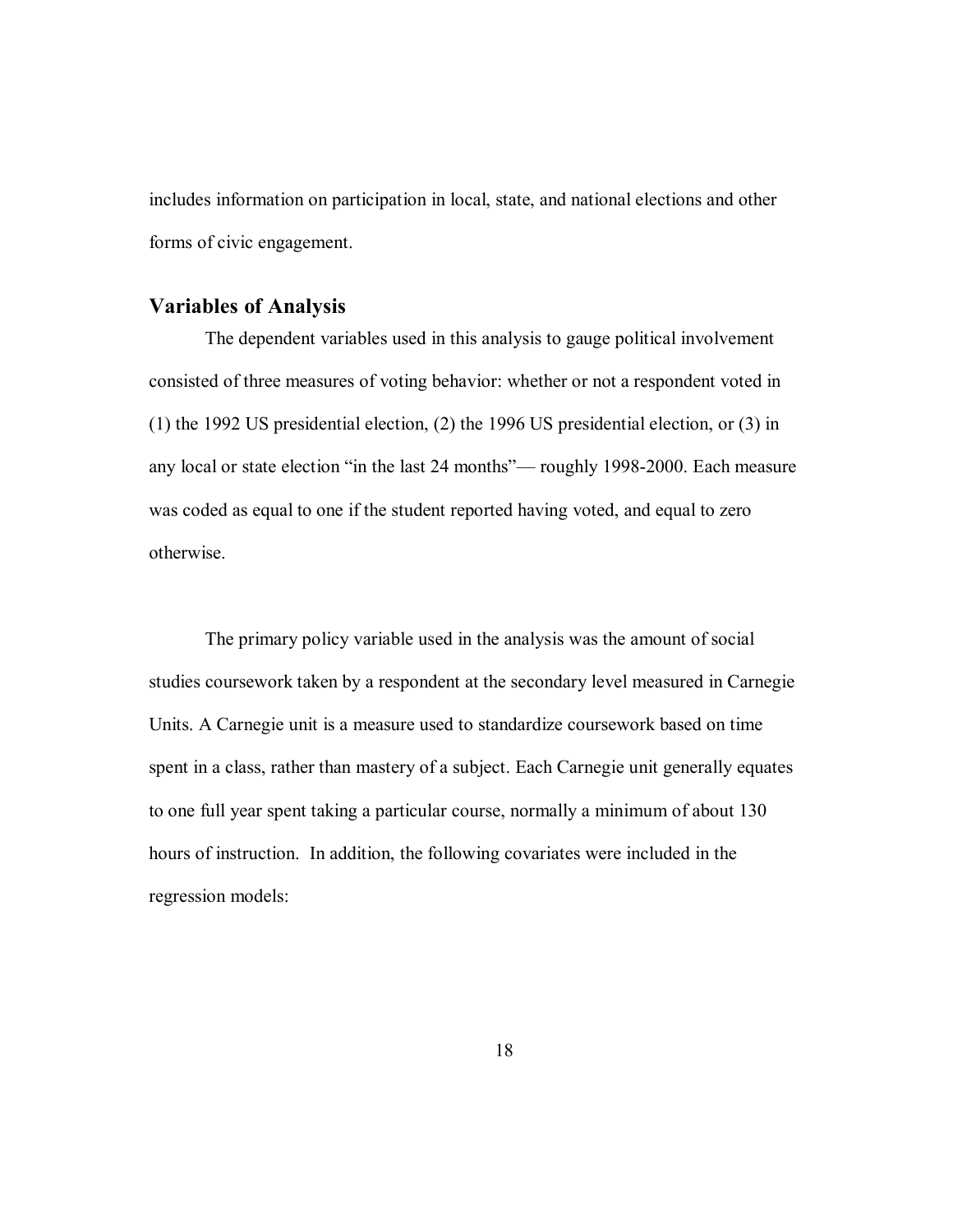- *Socio-Economic Status* A composite measure of family socio-economic status was created by NELS:88 from the following data taken from the parent questionnaire: father's education level, mother's education level, father's occupation, mother's occupation, and family income.
- *Race* To control for the effects of race on voting, four dummy variables were created to study the effects of membership in the following exclusive racial categories: White (not Hispanic), Black (not Hispanic), Hispanic, and "other race"—comprised of Asians, Native Americans, and Pacific Islanders.
- *Gender* To control for the effects of gender on voting, a dummy variable was created for female (1=yes).
- *Academic Achievement* A composite measure of academic achievement was created by NELS:88 by equally weighting a respondent's self-reported grades in English, mathematics, science, and social studies.
- *Educational Attainment* A separate dummy variable was created for each of the four following exclusive groups of respondents: (1) those who had not received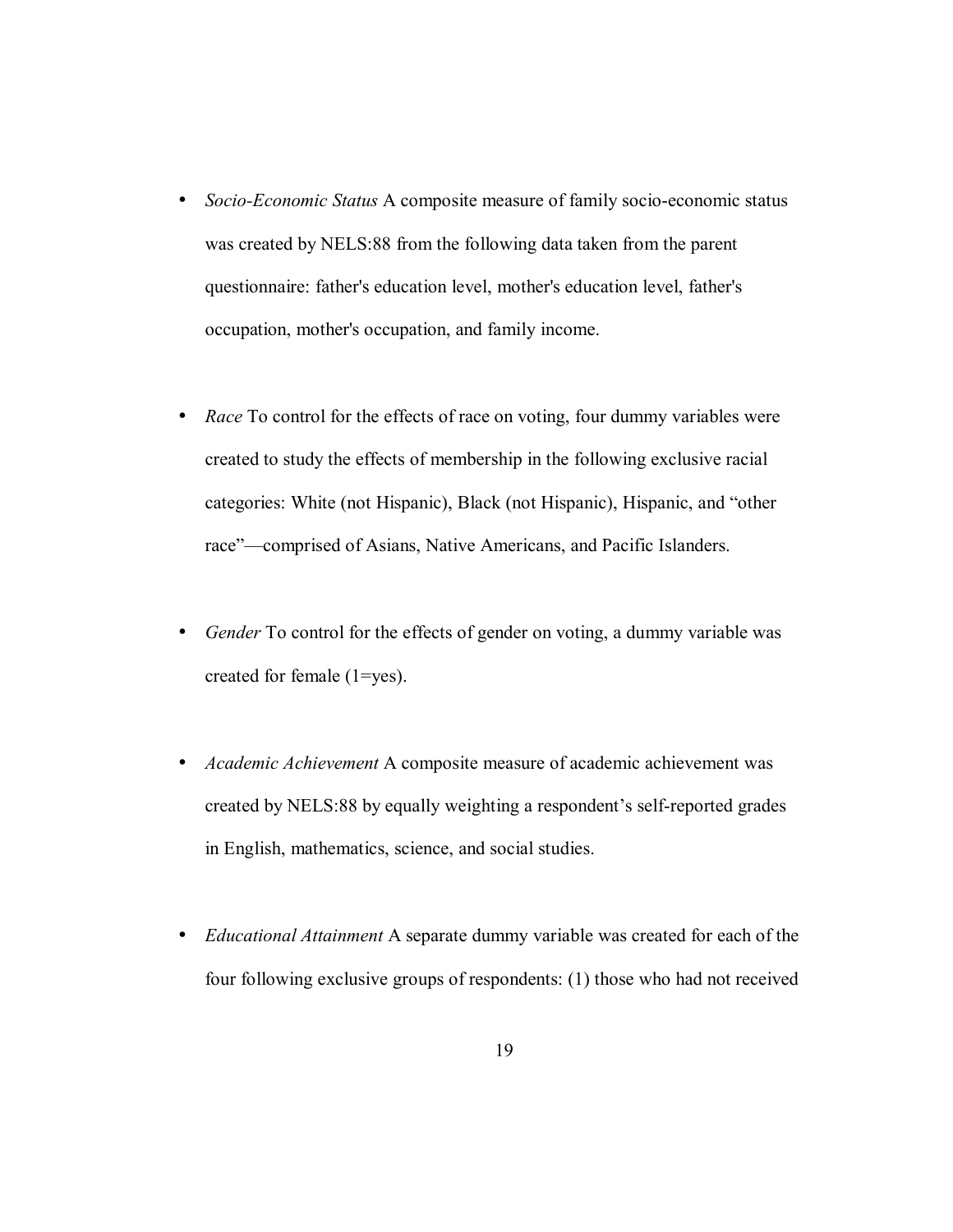their high school diploma as of 2000, (2) those who had received a high school diploma, (3) those who had pursued some type of post-secondary education, and (4) those who had earned a college degree or higher. Given the fact that the voting behavior, as well as other economic and social characteristics, of GED earners more closely approximates that of high school dropouts rather than those who earn their high school diplomas, respondents who reported earning a GED were excluded from the high school diploma category.

Descriptive statistics for all variables are provided in Tables I-IV.

#### **Use of Weights**

In 1988, a sample of over 25,000 students participated in NELS:88, and this sample was representative of the roughly 3,000,000 students who attended the eighth grade in the United States that year. However, certain subgroups of particular interest to policymakers (such as minority groups) were over-sampled to allow for more precise estimates of those students. At the same time, due to budget constraints and other considerations the sample was narrowed substantially in later follow up survey years. This narrowing of the sample was systematic, i.e., a participant's chance of being surveyed in later rounds was not random, but based on such factors as which school they attended. Therefore, due to considerations of over-sampling and a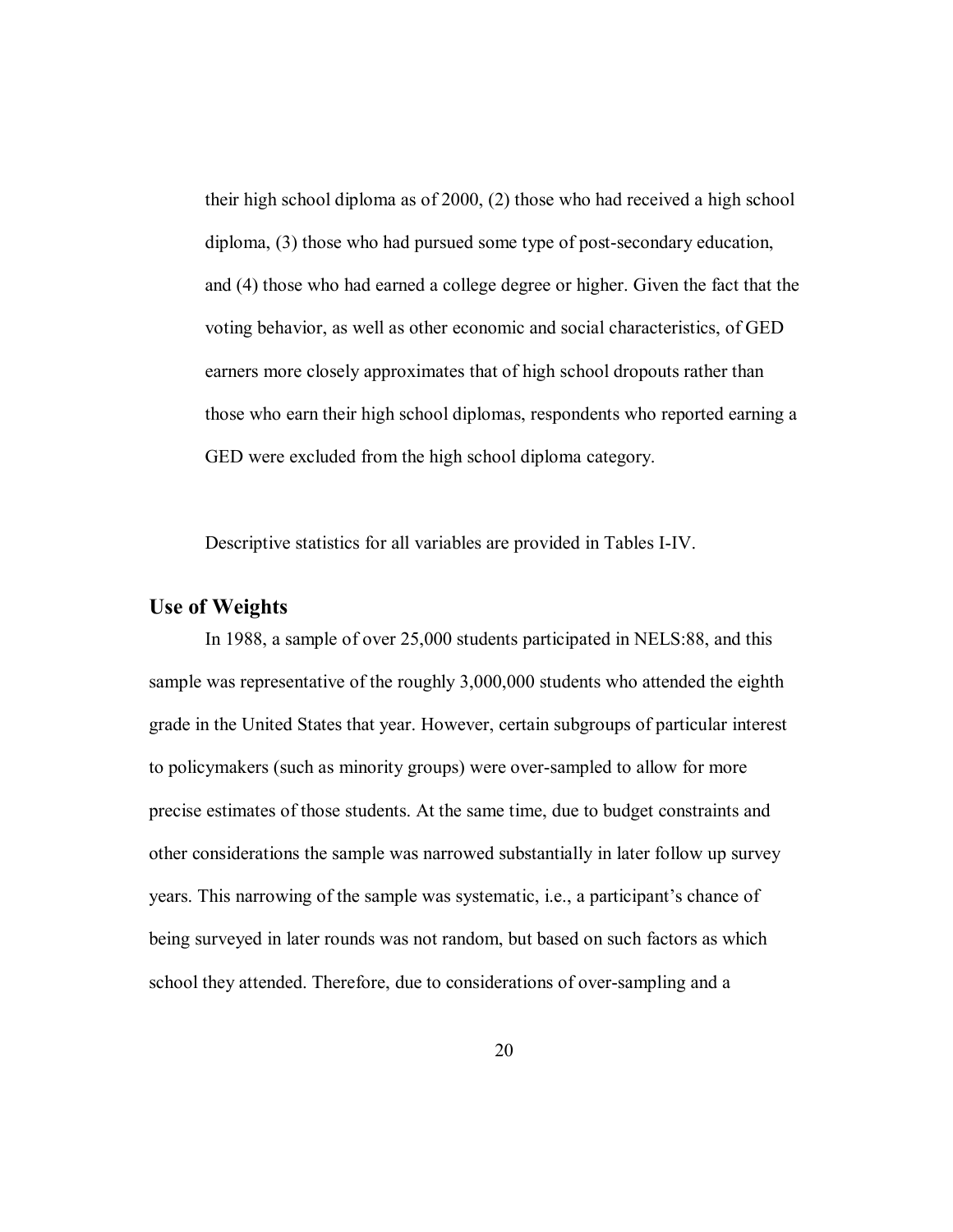systematically restricted sample, the use of sample weights is necessary to allow us to generalize the findings to the original full population, i.e., the eighth grade class of 1988. Consequently, all reported analyses were done using weighted logistic regression.

## **Missing Data**

One of the ways that NELS:88 is able to offer such a richness of data is through merging several different individual datasets into one, i.e., each survey year, the different surveys administered to parents, teachers, and students, and datasets that relied on high school transcripts. In the present study, the variable of interest, social studies units, was derived from one such dataset looking at high school course taking. This dataset had fewer total responses than the rest of NELS:88. However, because social studies coursework is our variable of interest, no effort was made to attempt to recapture observations that were missing values on this measure. In addition, all observations that were missing one or more value on any of the explanatory variables were also removed from the analysis, and the final estimates were based on only those observations that had valid responses for all explanatory variables— roughly three quarters of the full sample. To compute the likely bias of the final analysis, the voting patterns of all excluded respondents were compared to those of the group that made it into the final sample. It was found that this excluded group was significantly less likely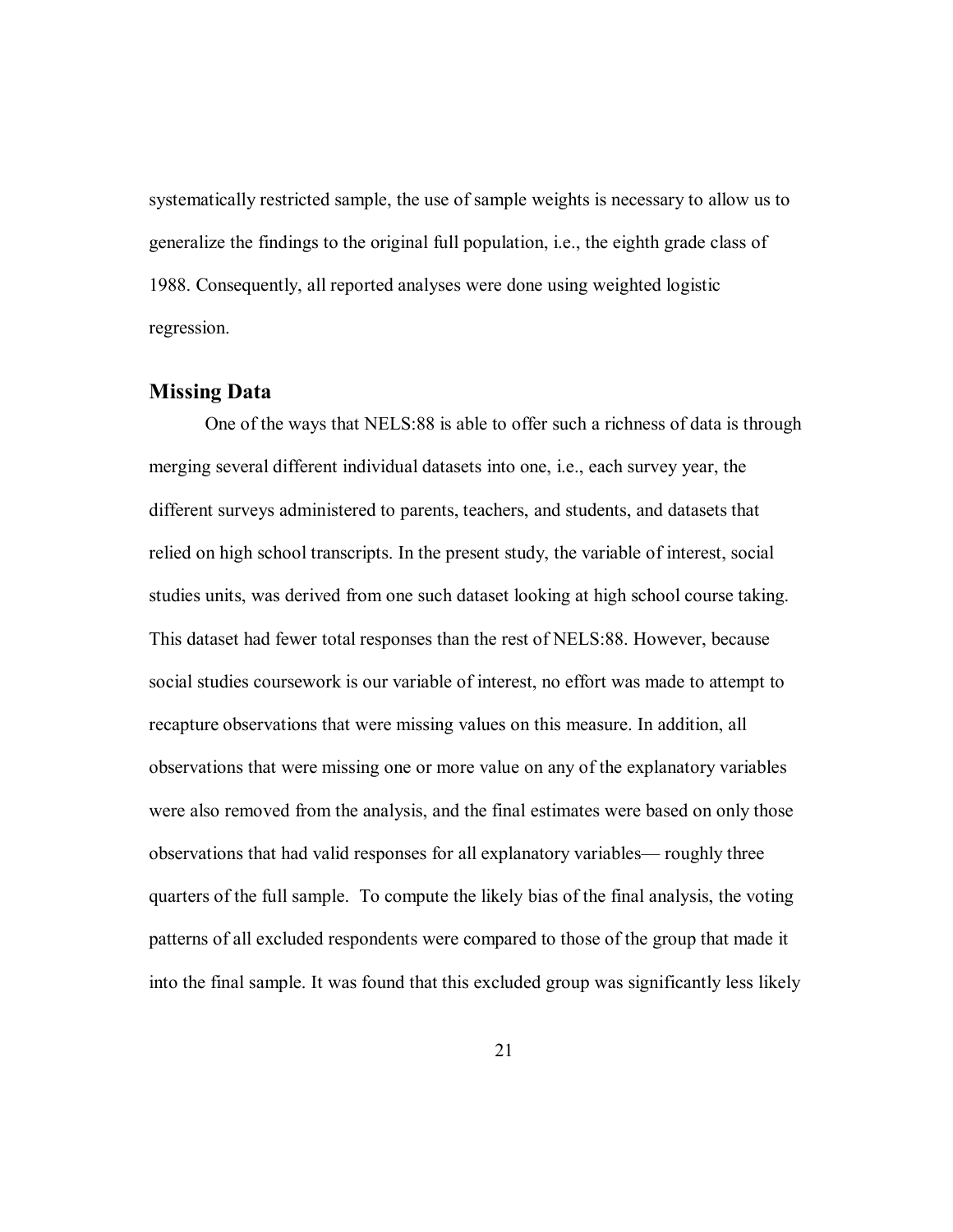to vote. For example, while 55 percent of the final included sample reported voting in the presidential election of 1992, only 37 percent of the excluded group reported voting in this election. This finding was statistically significant and consistent for all three voting outcome variables. Thus, this missing data most likely introduces positive bias into estimates of voting participation, although it is unknown how this overall bias affects the relationship between social studies course-taking and political participation.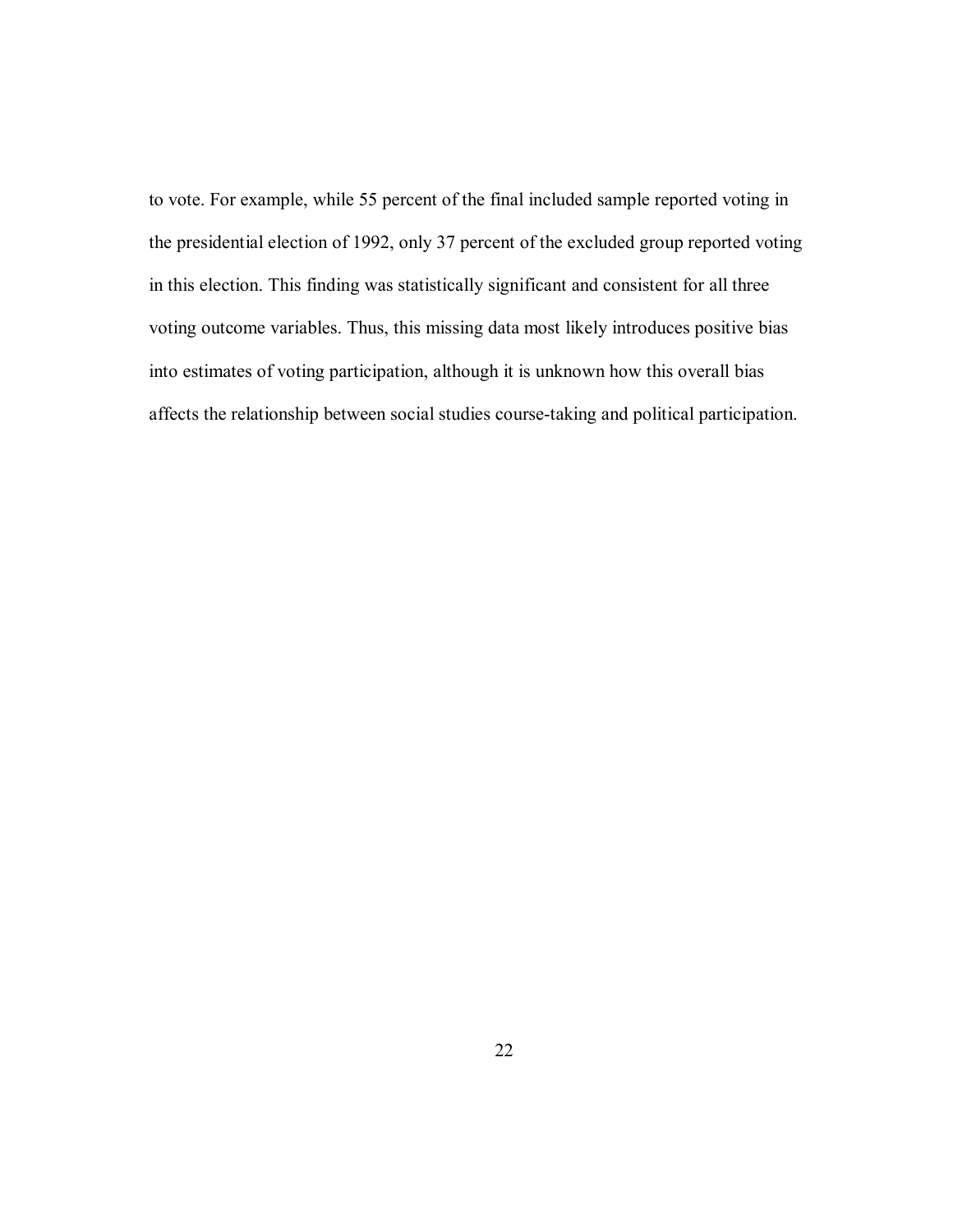# **Chapter 4. Results**

### **Descriptive Statistics**

A purely descriptive analysis of the voting behavior of NELS:88 respondents indicates that education in general, and social studies coursework in particular, are indeed potential determinants of participation in the political process in young adulthood. To begin with, the likelihood of voting in either of the presidential elections or in local and state elections increases along with educational attainment (See Table IV). For example, while only 24 percent of high school dropouts reported voting in the 1992 US presidential election, 36 percent of those respondents who had earned their high school diplomas reported voted in that election. This voting percentage rose further to 47 percent and 65 percent for those with some post-secondary education or a college degree, respectively.

A similar pattern is observed for the relationship between voting behavior and rising Carnegie units of high school social studies. Looking at the mean and median number of social studies units taken by NELS:88 respondents in Table III, we see that the average amount of social studies coursework is three Carnegie units—a figure that corresponds to the national average. Of those students who had taken the average number of social studies units, 54 percent participated in the 1992 election, compared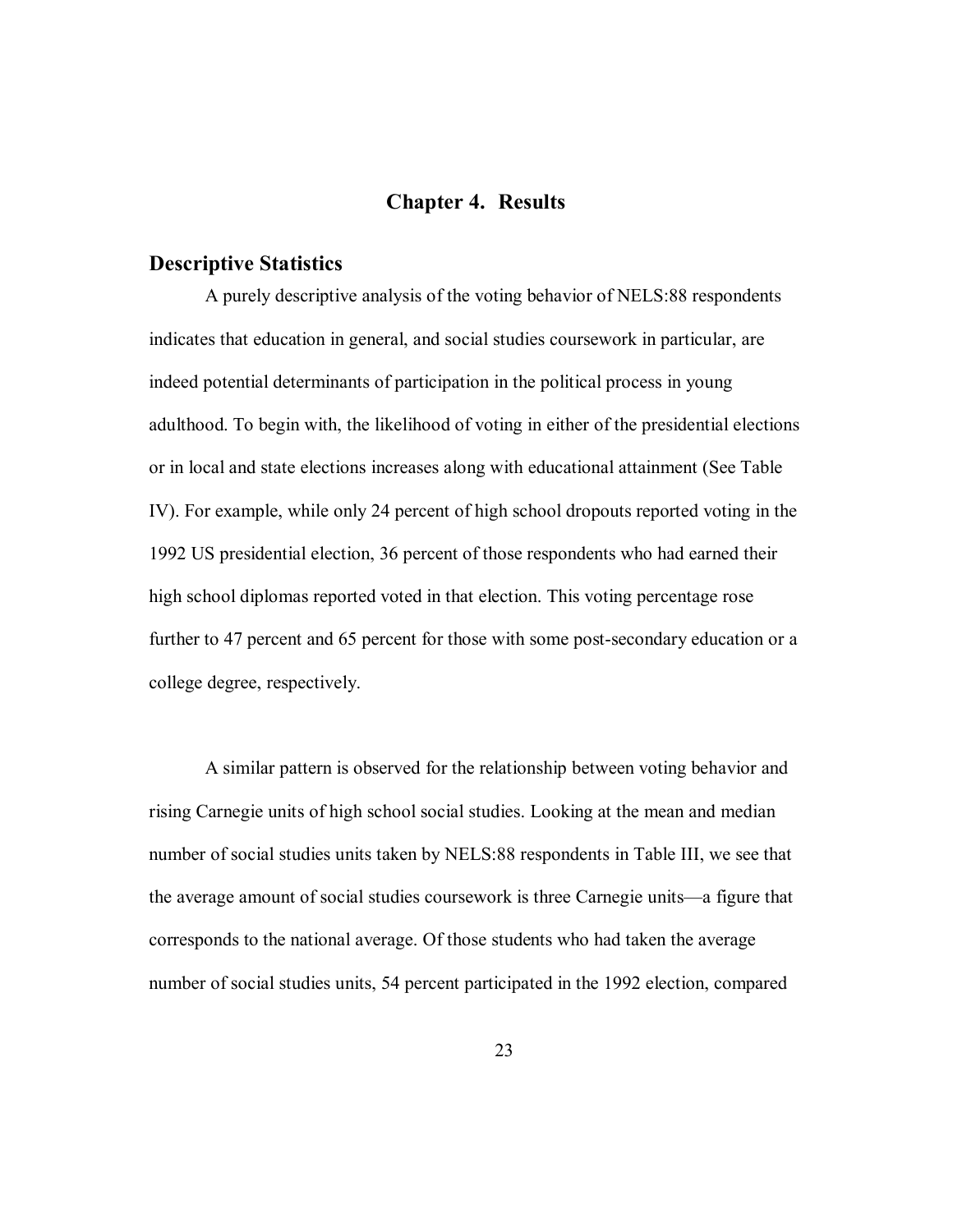to only 36 percent for those who had taken less than three units. Of the students who had taken more than three units, 56 percent reported voting. This pattern is also apparent when we look at participation in local and state elections, a measure of political engagement that arguably requires a higher level of initiative and community connectedness on the part of a voter. While about 38 percent of those respondents that had taken at least the average amount of social studies courses reported voting in local or state elections over a two year period (from roughly 1992-1994), only 25 percent of those with less then the average amount of social studies courses voted at the local or state level.

In looking at the voting behavior of NELS:88 respondents, another trend in voting behavior is also evident. While the National Voter Turnout in Presidential and Congressional Elections Survey (Federal Election Commission, 1960-1996) reports a decline in voter turnout between 1992 and 1996 from about 55 percent nationwide to 49 percent, the percentage of NELS:88 respondents who reported voting rose from about 48 percent in 1992 to 57 percent in 1996, indicative of the well-documented observation that people are more likely to vote as they age. However, the observed pattern of returns to social studies coursework remains. While the percentage of those respondents with less than average social studies coursework that voted grew to 45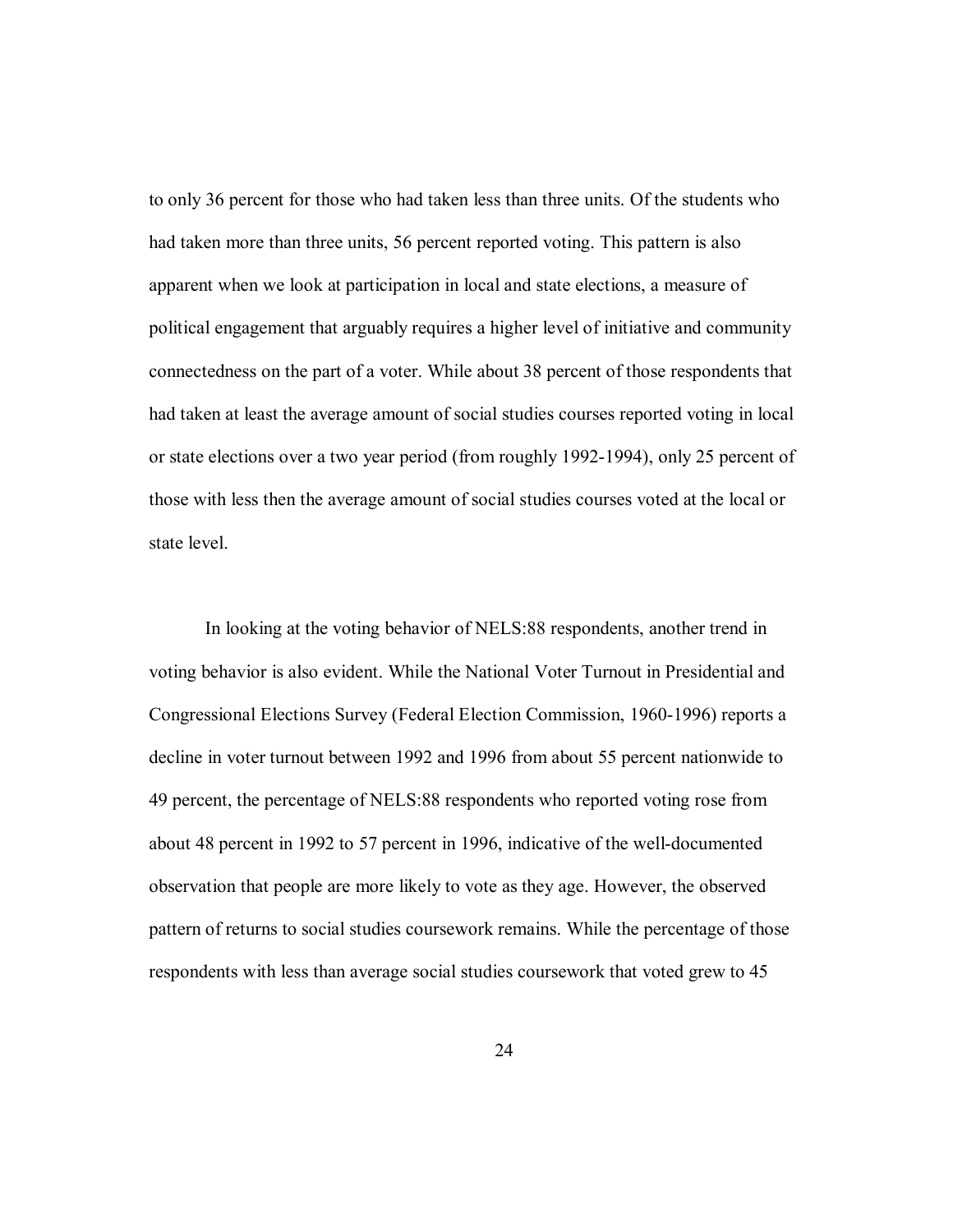percent in the 1996 US presidential election, those respondents with average or above average social studies coursework continued to turn out to vote in larger percentages— 61 and 63 percent respectively.

#### **Regression Analysis**

Regression results are presented in Tables V-VIII. As expected, the independent variable of interest, Carnegie units of social studies, generally had a positive and statistically significant effect on all three voting behaviors. Looking first at the effect of social studies coursework as a continuous variable, it is found that an incremental increase in Carnegie units of social studies raises the odds that a respondent voted by 13 percent in the 1992 election, 6 percent in the 1996 election, and 12 percent in local or state elections, controlling for all other variables in the model (see Table V). Moving on to social studies course-taking disaggregated by number of Carnegie units (Table VII), the results show that increasing amounts have increasingly positive effects on voting behavior. For example, the odds of voting in the 1992 presidential election for a student who had taken up to one full Carnegie unit or between one and two Carnegie units of social studies were roughly two times higher than the odds of voting for a student who had not taken any social studies coursework, while the odds of voting for respondents in each of the three higher categories, between two and three units, between three and four units, and over four units of social studies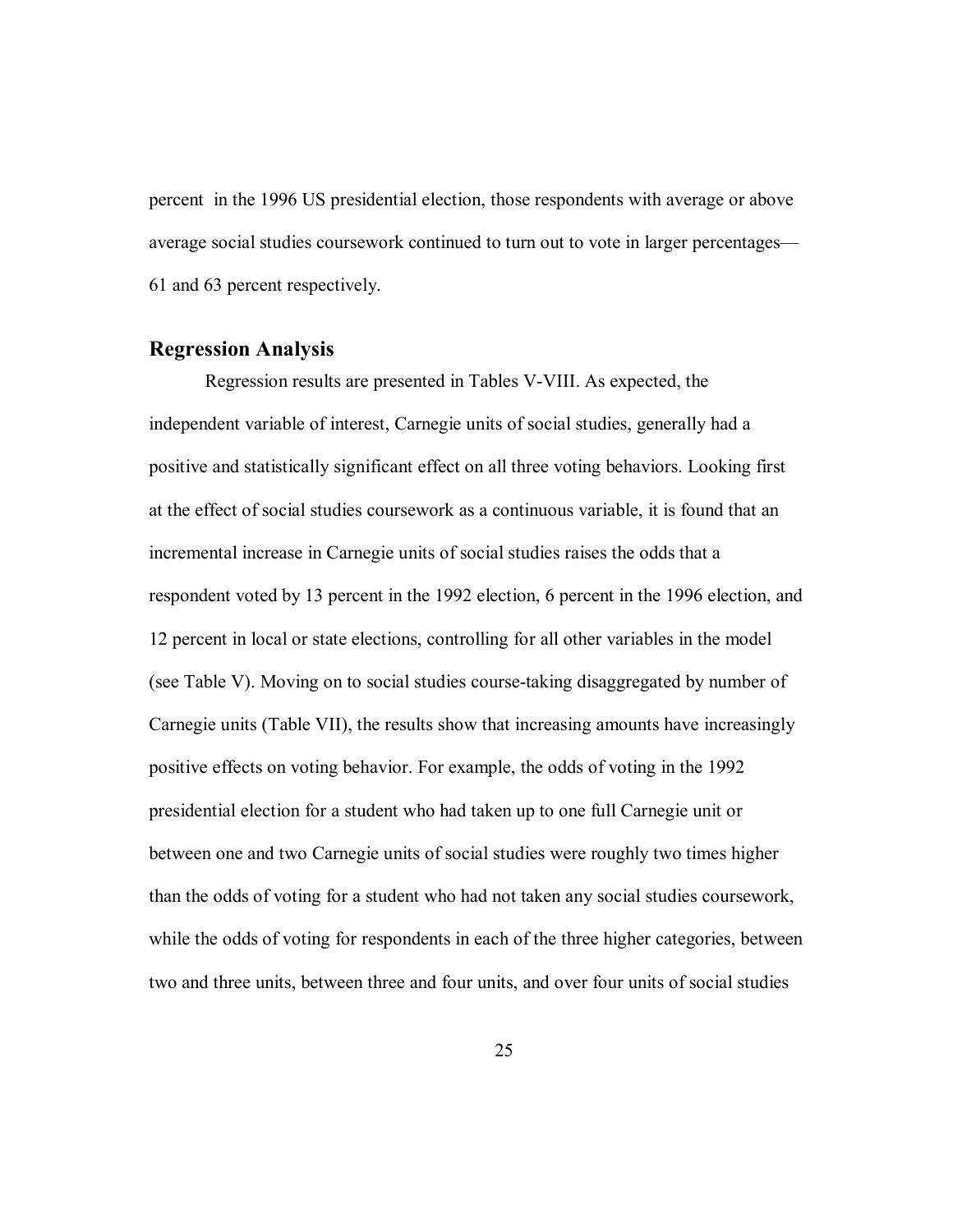were about three times higher than the odds of voting for a student who had not taken any social studies coursework.

However, there were a few inconsistencies obscuring this picture of the enduring value of social studies coursework. To begin with, while the results for two of the outcome variables are consistent, the regressions estimating the likelihood of voting in the 1996 presidential election are considerably more erratic. Not only are two of the disaggregated social studies variables no longer statistically significant at the  $p=$ 0.10 level, but the odds ratio estimates are about half of those derived for the other two outcome variables (See Table VII). This may very well reflect a pattern of decreasing returns to social studies course-taking as a student grows older and the lessons of high school social studies classes are forgotten. Alternatively, it may reflect the fact that all NELS:88 respondents, regardless of the amount of social studies courses they took in high school, are more likely to vote as they age, so the positive influence on voting attributable to social studies coursework is likely to diminish with time.

Looking at the other two variables, there is also a slight "plateau" observable between the third and fourth categories of social studies units—while the likelihood of voting rises consistently up to the category of having up to three social studies units,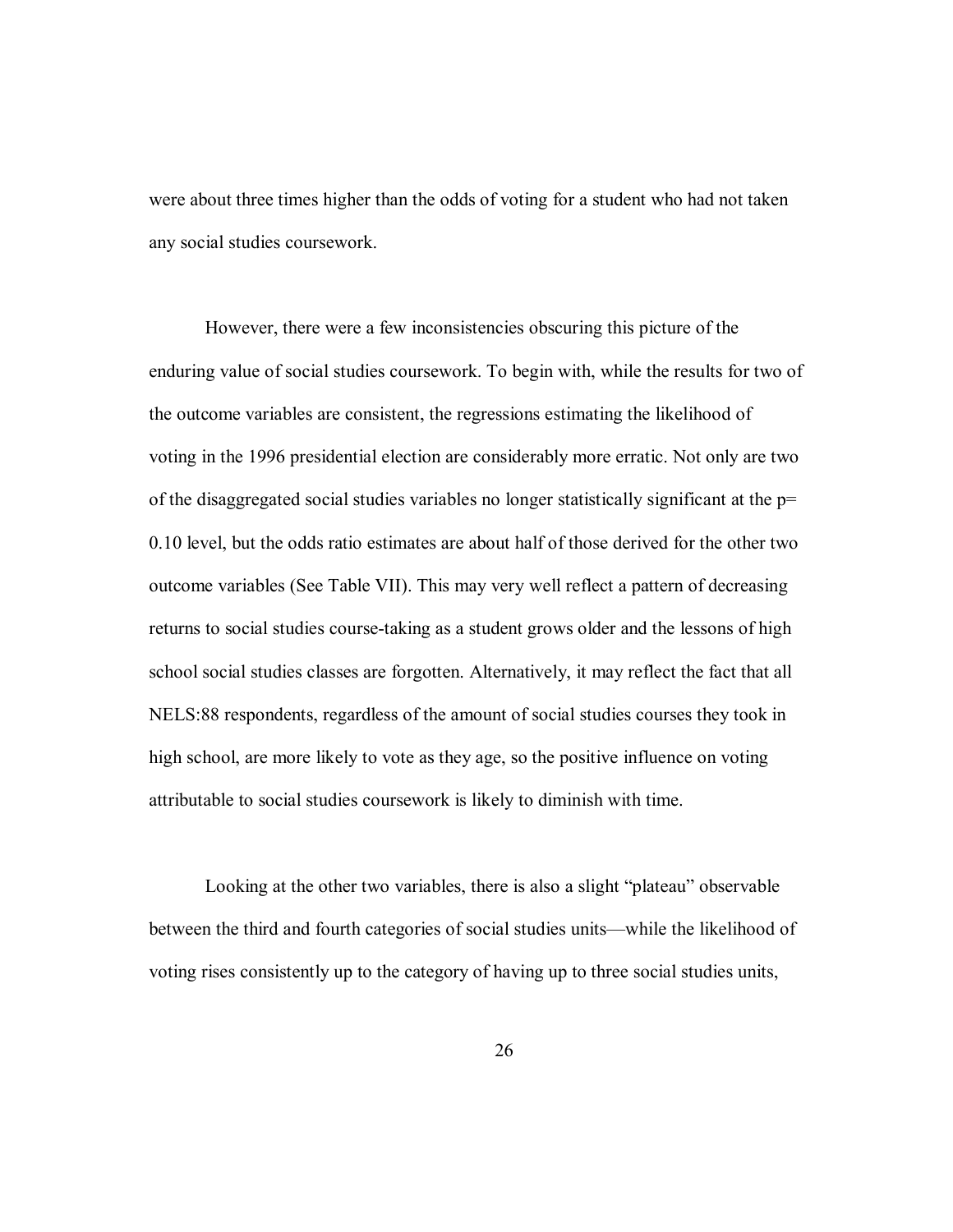the next unit increase yields a slightly lower likelihood of voting, from 2.955 to 2.819 for the presidential election of 1992 and from 3.244 to 3.086 for local and state elections from 1992-1994 (See Table VII). While this is most likely a result of the small number of students that take this amount of social studies courses, it may also reflect a pattern of diminishing returns to increased social studies coursework past three Carnegie units.

Finally, to further capture the positive impact of increasing units of social studies observed when the regression models employed disaggregated social studies unit variables with a baseline group of those respondents who had not taken social studies units at all, dummy variables were created that collapsed social studies coursework into two dichotomous variables: less than average and more than average social studies course-taking, with average social studies course-taking (exactly three units) as the baseline. Taking less than the average amount of social studies lowered the odds of voting in the 1992 presidential election by about 29 percent, lowered the odds of voting in the 1996 presidential election by about 22 percent, and lowered the odds of voting in local or state elections by about 33 percent (see Table VI). Yet taking more than the average amount of social studies courses was not found to have a statistically significant effect on any of the three voting behavior variables.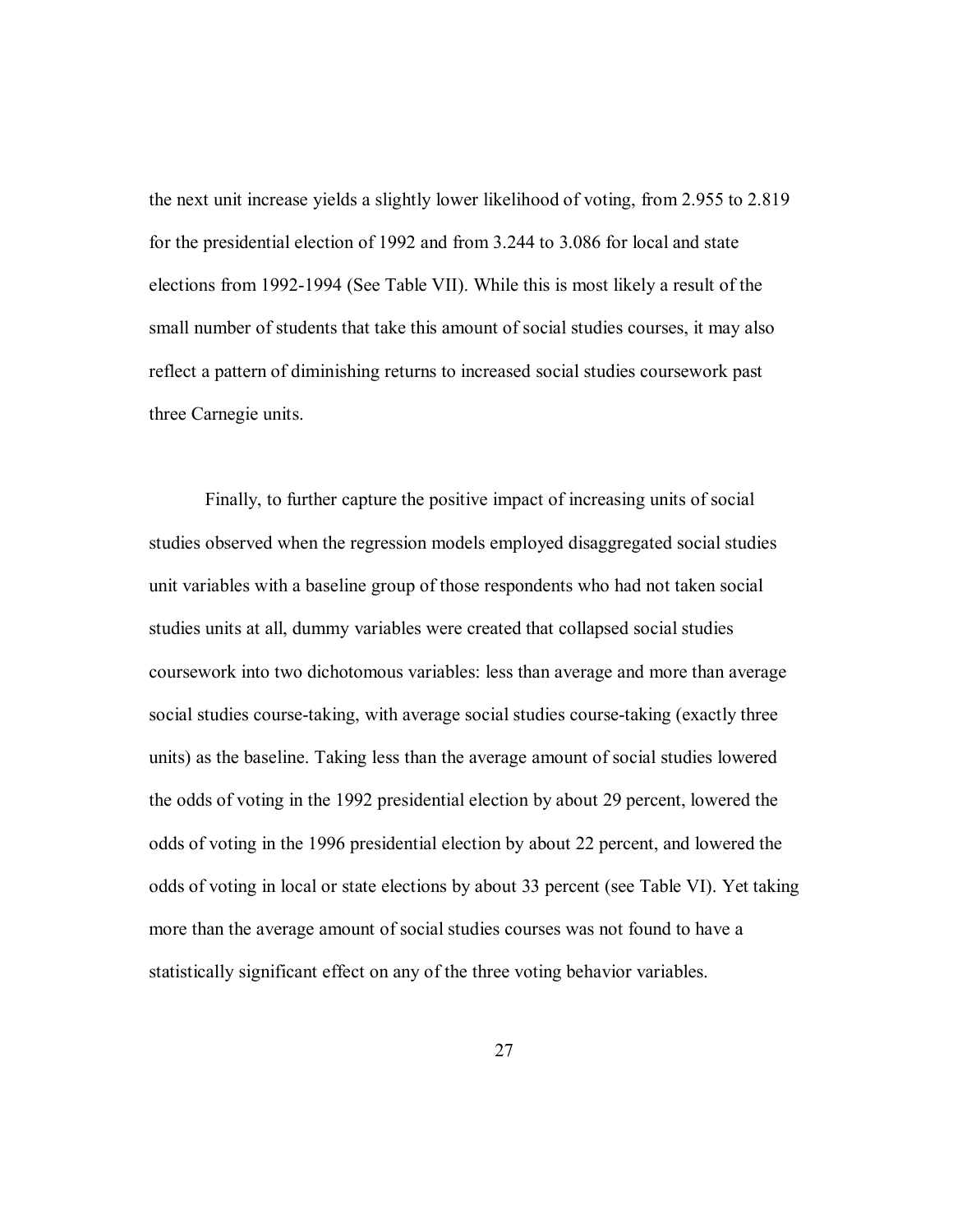The results for the second part of the study were considerably less promising. The interaction variable, which aimed to capture the increased impact of social studies on the voting behavior of students from lower socio-economic status backgrounds, was rarely found to have a statistically significant effect on any of the three voting outcome variables (see Table VIII). There are a few notable exceptions. An interaction variable added to a regression estimating the likelihood of voting in the 1992 presidential election shows that taking less than the average amount of social studies had a stronger negative effect on the voting behavior of those students in the second and third lowest socio-economic status quartiles then for students in the highest socio-economic status quartile. Meanwhile, taking more than the average amount of social studies courses had a greater positive impact on the voting behavior of those students in the lowest socio-economic quartile for the 1992 presidential election as well as for local and state elections.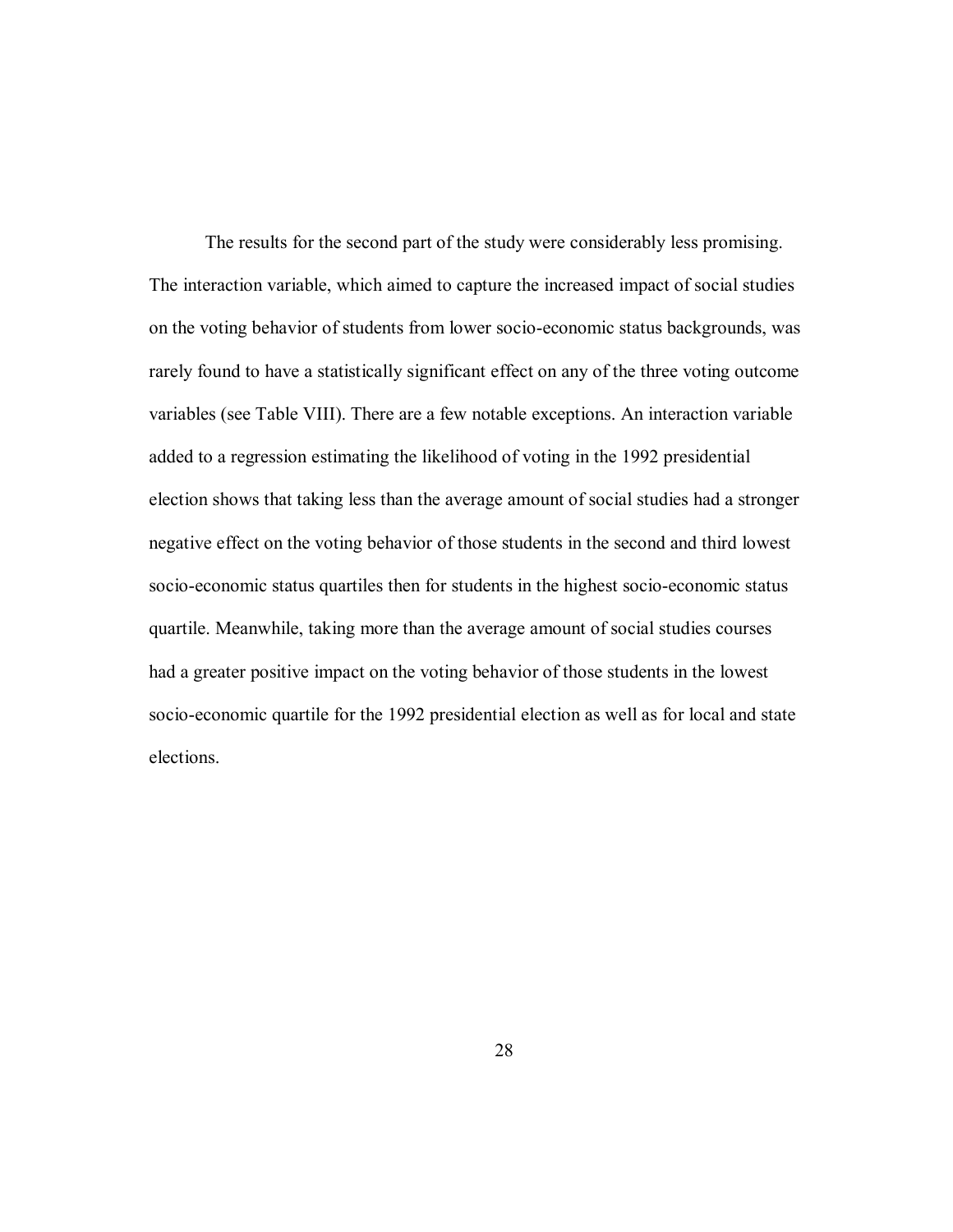#### **Chapter 5. Discussion**

Overall, the results of this study indicate that social studies play an important role in nurturing political engagement among young adults. Even after controlling for other powerful indicators of voting behavior, such as socio-economic status and educational attainment, social studies coursework in high school consistently yielded a statistically significant, positive impact on the likelihood of voting. One of the most significant findings was that of increasing returns to the continuous social studies course taking variable. Incremental increases in Carnegie units of social studies raised the odds that a student voted by 13 percent in the 1992 election, 6 percent in the 1996 election, and 12 percent in local or state elections. This pattern was maintained when looking at the increasingly negative effect of having less than the average amount of social studies. This finding is particularly germane as it implies that the decreasing amount of time spent teaching social studies under NCLB is likely to have a negative impact on political engagement.

However, this study falls short of finding increased returns to social studies course taking beyond the average amount of three Carnegie units, which corresponds to roughly three years of social studies classes. Whether or not this is the result of the small number of students that take this amount of social studies courses, it limits our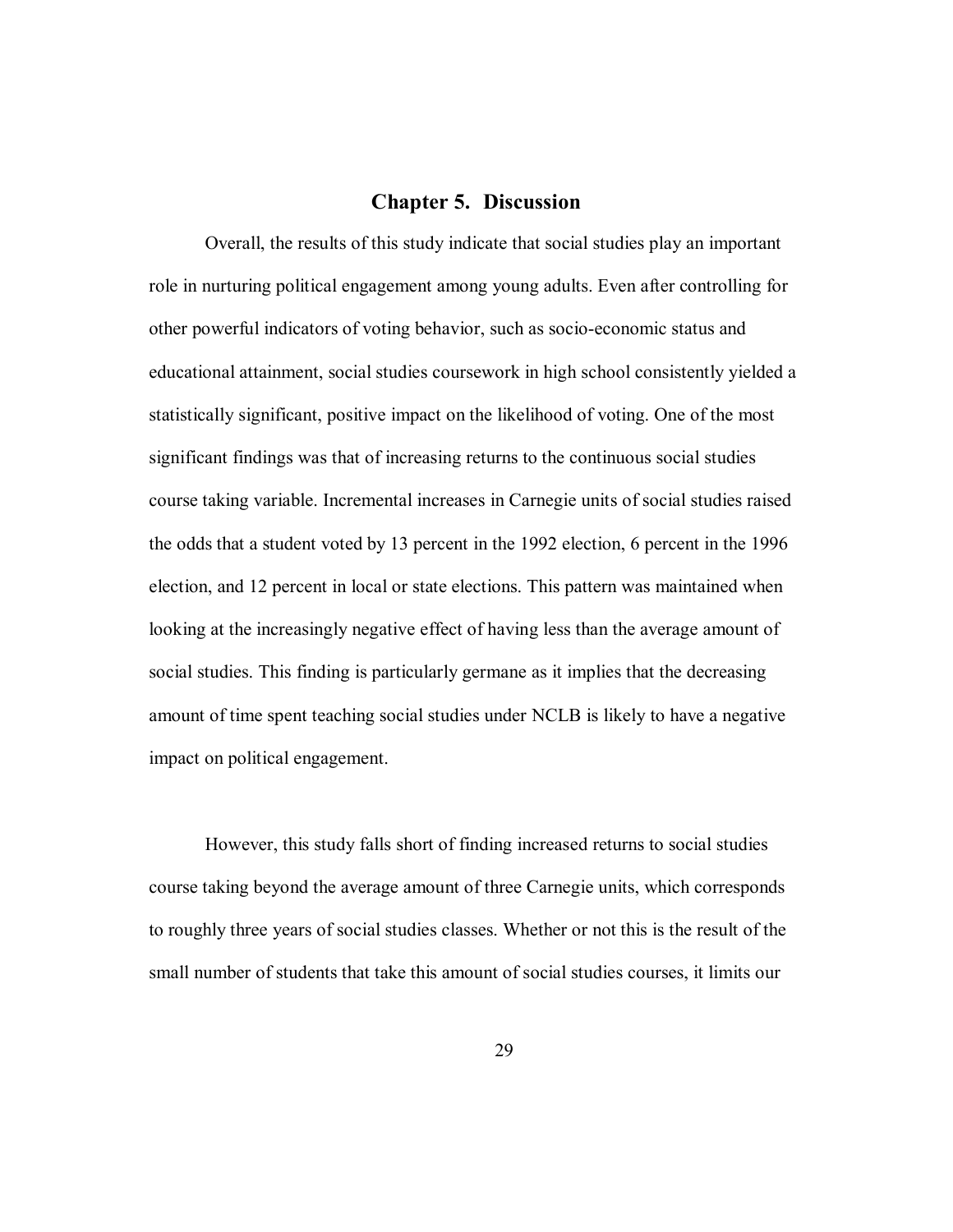ability to recommend additional social studies coursework as a way to increase political engagement among young adults.

The results of the second part of the analysis, which employed interaction variables to capture a possible variation in the effects of social studies among different categories of socio-economic status, are also promising despite being somewhat more limited in terms of statistical significance and consistency. Most notably, taking less than the average amount of social studies was shown to have an even greater negative impact for students of lower socio-economic status than for more wealthy students for two of the three voting outcome variables. This is an important finding because it illustrates the potentially disproportionate nature of NCLB's ripple effects. Poor students are less likely to become active voters later on in life. Given traditional patterns of lower voter turnout among people of low socio-economic status, this may be because of a lack of civically active role models in their immediate families or communities. It may also stem from a general sense of social or political disenfranchisement. Whatever the cause, they are certainly more "at risk" for low civic and political engagement. They are also more likely to attend failing schools that, under NCLB, are cutting back on instruction in social studies. Thus, NCLB effectively targets the most at-risk students for the least amount of social studies. In attempting to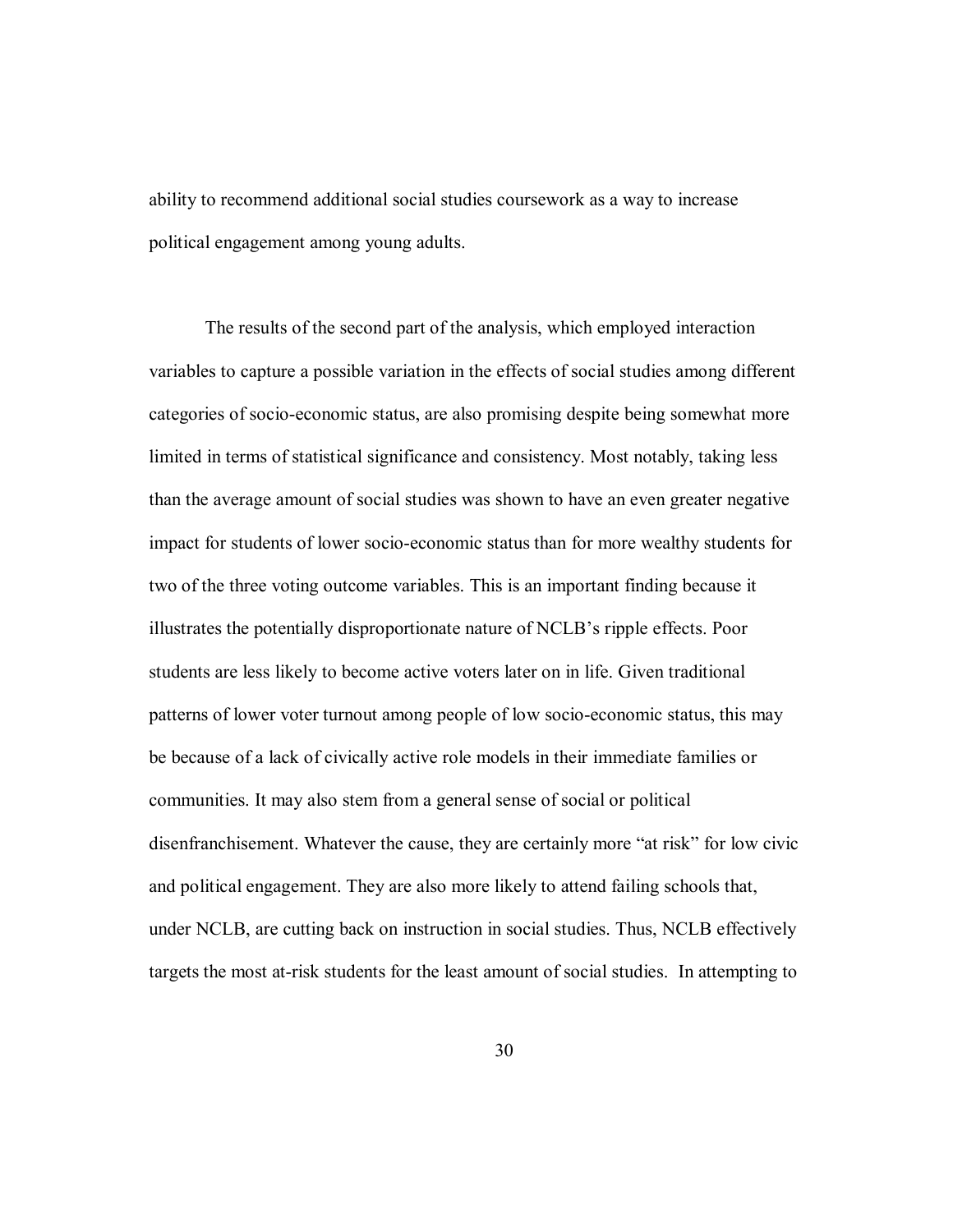address student achievement gaps in reading and math, NCLB may thus end up intensifying the gaps in political representation between the haves and have-nots.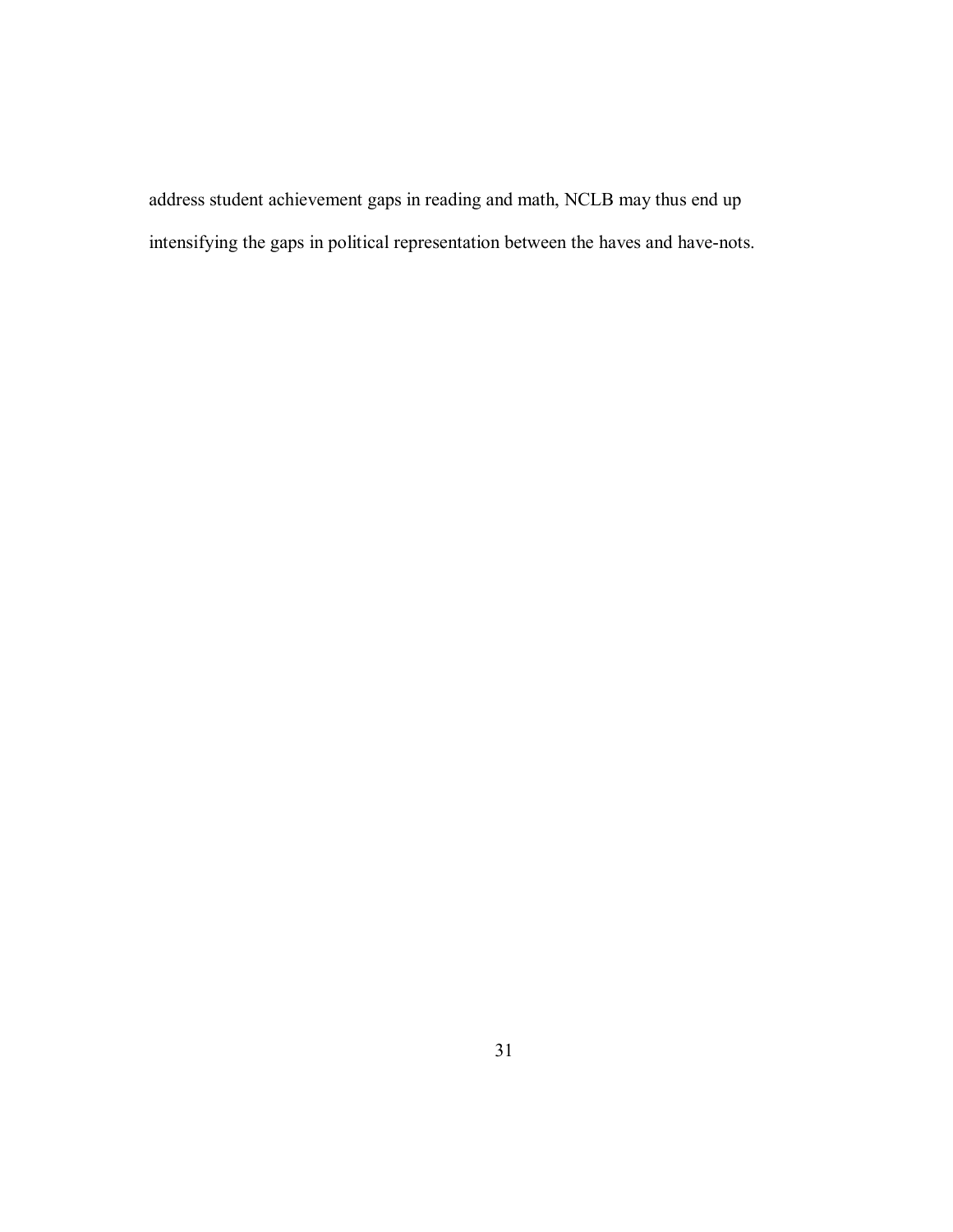#### **Chapter 6. Conclusion**

By providing statistically significant evidence of the relationship between social studies coursework and voting behavior, this examination lends empirical weight to the argument NCLB is likely to further exacerbate the growing political disengagement of young adults by narrowing the curriculum in our school system. This study also found some evidence for the more nuanced theory that cutting social studies courses is likely to have an even greater negative impact on disadvantaged students those students most at risk for political disengagement. These findings have important and timely policy implications. As NCLB and accountability-through-testing becomes more established in the coming years, policymakers should revisit the near-sighted formulation of math and reading as the sole subjects used to determine the progress of schools.

However, there are several gaps in the findings, including the fact that when looking at the effects of taking social studies coursework beyond the average amount of three Carnegie units, no statistically significant effect could be seen. This may very well reflect a dynamic of diminishing returns past this point, which at three years is a significant amount of coursework. If so, future research should aim to identify specific topics within the branch of social studies or pedagogic practices that could make social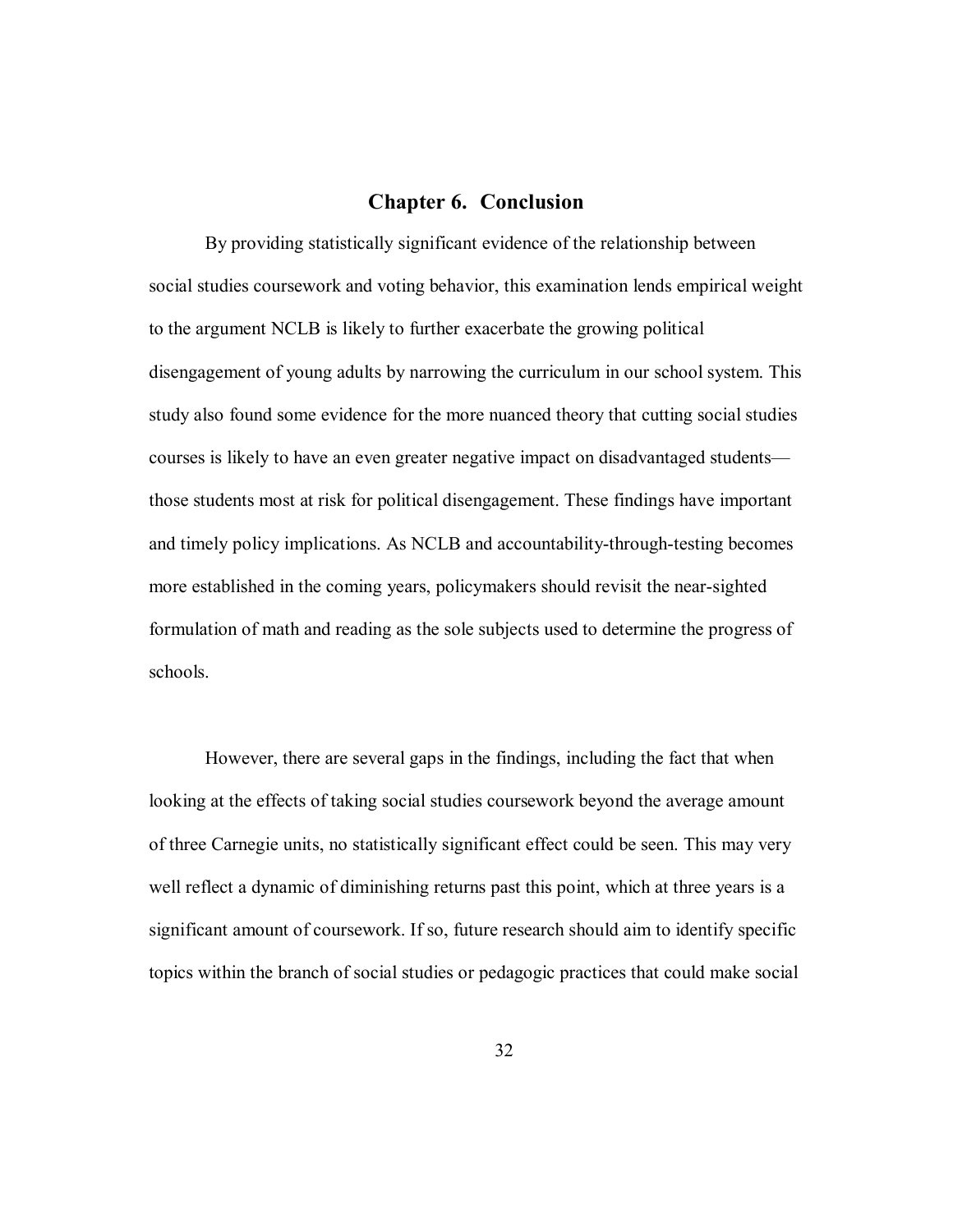studies courses even more effective at instilling civic knowledge, values and skills in young people. While this study was limited in terms of disaggregating the impact of history versus civics or geography, for example, future research should aim to more precisely measure the impact of different subjects, such as history, geography, or civics. Such a finding would allow us to build a case for not only putting a stop to the erosion of social studies instruction, but for placing increased emphasis on improving the value and focus of social studies courses.

Finally, the body of literature on social studies coursework and political engagement would greatly benefit from further exploration of the ability of social studies coursework to "supplement" the civic knowledge a student receives at home or within their community. Specifically, emphasis should be placed on examining whether social studies make an even greater impact on students that belong to one or more categories identified as "sub groups" of interest under NCLB, such as minority students, learning disabled students, or students from low socio-economic backgrounds. In terms of NCLB's emphasis on closing achievement gaps and focusing on improving outcomes for these "at risk" students, this would frame the issue in more compelling terms by giving a fuller picture of the power and potential of social studies coursework.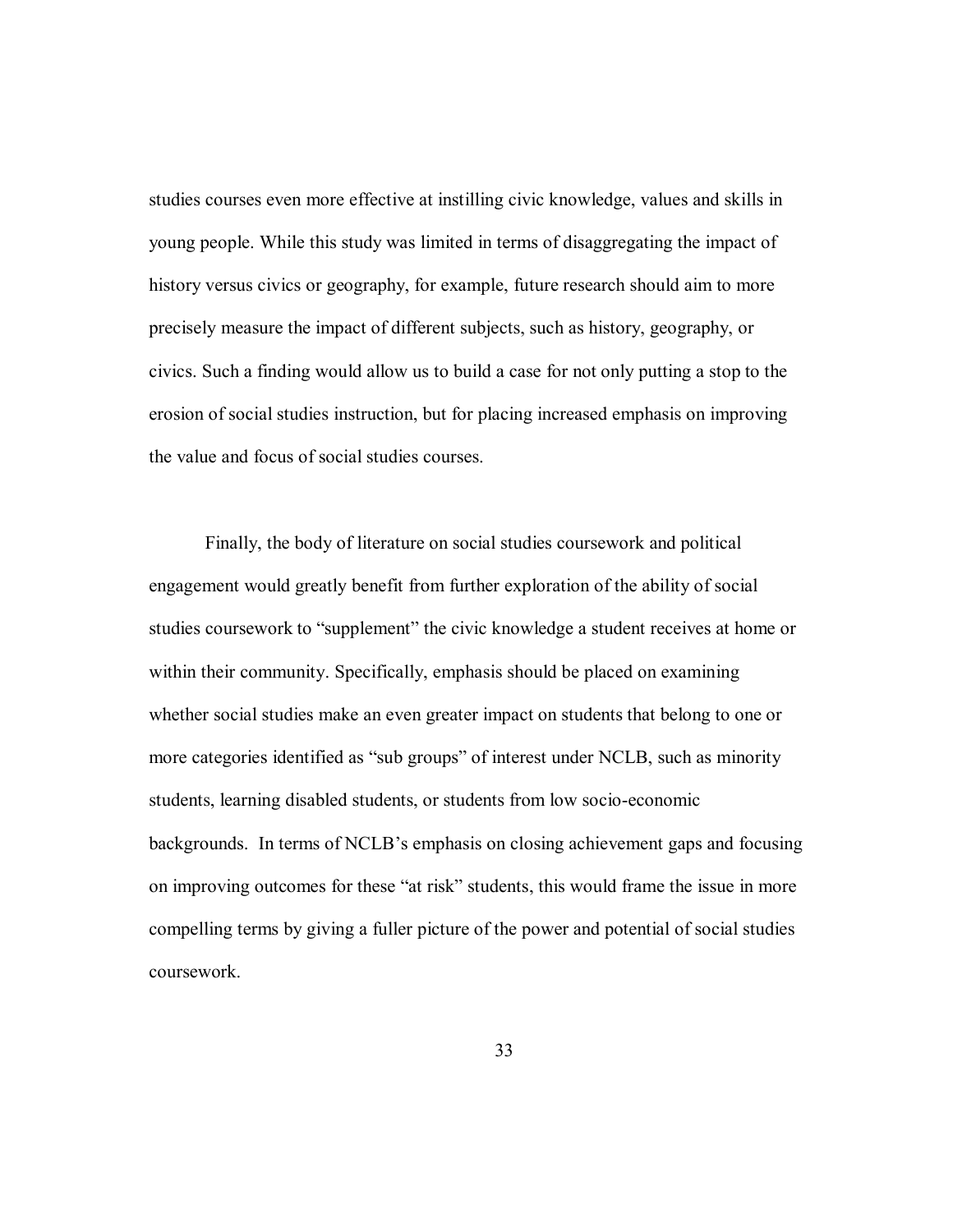# **References**

- Andolina, Molly, Krista Jenkins, Cliff Zukin, and Scott Keeter (2003). Habits from Home, Lessons from School: Influences on Youth Civic Engagement. Political Science & Politics 36 (2) pp. 275-280.
- Boston, Bruce O. (2005). Restoring the Balance Between Academics and Civic Engagement in Public Schools. American Youth Policy Forum, Washington D.C..
- Bureau of Labor Statistics and Bureau of the Census (1996, 2002). Current Population Survey November Voting and Registration Supplement. Washington, DC..
- Center for Information and Research on Civic Learning and Engagement (CIRCLE) (2002). The Civic and Political Health of the Nation: National Youth Survey of Civic Engagement. Washington, D.C..

Center on Education Policy (2004). Fall District Survey. Washington, D.C..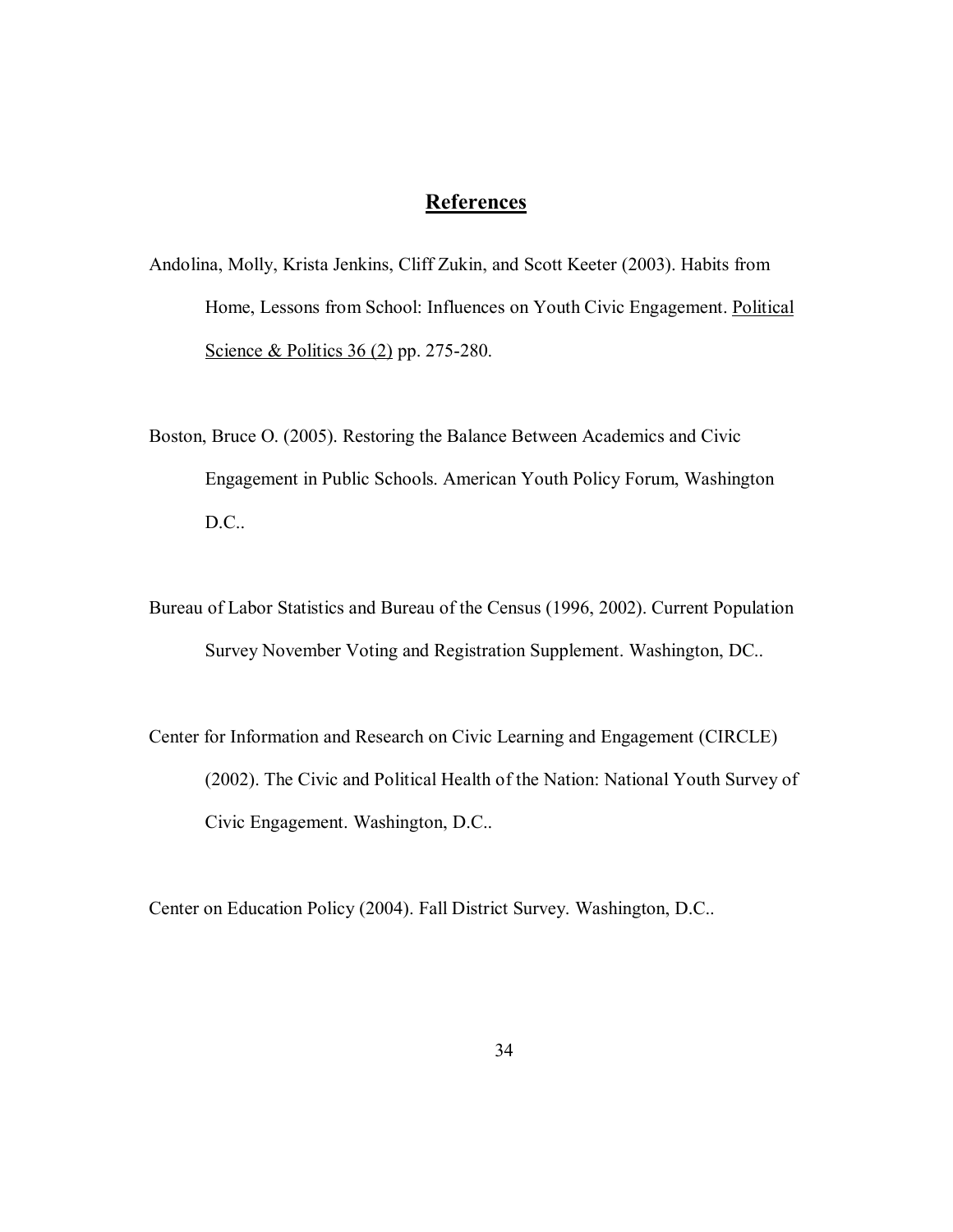- Chapin, June R. (2001). From Eighth Grade Social Studies to Young Adulthood Voting and Community Service: National Education Longitudinal Study of 1988 Eighth Graders. The International Social Studies Forum, Volume 1 (1), pp. 33-44.
- Chapin, June R. (2005). Voting and Community Volunteer Participation of 1988 Eighth Grade Social Studies 12 Years Later. Theory and Research in Social Education, Volume 33 (2), pp. 200-217.
- Comber, Melissa K (2003). Civics Curriculum and Civic Skills: Recent Evidence. The Center for Information and Research on Civic Learning (CIRCLE), Washington D.C..
- Delli Carpini, Michael and Scott Keeter. (1996). What Americans Know about Politics and Why It Matters. New Haven: Yale University Press.
- Ferguson, Patrick. (1991). Impacts on Social and Political Participation: Handbook of Research and Social Studies Teaching and Learning, ed. James P. Shaver. New York: Macmillan.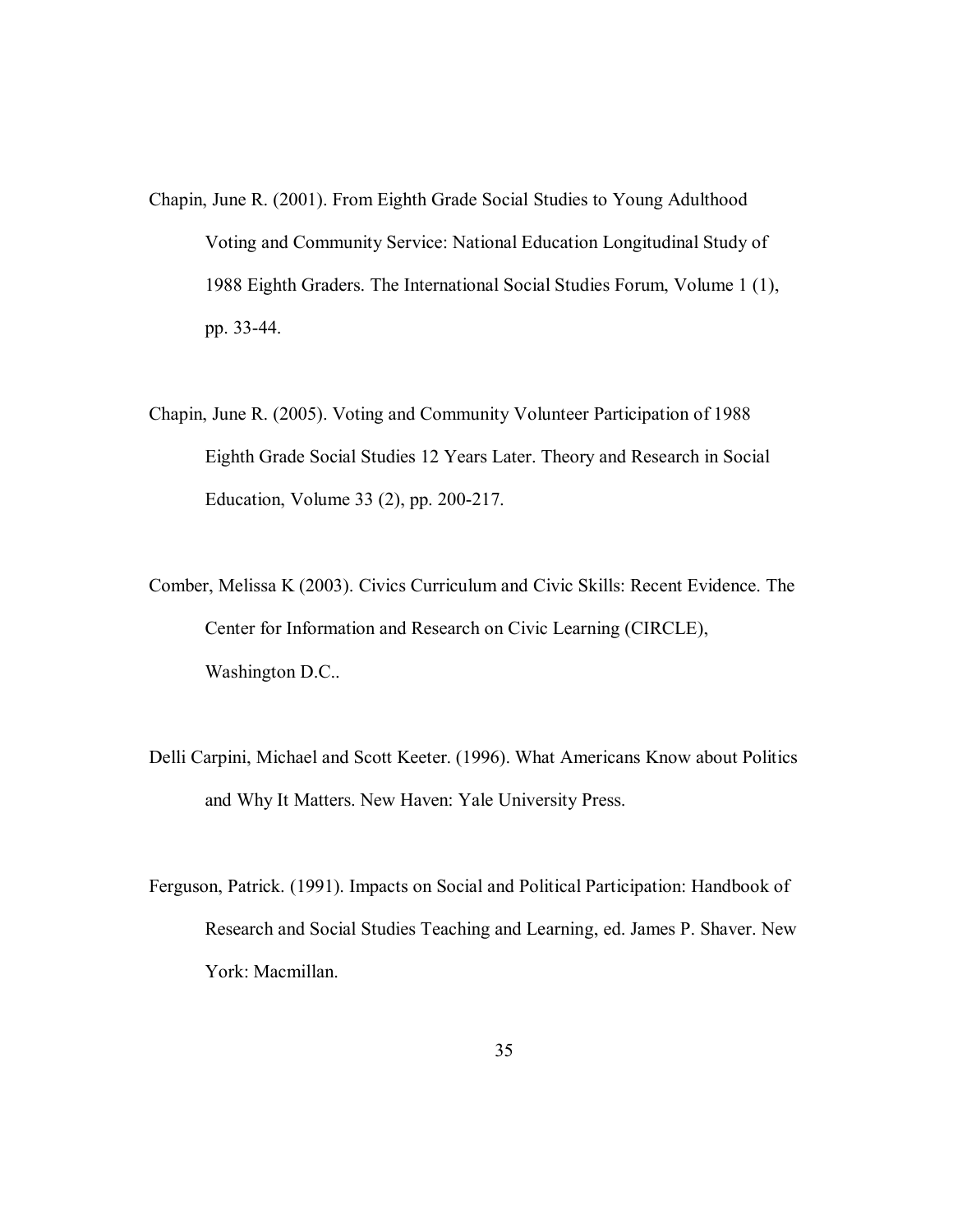- Finn, Chester E. (2003). Forward to Where did Social Studies Go Wrong? The Thomas B. Fordham Institute, Washington D.C..
- Frisco, M.L., Muller, C., Dodson, K. (2004). Participation in Voluntary Youth-Serving Associations and Early Adult Voting Behavior. Social Science Quarterly, 85(3), pp. 660-677.
- Giroux, Henry A. (2005). Schooling and the Struggle for Public Life: Democracy's Promise and Education's Challenge. Boulder: Paradigm Publishers.
- Kurtz, Karl T., Alan Rosenthal, and Cliff Zukin. (2003). Citizenship: A Challenge for All Generations. The National Conference of State Legislatures, Denver, Colorado.
- Langton, Kenneth and and M. Kent Jennings. (1968). Political Socialization and the High School Civics Curriculum in the United States. American Political Science Review 62, pp. 862-867.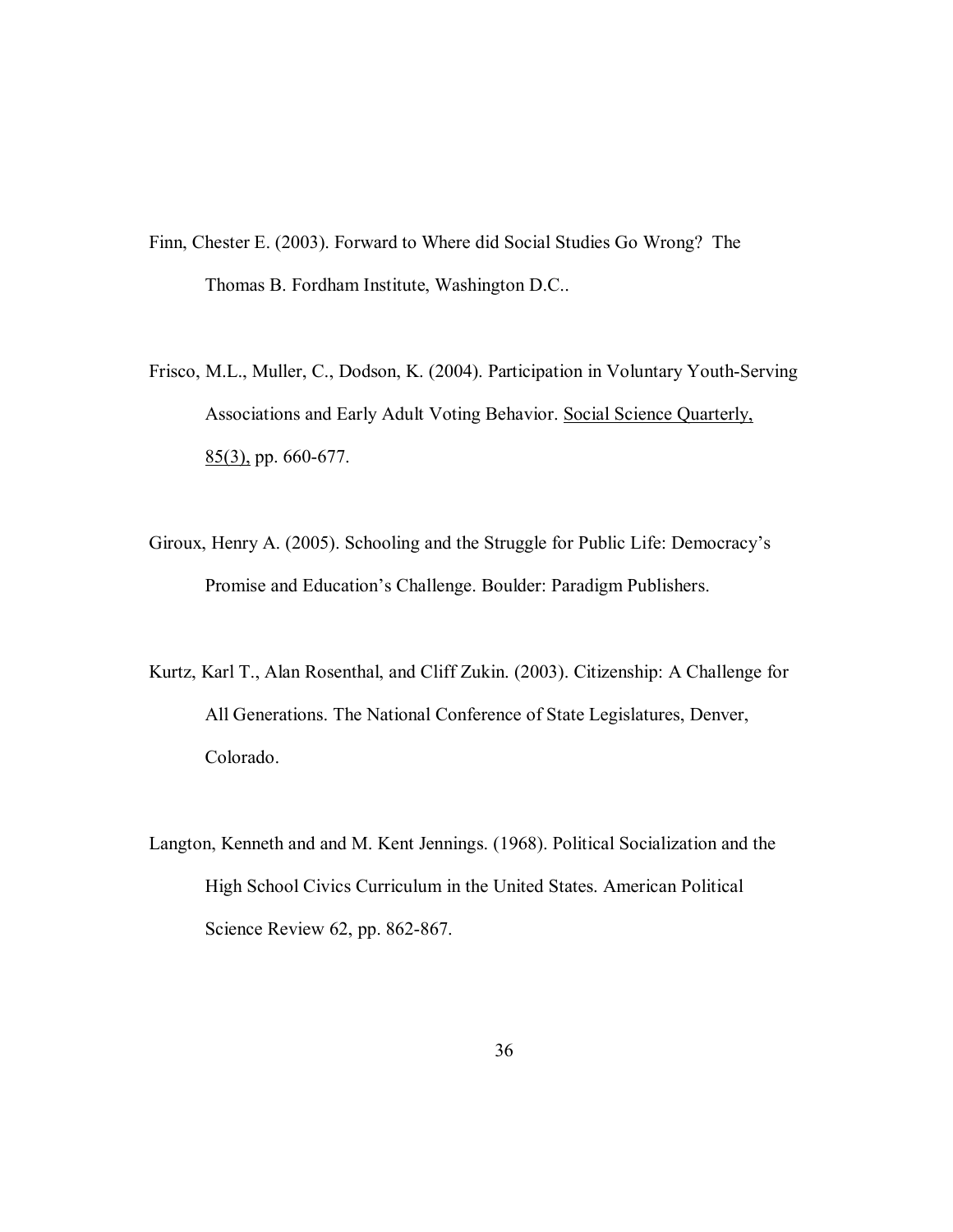- Luskin, Robert C. (1990). Explaining Political Sophistication. Political Behavior 12:331-61.
- National Center for Education Statistics (2000). National Educational Longitudinal Study, 1988 (NELS:88). U.S. Department of Education, Washington, D.C..
- Neuman, W. Russell. (1986). The Paradox of Mass Politics. Cambridge: Harvard University Press.
- Nie, Norman H., Jane Junn, and Kenneth Stehlik-Barry. (1996). Education and Democratic Citizenship in America. Chicago: University of Chicago Press.
- Niemi, Richard G. and Jane Junn. (1998). Civic Education: What Makes Students Learn. New Haven: Yale University Press.
- Patrick, John J. and John D. Hoge. (1991). Teaching Government, Civics, and Law. In the Handbook of Political Socialization, ed. Stanley Allen Renshon. New York: Free Press.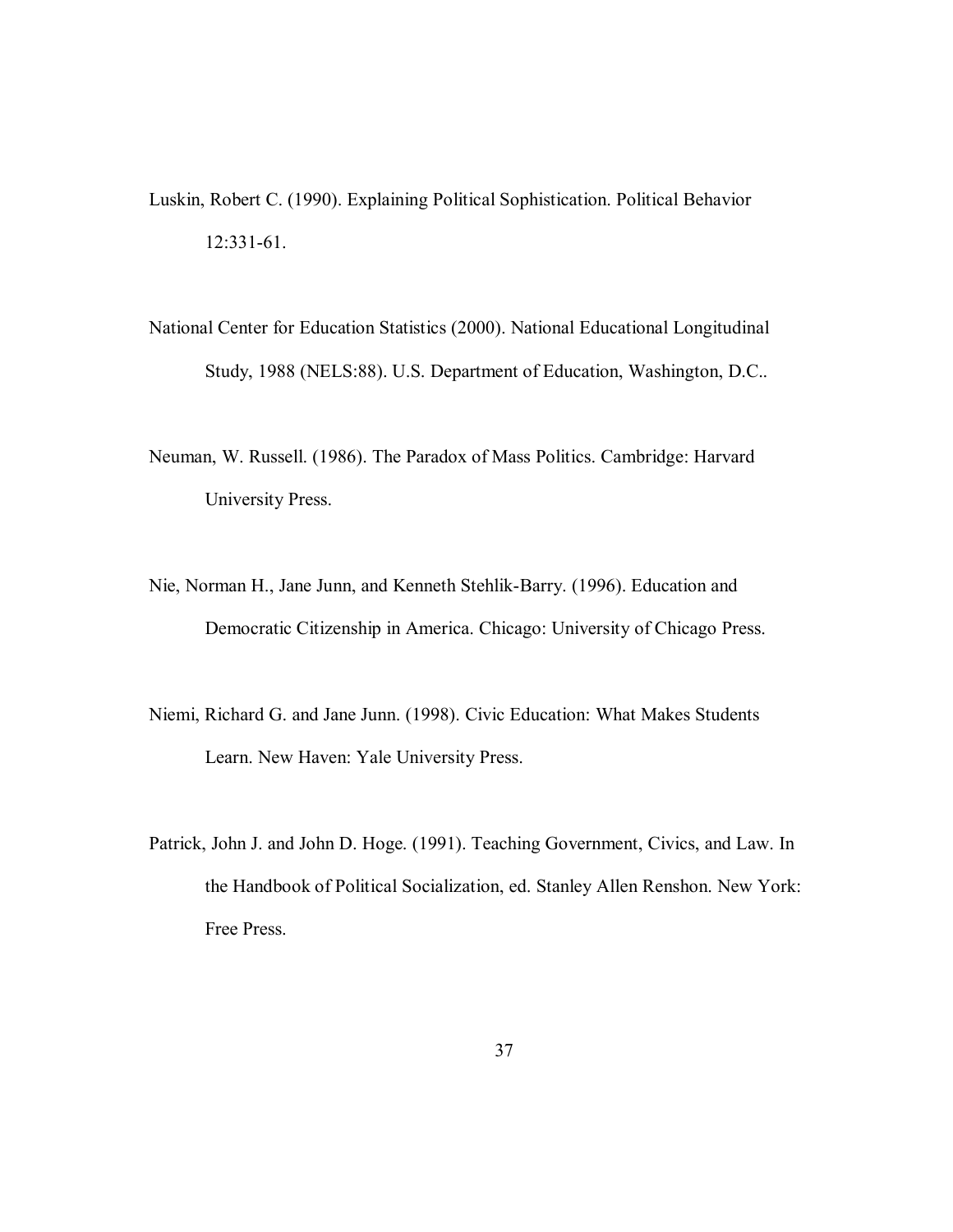- Putnam, Robert. (2000). Bowling Alone: The Collapse and Revival of American Community. New York: Simon & Schuster.
- Smith, E.S. (1999). The Effects of Investments in the Social Capital of Youth on Political and Civic Behavior in Young Adulthood: A Longitudinal Analysis. Political Psychology vol. 20, pp. 553-580.
- Smith, Eric R. (1989). The Unchanging American Voter. Berkeley: University of California Press.
- Torney-Purta, Judith (2002). The School's Role in Developing Civic Engagement: A Study of Adolescents in Twenty-Eight Countries. Applied Developmental Science 6 (4), pp. 203-212.
- Torney-Purta, Judith, Carolyn Henry Barber, and Wendy Klandl Richardson. (2005). How Teacher's Preparation Relates to Student's Civic Knowledge and Engagement in the US: Analysis from the IEA Civic Education Study. The Center for Information and Research on Civic Learning (CIRCLE), Washington D.C.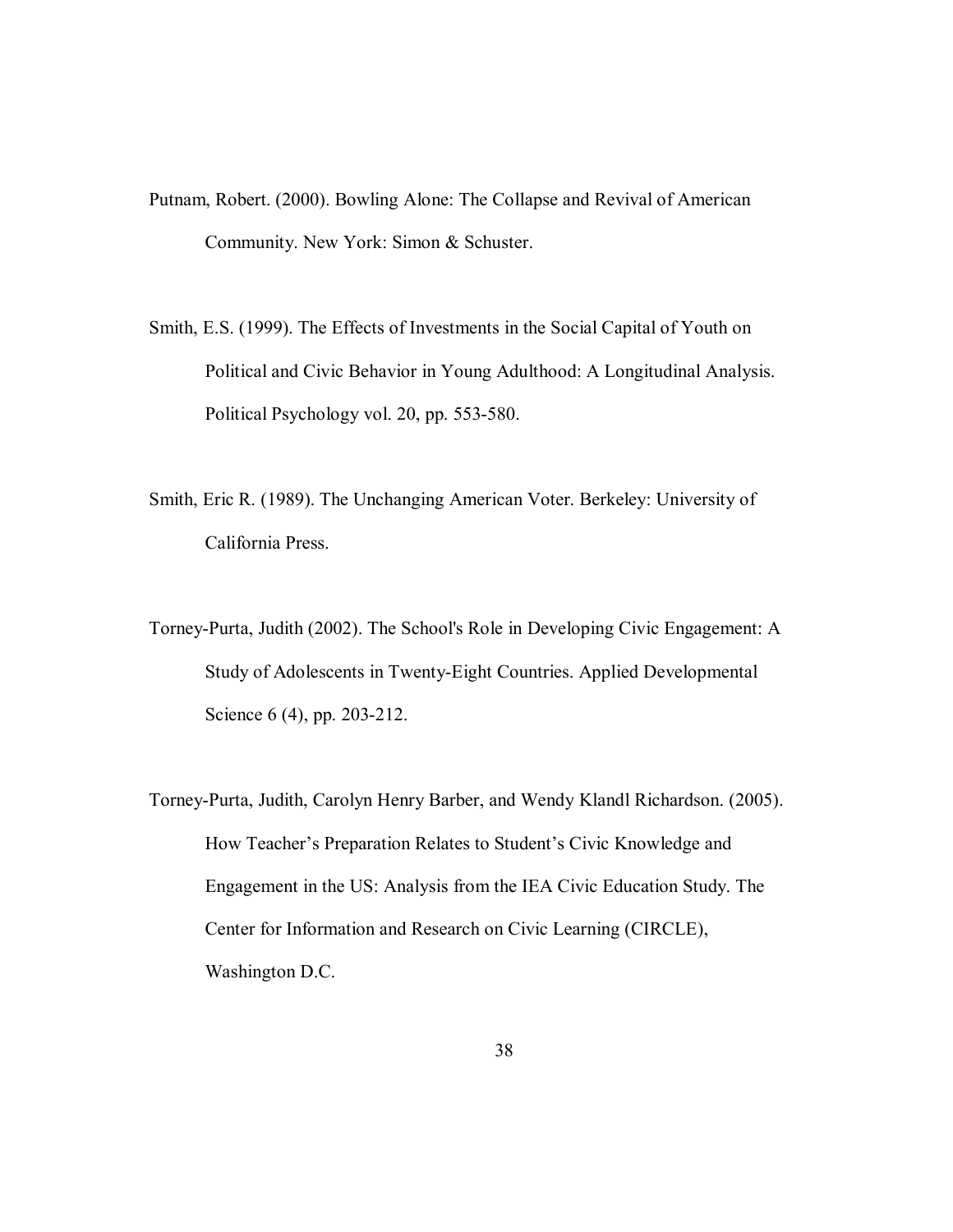- Wolf, Patrick, Stephen Macedo, David J. Ferrero and Charles Venegoni. (2004). Educating Citizens: International Perspectives on Civic Values and School Choice. Washington D.C.: The Brookings Institution Press.
- Zaff, Jonathan F., Kristin A. Moore, Angela Romano Papillo, and Stephanie Williams. (2003). Implications of Extracurricular Activity Participation During Adolescence on Positive Outcomes. Journal of Adolescent Research, 18 (6), pp. 599-631.
- Zaller, John R. (1992). The Nature and Origins of Mass Opinion. Cambridge: Cambridge University Press.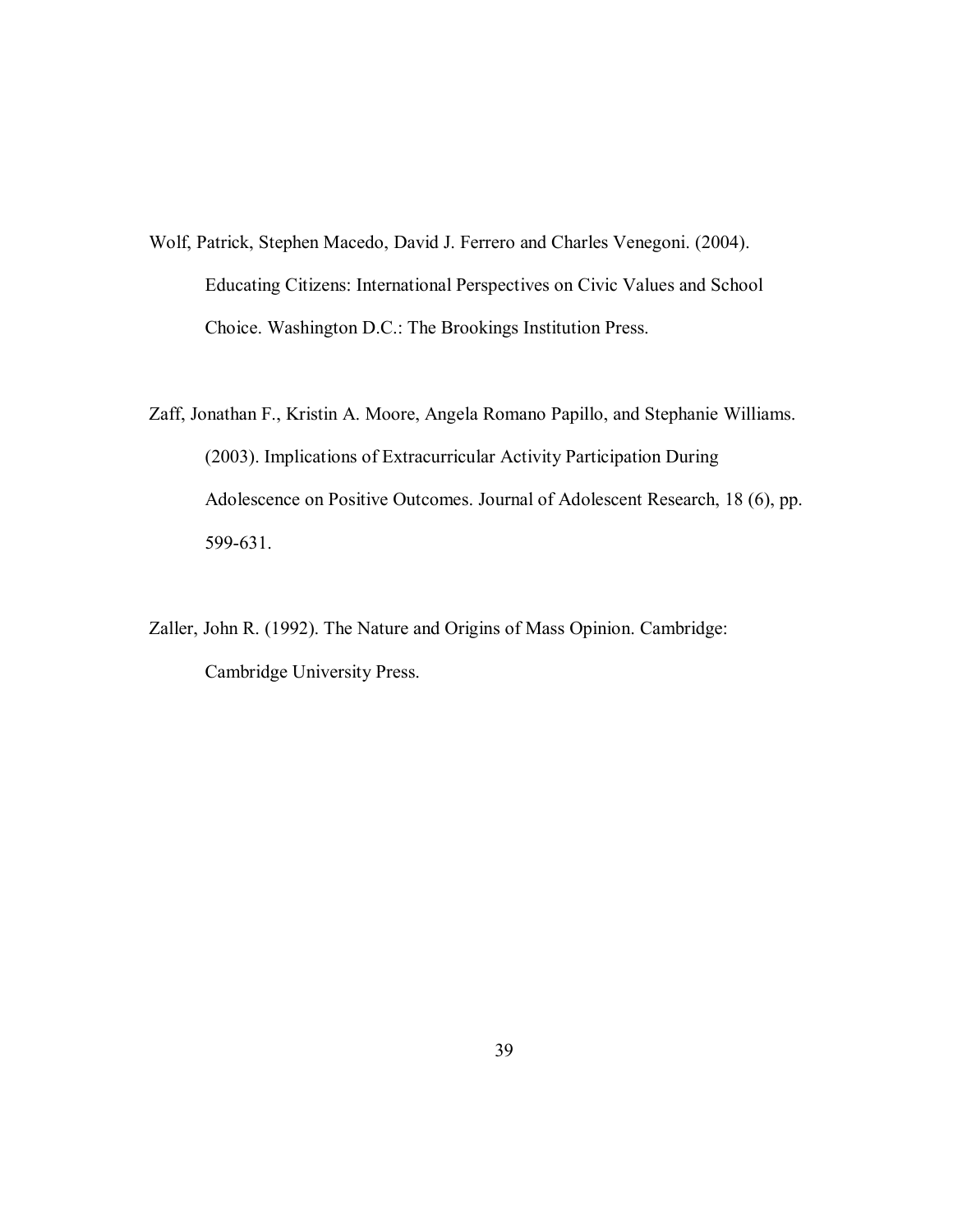# **Tables**

| Variable                         | Valid N | Frequency    | Percentage |
|----------------------------------|---------|--------------|------------|
|                                  |         | (Unweighted) | (Weighted) |
| <b>Sex</b>                       | 11,384  |              |            |
| Male                             |         | 5,349        | 49.69      |
| Female                           |         | 6,035        | 50.31      |
| Race                             | 11,274  |              |            |
| White                            |         | 7,908        | 72.66      |
| <b>Black</b>                     |         | 1,041        | 12.13      |
| Hispanic                         |         | 1,444        | 10.55      |
| Other                            |         | 881          | 4.29       |
| <b>Educational Attainment</b>    |         |              |            |
| No High School Diploma           | 12,137  | 1,529        | 12.09      |
| High School Diploma              | 12,128  | 1,565        | 16.30      |
| Some College                     | 12,029  | 5,436        | 46.91      |
| College Degree or Higher         | 12,029  | 4,060        | 30.78      |
| <b>Social Studies Coursework</b> | 10,310  |              |            |
| Less than 1 Unit                 |         | 823          | 10.25      |
| From 1-2 Units                   |         | 1,005        | 10.32      |
| From 2-3 Units                   |         | 3,762        | 35.37      |
| From 3 - 4 Units                 |         | 3,497        | 32.33      |
| More than 4 Units                |         | 1,223        | 11.72      |

# **TABLE I Personal Characteristics of NELS:88 Respondents**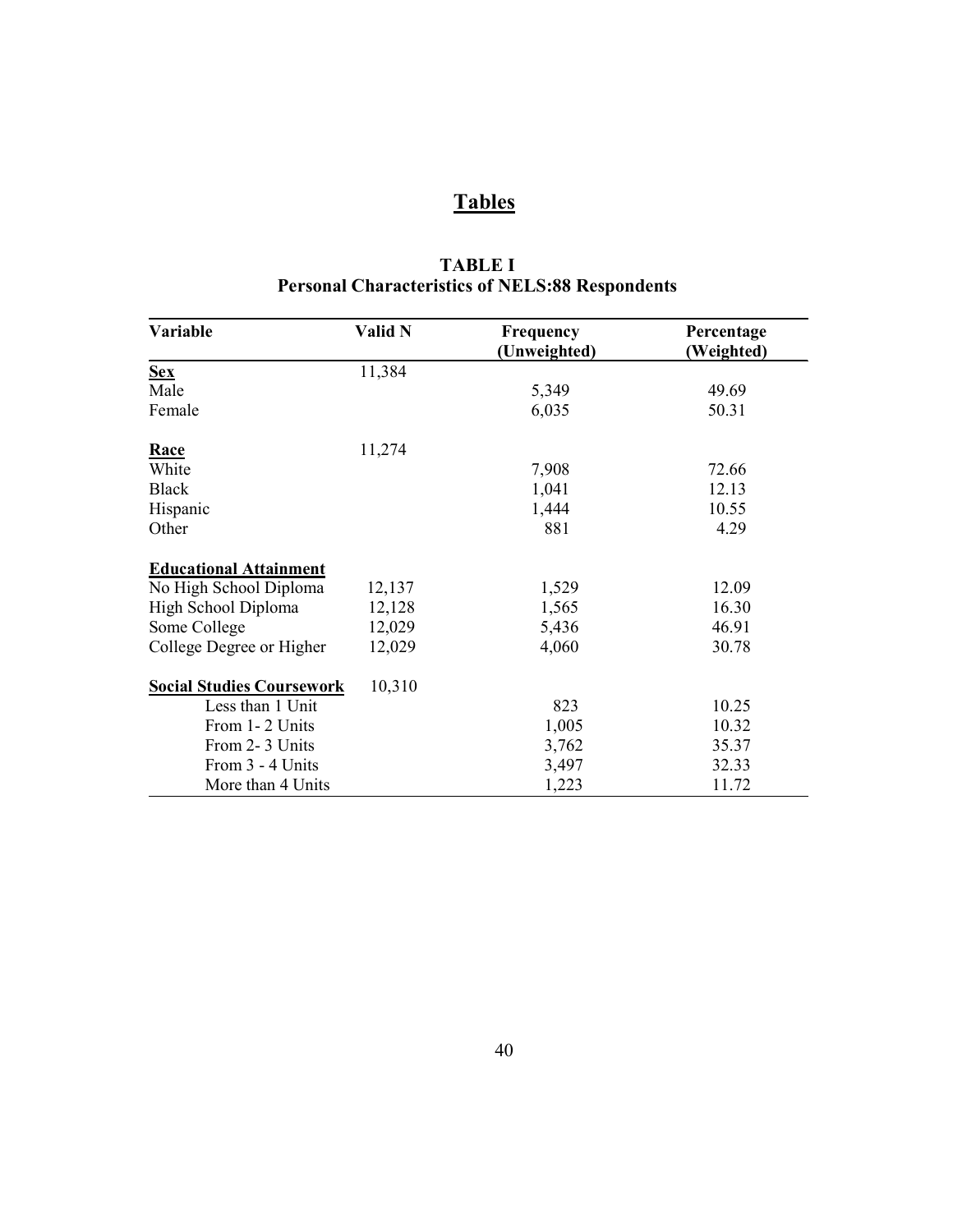| Variable                                                               | Valid N | Frequency      | Percentage<br>(Weighted) |  |
|------------------------------------------------------------------------|---------|----------------|--------------------------|--|
| <b>Registered to Vote (2000)</b>                                       | 11,825  |                |                          |  |
| Yes                                                                    |         | 9,277          | 79.11                    |  |
| No                                                                     |         | 2,548          | 20.89                    |  |
| Voted in 1992<br><b>Presidential Election</b><br>Yes<br>N <sub>o</sub> | 12,011  | 5,779<br>6,232 | 48.45<br>51.55           |  |
| Voted in 1996<br><b>Presidential Election</b><br>Yes                   | 11,811  | 6,683          | 57.07                    |  |
| N <sub>o</sub>                                                         |         | 5,128          | 42.93                    |  |

# **TABLE II Voting Characteristics of NELS:88 Respondents**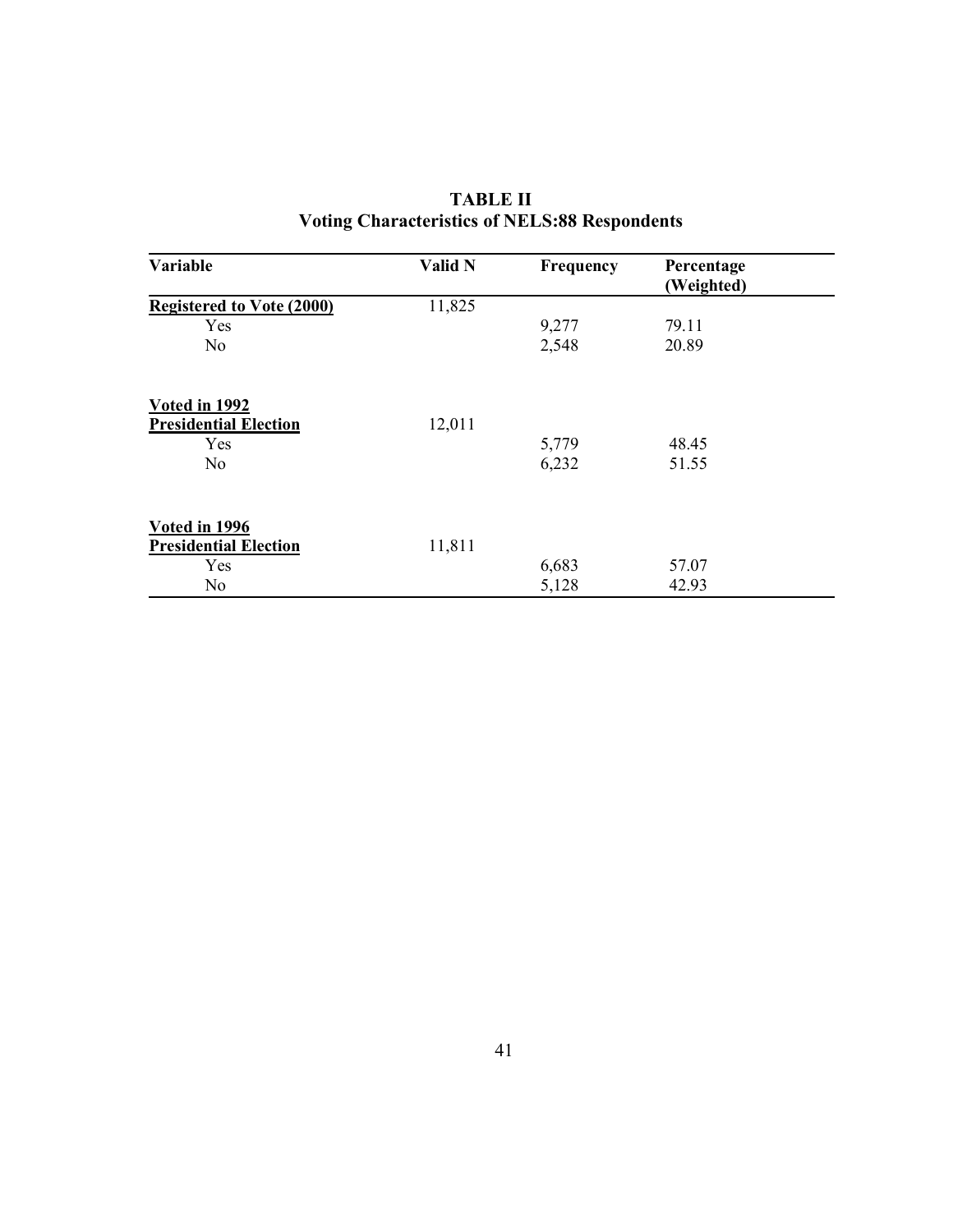| <b>TABLE III</b>                                                                 |
|----------------------------------------------------------------------------------|
| Descriptive Statistics for Continuous Variables: SES, Grades, and Social Studies |
| Units                                                                            |

| <b>Variable</b>                              | <b>Valid N</b> | Range          | Mean    | Median  | <b>Standard</b><br><b>Deviation</b> |  |
|----------------------------------------------|----------------|----------------|---------|---------|-------------------------------------|--|
| Number of<br><b>Social Studies Units</b>     | 10,310         | $0.00 - 11.00$ | 3.15    | 3.00    | 1.17                                |  |
| Socio-Economic<br><b>Status</b><br>Composite | 11,384         | $-2.88 - 2.56$ | $-0.08$ | $-0.08$ | 0.79                                |  |
| Grades<br><b>Composite</b>                   | 11,288         | $0.50 - 4.00$  | 2.98    | 3.00    | 0.73                                |  |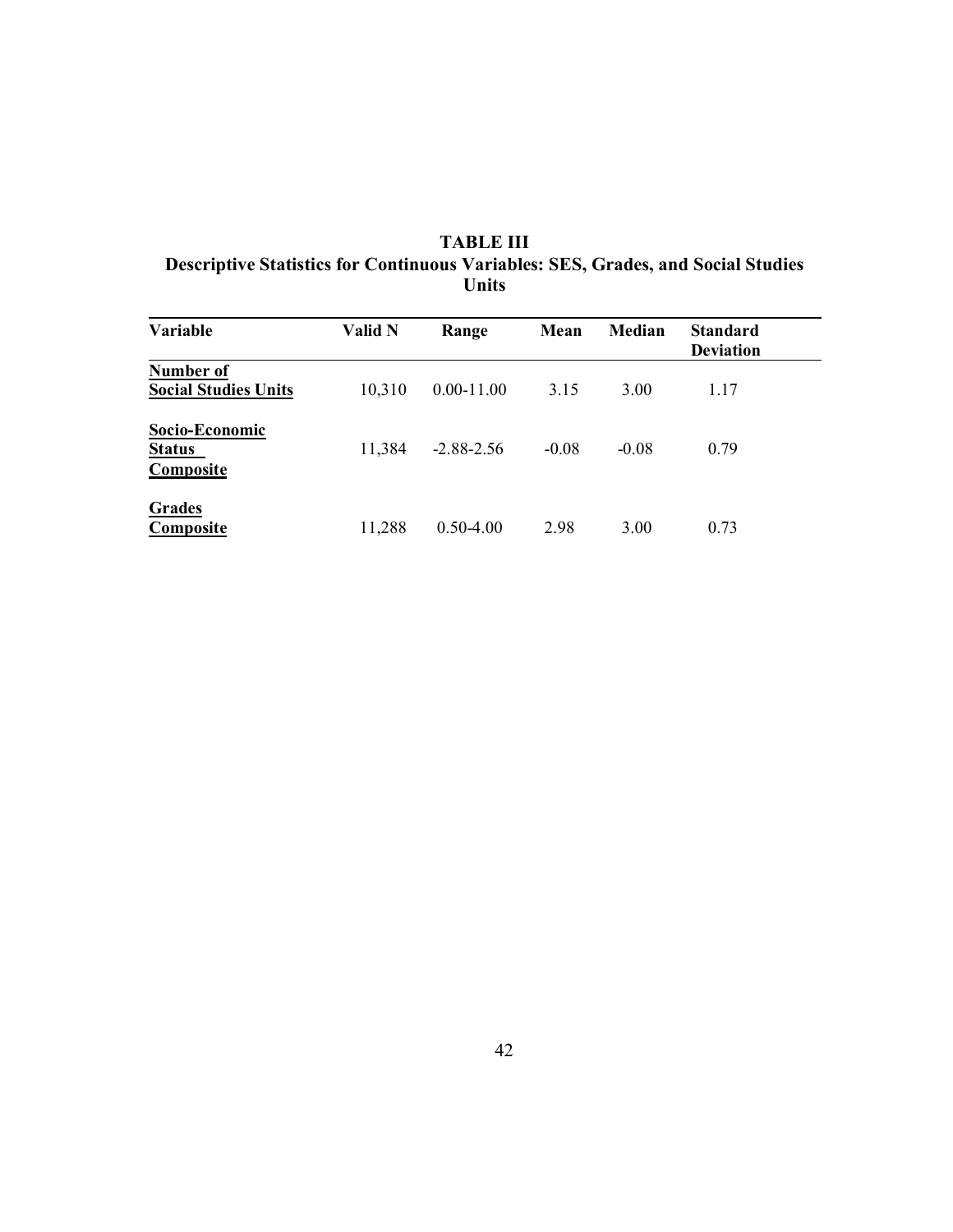| Variable              | $\%$ Voted in 1992<br>(Presidential) | % Voted<br>(Local/State) | % Voted in 1996<br>(Presidential) |
|-----------------------|--------------------------------------|--------------------------|-----------------------------------|
| <b>Sample Average</b> | 48.45                                | 32.81                    | 57.07                             |
| <b>Educational</b>    |                                      |                          |                                   |
| <b>Attainment</b>     |                                      |                          |                                   |
| No Diploma            | 23.95                                | 17.35                    | 35.05                             |
| High School Diploma   | 36.07                                | 26.11                    | 43.42                             |
| Some College          | 47.30                                | 32.63                    | 57.41                             |
| College Degree        | 64.84                                | 42.04                    | 70.55                             |
| <b>Social Studies</b> |                                      |                          |                                   |
| Coursework            |                                      |                          |                                   |
| Less than Average     | 35.83                                | 24.77                    | 44.89                             |
| Average               | 53.53                                | 38.01                    | 60.80                             |
| More than Average     | 56.16                                | 38.32                    | 63.02                             |

## **Table VI Voting Behaviors by Educational Attainment Levels and Social Studies Course-Taking**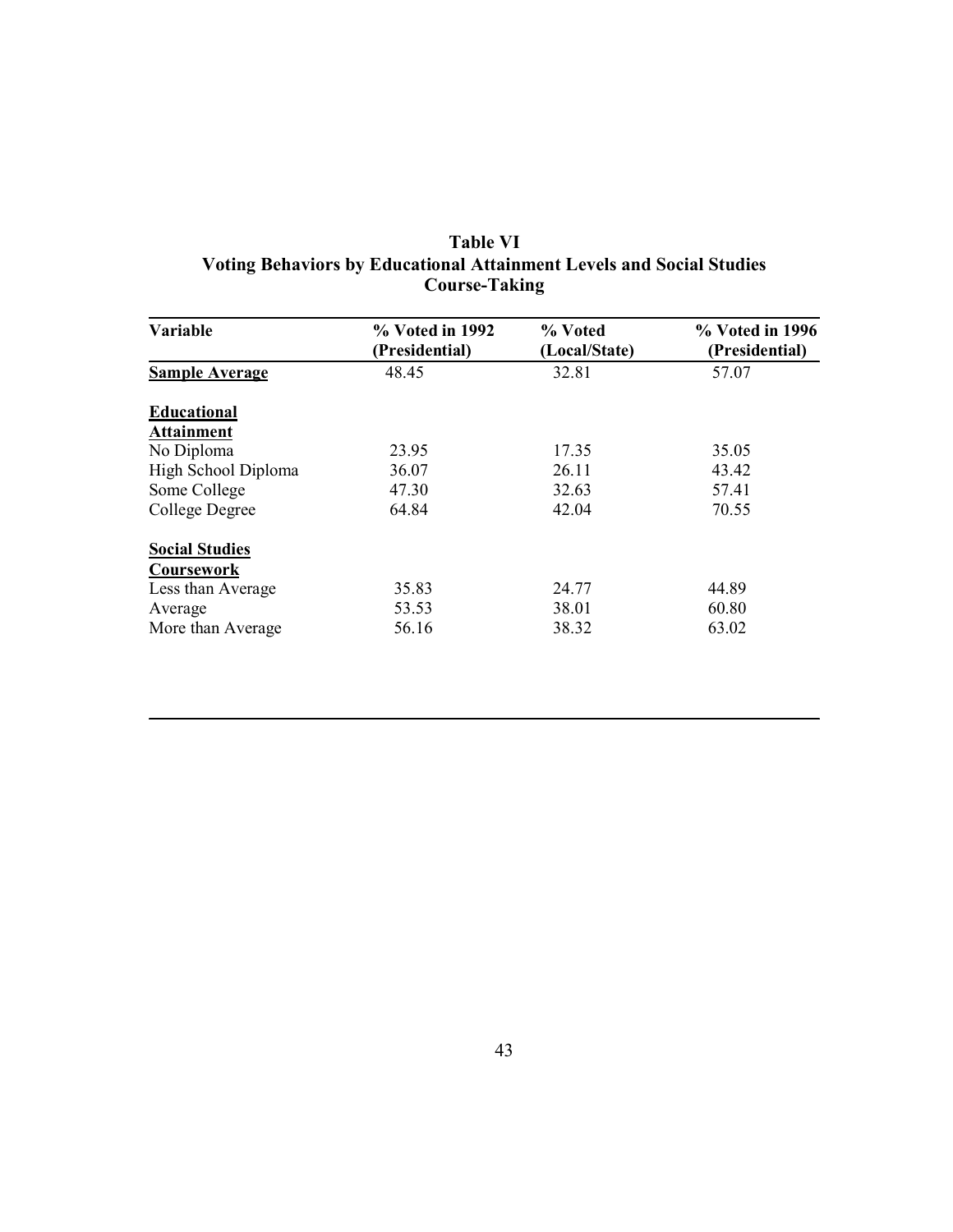| <b>Table V</b>                                                             |
|----------------------------------------------------------------------------|
| Logistic Regression Parameter Estimates for Model 1: One Continuous Social |
| <b>Studies Variable</b>                                                    |

| Variable                  | 1992           | 1992-1994     | 1996           |
|---------------------------|----------------|---------------|----------------|
|                           | (Presidential) | (Local/State) | (Presidential) |
| Female (1=yes)            | $-0.0558$      | $-0.0258$     | $0.0991*$      |
|                           | (0.0437)       | (0.0444)      | (0.0442)       |
| Hispanic $(1 = yes)$      | $-0.3151***$   | $-0.0819$     | 0.0279         |
|                           | (0.0762)       | (0.0795)      | (0.0758)       |
| Black $(1 = yes)$         | $-0.2269**$    | $0.1851**$    | $0.3154***$    |
|                           | (0.0699)       | (0.0708)      | (0.0725)       |
| Other race $(1 = yes)$    | $-0.9069$ ***  | $-0.5670***$  | $-0.7735***$   |
|                           | (0.1078)       | (0.1155)      | (0.1045)       |
| High School Diploma       | $0.5185***$    | $0.5485***$   | $0.4783***$    |
|                           | (0.1171)       | (0.1291)      | (0.1085)       |
| Some College              | $0.9408***$    | $0.8360***$   | $0.9458***$    |
|                           | (0.1060)       | (0.1175)      | (0.0971)       |
| College Degree            | 1.2880***      | $1.0522***$   | $1.3029***$    |
|                           | (0.1184)       | (0.1291)      | (0.1116)       |
| Grades Composite          | $0.0985**$     | $0.0781*$     | $0.1522***$    |
|                           | (0.0340)       | (0.0352)      | (0.0343)       |
| Socio-Economic Status     | $0.3562***$    | $0.1501***$   | $0.2676***$    |
|                           | (0.0347)       | (0.0352)      | (0.0351)       |
| Social Studies Coursework | $0.1252***$    | $0.1174***$   | $0.0573**$     |
|                           | (0.0214)       | (0.0219)      | (0.0214)       |

\* indicates statistical significance at p<0.05 level , \*\* indicates statistical significance at p<0.01 level, \*\*\*indicates statistical significance at p<0.001 level. All other reported estimates are not significant at the p<0.05 level.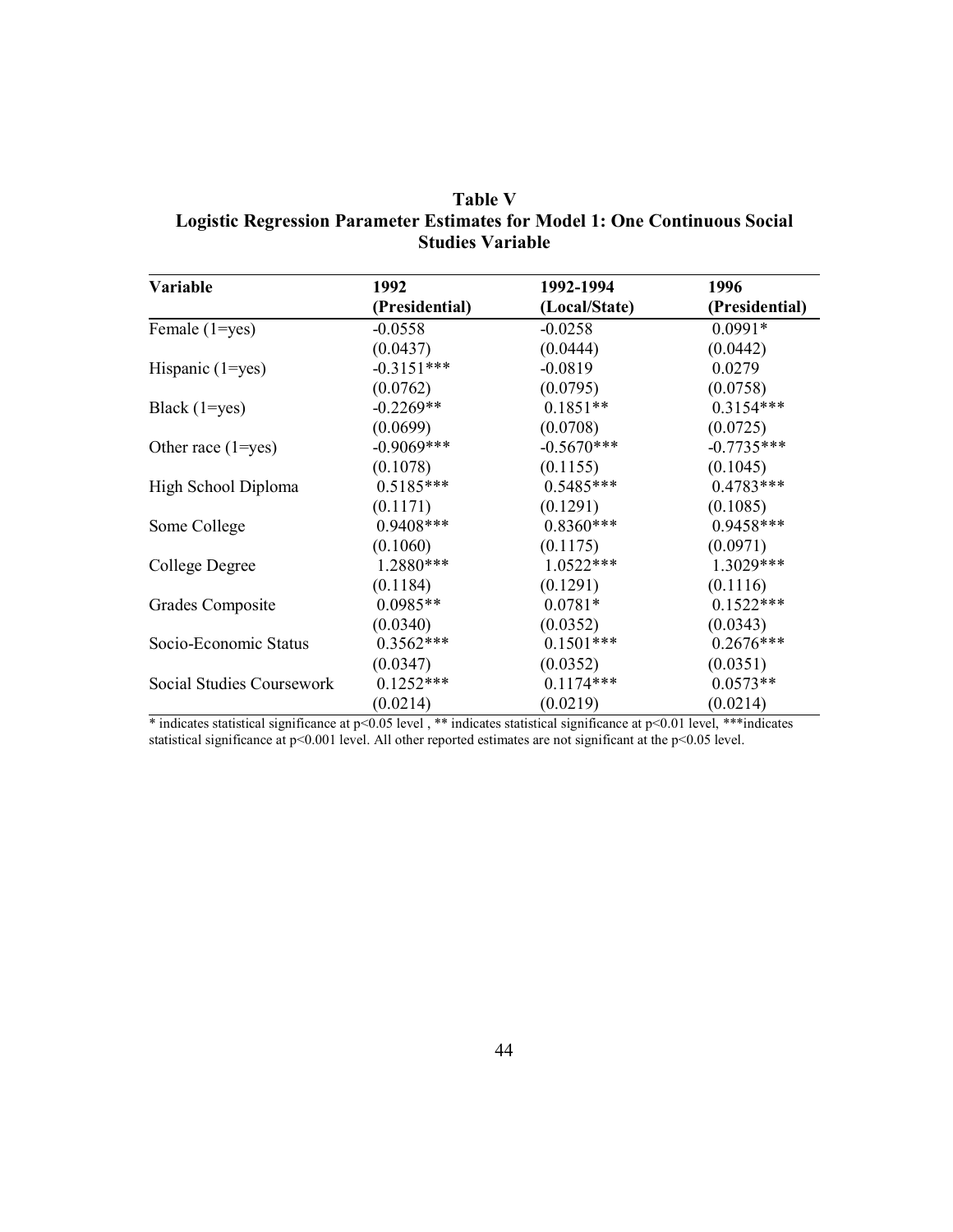| <b>Table VI</b>                                                          |
|--------------------------------------------------------------------------|
| Logistic Regression Parameter Estimates for Model 2: More than/Less than |
| <b>Average Social Studies Units Variables</b>                            |

| 1992           | 1992-1994     | 1996           |
|----------------|---------------|----------------|
| (Presidential) | (Local/State) | (Presidential) |
| $-0.0482$      | $-0.0165$     | $0.1041*$      |
| (0.0437)       | (0.0444)      | (0.0443)       |
| $-0.3283***$   | $-0.0974$     | 0.0208         |
| (0.0762)       | (0.0796)      | (0.0760)       |
| $-0.2202**$    | $0.1906**$    | $0.3169***$    |
| (0.0698)       | (0.0707)      | (0.0725)       |
| $-0.9164***$   | $-0.5786***$  | $-0.7846***$   |
| (0.1079)       | (0.1156)      | (0.1046)       |
| $0.5883***$    | $0.5935***$   | $0.4632***$    |
| (0.1150)       | (0.1274)      | (0.1063)       |
| $1.0020***$    | $0.8746***$   | $0.9266***$    |
| (0.1042)       | (0.1161)      | (0.0952)       |
| $1.3597***$    | $1.0997***$   | $1.2816***$    |
| (0.1165)       | (0.1275)      | (0.1096)       |
| $0.1057**$     | $0.0813*$     | $0.1494***$    |
| (0.0339)       | (0.0351)      | (0.0342)       |
| $0.3655***$    | $0.1591***$   | $0.2703***$    |
| (0.0347)       | (0.0352)      | (0.0350)       |
|                |               |                |
| $-0.0367$      | $-0.0658$     | $-0.0288$      |
| (0.0515)       | (0.0514)      | (0.0530)       |
| $-0.2944***$   | $-0.3262***$  | $-0.2225**$    |
| (0.0625)       | (0.0651)      | (0.0631)       |
|                |               |                |

\* indicates statistical significance at p<0.05 level , \*\* indicates statistical significance at p<0.01 level, \*\*\*indicates statistical significance at p<0.001 level. All other reported estimates are not significant at the p<0.05 level.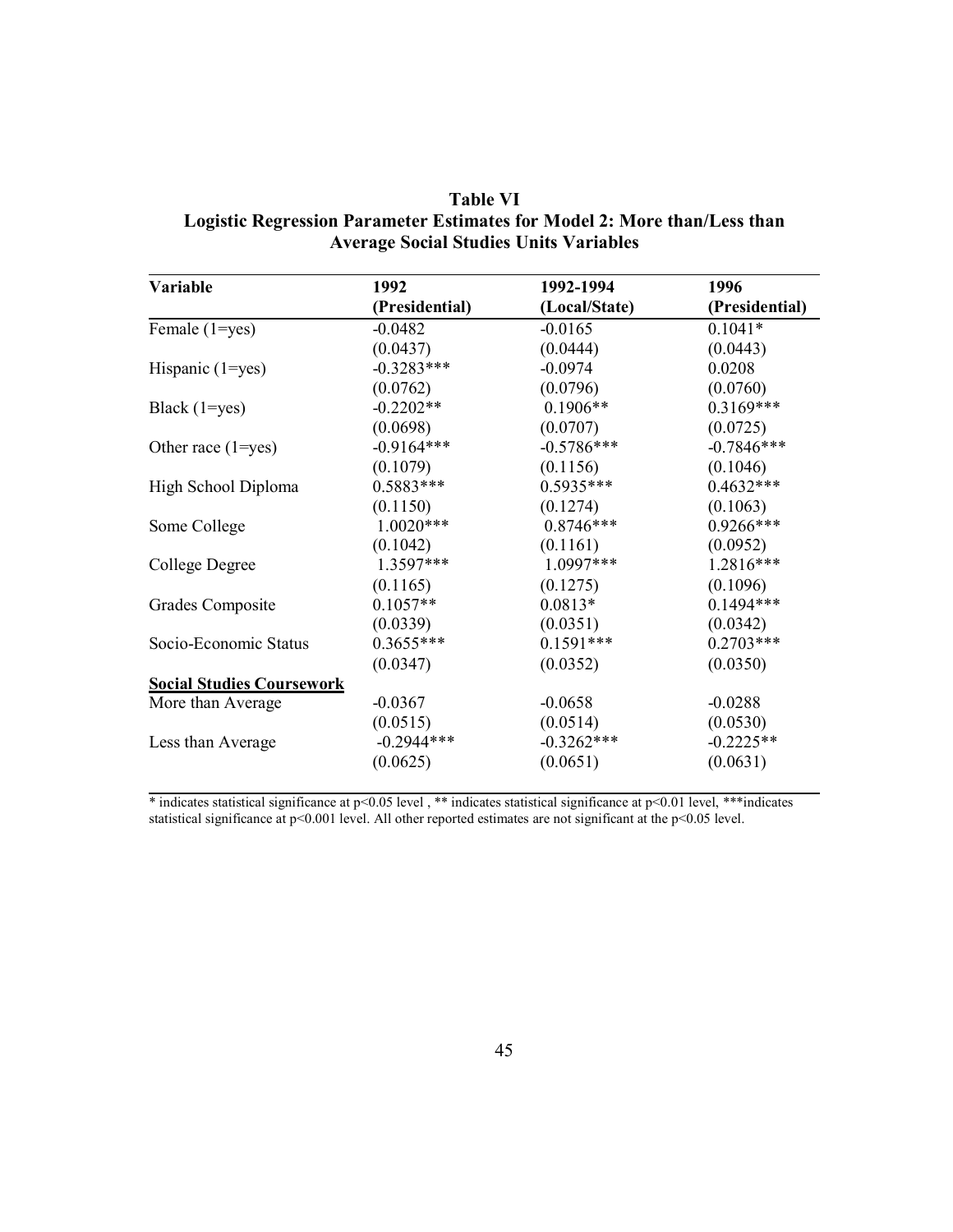| (Local/State)<br>(Presidential)<br>Female (1=yes)<br>$-0.0429$<br>$-0.0128$<br>(0.0438)<br>(0.0445)<br>$-0.3451***$<br>Hispanic $(1 = yes)$<br>$-0.1136$<br>(0.0797)<br>(0.0765)<br>$-0.2236$ **<br>$-0.1968**$<br>Black $(1 = yes)$<br>(0.0701)<br>(0.0710)<br>$-0.5753***$<br>$-0.9173***$<br>Other race $(1 = yes)$<br>(0.1077)<br>(0.1155)<br>$0.3482**$<br>$0.4304**$<br>High School Diploma<br>0.1230<br>(0.1364)<br>$0.8018***$<br>$0.7445***$<br>Some College<br>(0.1109)<br>(0.1239)<br>$0.9726***$<br>$1.1573***$<br>College Degree<br>(0.1346)<br>(0.1226)<br>$0.0785*$<br>0.0646<br>Grades Composite<br>(0.0344)<br>(0.0355)<br>$0.3500***$<br>$0.1460***$<br>Socio-Economic Status<br>(0.0348)<br>(0.0353)<br><b>Social Studies Coursework</b><br>$0.6602***$<br>$0.9824***$<br>More than $0 \leq 1$ Unit<br>(0.1709)<br>(0.1988) | (Presidential)<br>$0.1063*$<br>(0.0444)<br>0.0008<br>(0.0761)<br>$0.3178***$<br>(0.0726)<br>$-0.7840***$ |
|------------------------------------------------------------------------------------------------------------------------------------------------------------------------------------------------------------------------------------------------------------------------------------------------------------------------------------------------------------------------------------------------------------------------------------------------------------------------------------------------------------------------------------------------------------------------------------------------------------------------------------------------------------------------------------------------------------------------------------------------------------------------------------------------------------------------------------------------|----------------------------------------------------------------------------------------------------------|
|                                                                                                                                                                                                                                                                                                                                                                                                                                                                                                                                                                                                                                                                                                                                                                                                                                                |                                                                                                          |
|                                                                                                                                                                                                                                                                                                                                                                                                                                                                                                                                                                                                                                                                                                                                                                                                                                                |                                                                                                          |
|                                                                                                                                                                                                                                                                                                                                                                                                                                                                                                                                                                                                                                                                                                                                                                                                                                                |                                                                                                          |
|                                                                                                                                                                                                                                                                                                                                                                                                                                                                                                                                                                                                                                                                                                                                                                                                                                                |                                                                                                          |
|                                                                                                                                                                                                                                                                                                                                                                                                                                                                                                                                                                                                                                                                                                                                                                                                                                                |                                                                                                          |
|                                                                                                                                                                                                                                                                                                                                                                                                                                                                                                                                                                                                                                                                                                                                                                                                                                                |                                                                                                          |
|                                                                                                                                                                                                                                                                                                                                                                                                                                                                                                                                                                                                                                                                                                                                                                                                                                                |                                                                                                          |
|                                                                                                                                                                                                                                                                                                                                                                                                                                                                                                                                                                                                                                                                                                                                                                                                                                                |                                                                                                          |
|                                                                                                                                                                                                                                                                                                                                                                                                                                                                                                                                                                                                                                                                                                                                                                                                                                                | (0.1046)                                                                                                 |
|                                                                                                                                                                                                                                                                                                                                                                                                                                                                                                                                                                                                                                                                                                                                                                                                                                                | $0.3949**$                                                                                               |
|                                                                                                                                                                                                                                                                                                                                                                                                                                                                                                                                                                                                                                                                                                                                                                                                                                                | (0.1145)                                                                                                 |
|                                                                                                                                                                                                                                                                                                                                                                                                                                                                                                                                                                                                                                                                                                                                                                                                                                                | $0.8733***$                                                                                              |
|                                                                                                                                                                                                                                                                                                                                                                                                                                                                                                                                                                                                                                                                                                                                                                                                                                                | (0.1018)                                                                                                 |
|                                                                                                                                                                                                                                                                                                                                                                                                                                                                                                                                                                                                                                                                                                                                                                                                                                                | $1.2316***$                                                                                              |
|                                                                                                                                                                                                                                                                                                                                                                                                                                                                                                                                                                                                                                                                                                                                                                                                                                                | (0.1154)                                                                                                 |
|                                                                                                                                                                                                                                                                                                                                                                                                                                                                                                                                                                                                                                                                                                                                                                                                                                                | $0.1420***$                                                                                              |
|                                                                                                                                                                                                                                                                                                                                                                                                                                                                                                                                                                                                                                                                                                                                                                                                                                                | (0.0346)                                                                                                 |
|                                                                                                                                                                                                                                                                                                                                                                                                                                                                                                                                                                                                                                                                                                                                                                                                                                                | $0.2640***$                                                                                              |
|                                                                                                                                                                                                                                                                                                                                                                                                                                                                                                                                                                                                                                                                                                                                                                                                                                                | (0.0352)                                                                                                 |
|                                                                                                                                                                                                                                                                                                                                                                                                                                                                                                                                                                                                                                                                                                                                                                                                                                                |                                                                                                          |
|                                                                                                                                                                                                                                                                                                                                                                                                                                                                                                                                                                                                                                                                                                                                                                                                                                                | 0.2346                                                                                                   |
|                                                                                                                                                                                                                                                                                                                                                                                                                                                                                                                                                                                                                                                                                                                                                                                                                                                | (0.1453)                                                                                                 |
| $0.7940***$<br>$0.8659***$<br>More than $1, \leq 2$ Units                                                                                                                                                                                                                                                                                                                                                                                                                                                                                                                                                                                                                                                                                                                                                                                      | 0.1725                                                                                                   |
| (0.1600)<br>(0.1896)                                                                                                                                                                                                                                                                                                                                                                                                                                                                                                                                                                                                                                                                                                                                                                                                                           | (0.1366)                                                                                                 |
| 1.0836***<br>$1.1769***$<br>More than $2, \leq 3$ Units                                                                                                                                                                                                                                                                                                                                                                                                                                                                                                                                                                                                                                                                                                                                                                                        | $0.4233**$                                                                                               |
| (0.1831)<br>(0.1541)                                                                                                                                                                                                                                                                                                                                                                                                                                                                                                                                                                                                                                                                                                                                                                                                                           | (0.1302)                                                                                                 |
| $1.0364***$<br>$1.1268***$<br>More than $3, \leq 4$ Units                                                                                                                                                                                                                                                                                                                                                                                                                                                                                                                                                                                                                                                                                                                                                                                      | $0.4270**$                                                                                               |
| (0.1553)<br>(0.1840)                                                                                                                                                                                                                                                                                                                                                                                                                                                                                                                                                                                                                                                                                                                                                                                                                           | (0.1318)                                                                                                 |
| $1.1256***$<br>1.1958***<br>More than 4 Units                                                                                                                                                                                                                                                                                                                                                                                                                                                                                                                                                                                                                                                                                                                                                                                                  | $0.3864**$                                                                                               |
| (0.1633)<br>(0.1904)                                                                                                                                                                                                                                                                                                                                                                                                                                                                                                                                                                                                                                                                                                                                                                                                                           |                                                                                                          |

| <b>Table VII</b>                                            |
|-------------------------------------------------------------|
| <b>Logistic Regression Parameter Estimates for Model 3:</b> |
| <b>Disaggregated Social Studies Units Variables</b>         |

\* indicates statistical significance at p<0.05 level , \*\* indicates statistical significance at p<0.01 level, \*\*\*indicates statistical significance at p<0.0001 level. All other reported estimates are not significant at the p<0.05 level.